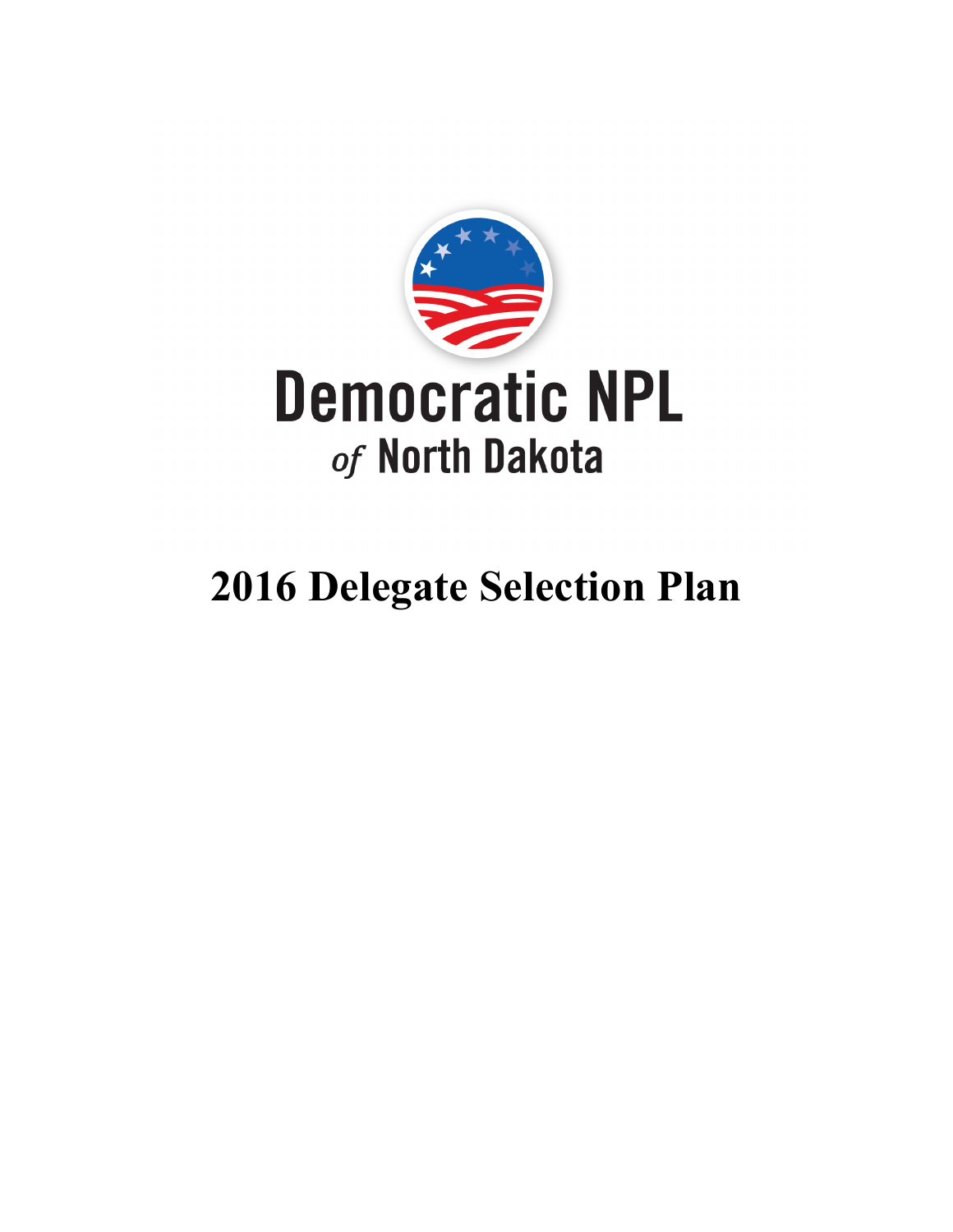| <b>SECTION I</b>                                                                                                                            | 4              |
|---------------------------------------------------------------------------------------------------------------------------------------------|----------------|
| <b>INTRODUCTION &amp; DESCRIPTION OF DELEGATE SELECTION PROCESS</b>                                                                         | 4              |
| A. INTRODUCTION                                                                                                                             | 4              |
| <b>B. DESCRIPTION OF DELEGATE SELECTION PROCESS</b>                                                                                         | 4              |
| <u> 1989 - Johann Stoff, deutscher Stoffen und der Stoffen und der Stoffen und der Stoffen und der Stoffen und der</u><br><b>SECTION II</b> | 6              |
| PRESIDENTIAL CANDIDATES <b>Example 2018</b>                                                                                                 | 6              |
| A. BALLOT ACCESS                                                                                                                            | 6              |
| <b>SECTION III</b>                                                                                                                          | 7              |
| <b>SELECTION OF DELEGATES AND ALTERNATES</b>                                                                                                | $\overline{7}$ |
| A. DISTRICT-LEVEL DELEGATES AND ALTERNATES                                                                                                  | $\overline{7}$ |
| <b>B. UNPLEDGED DELEGATES</b>                                                                                                               | 12             |
| C. PLEDGED PARTY LEADER AND ELECTED OFFICIAL (PLEO) DELEGATES                                                                               | 13             |
| <b>D. AT-LARGE DELEGATES AND ALTERNATES</b>                                                                                                 | 15             |
| <b>E. REPLACEMENT OF DELEGATES AND ALTERNATES</b>                                                                                           | 18             |
| <b>SECTION IV</b>                                                                                                                           | 21             |
| <b>CONVENTION STANDING COMMITTEE MEMBERS</b>                                                                                                | 21             |
| <b>A. INTRODUCTION</b>                                                                                                                      | 21             |
| <b>B. STANDING COMMITTEE MEMBERS</b>                                                                                                        | 21             |
| SECTION V                                                                                                                                   | 24             |
| <b>THE DELEGATION</b>                                                                                                                       | 24             |
| A. ALLOCATION                                                                                                                               | 24             |
| <b>B. DELEGATION CHAIR</b>                                                                                                                  | 24             |
| <b>C. CONVENTION PAGES</b>                                                                                                                  | 24             |
| <b>SECTION VI</b>                                                                                                                           | 25             |
| <b>GENERAL PROVISIONS AND PROCEDURAL GUARANTEES</b>                                                                                         | 25             |
| <b>SECTION VII</b>                                                                                                                          | <b>28</b>      |
| <b>AFFIRMATIVE ACTION, OUTREACH AND INCLUSION PLAN</b>                                                                                      | 28             |
| <b>A. STATEMENT OF PURPOSE AND ORGANIZATION</b>                                                                                             | 28             |
| <b>B. EFFORTS TO EDUCATE ON THE DELEGATE SELECTION PROCESS</b>                                                                              | 30             |
| <b>C. EFFORTS TO PUBLICIZE THE DELEGATE SELECTION PROCESS</b>                                                                               | 31             |
| <b>D. REPRESENTATION GOALS</b>                                                                                                              | 32             |
|                                                                                                                                             |                |

North Dakota Democratic-NPL 2016 Delegate Selection Plan 2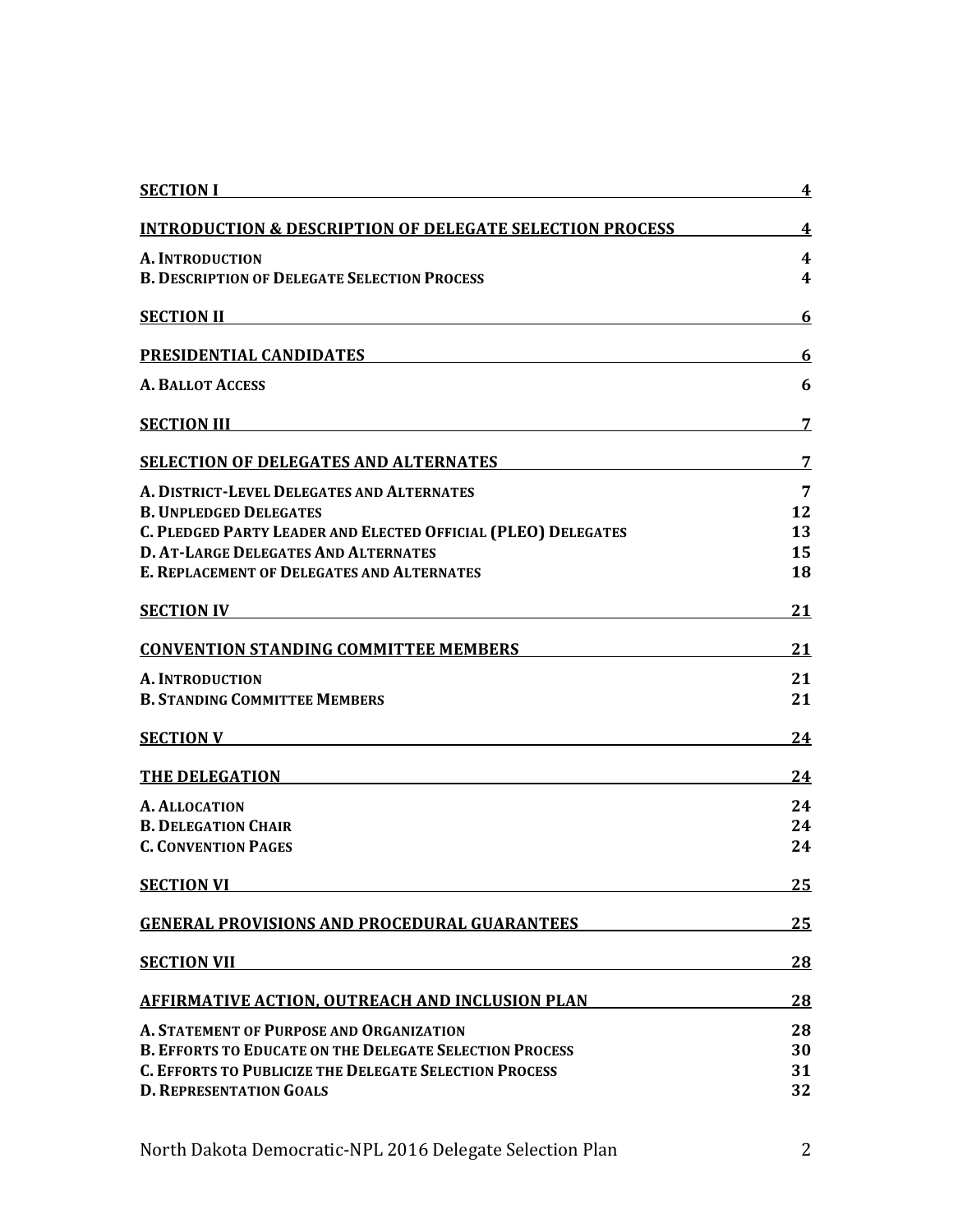| E. OBLIGATIONS OF PRESIDENTIAL CANDIDATES TO MAXIMIZE PARTICIPATION                 | 33 |
|-------------------------------------------------------------------------------------|----|
| <b>SECTION VIII</b>                                                                 | 35 |
| <b>CHALLENGES</b>                                                                   | 35 |
| A. JURISDICTION & STANDING                                                          | 35 |
| <b>B. CHALLENGES TO THE STATUS OF THE STATE PARTY AND CHALLENGES TO THE PLAN</b>    | 36 |
| <b>C. CHALLENGES TO IMPLEMENTATION</b>                                              | 36 |
| <b>SECTION IX</b>                                                                   | 38 |
| <b>SUMMARY OF PLAN</b>                                                              | 38 |
| A. SELECTION OF DELEGATES AND ALTERNATES                                            | 38 |
| B. SELECTION OF STANDING COMMITTEE MEMBERS (FOR THE CREDENTIALS, PLATFORM AND RULES |    |
| <b>COMMITTEES</b> )                                                                 | 40 |
| <b>C. SELECTION OF DELEGATION CHAIR AND CONVENTION PAGES</b>                        | 41 |
| D. PRESIDENTIAL CANDIDATE FILING DEADLINE                                           | 41 |
| <b>E. TIMETABLE</b>                                                                 | 42 |
| <b>EXHIBIT 1 - AFFIRMATIVE ACTION COMMITTEE MEMBERS</b>                             | 44 |
| <b>EXHIBIT 2 - MEDIA</b>                                                            | 45 |
| <b>DAILY NEWSPAPERS</b>                                                             | 45 |
| <b>TV STATIONS</b>                                                                  | 48 |
| <b>RADIO STATIONS</b>                                                               | 50 |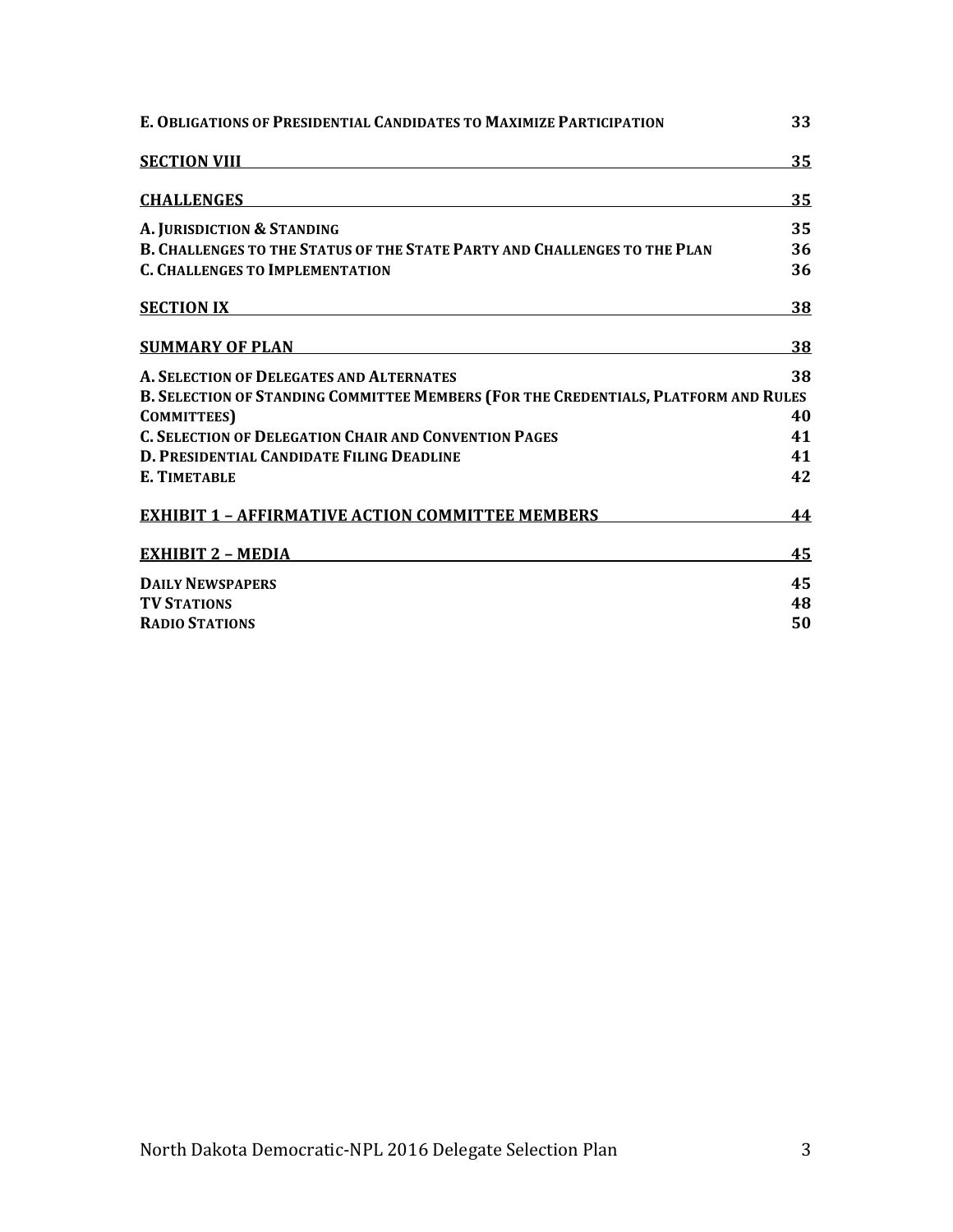## **Section I**

# **Introduction & Description of Delegate Selection Process**

#### *A. Introduction*

1. North Dakota has a total of 19 delegates and 2 alternates. (Call, I. & Appendix B.)

2. The delegate selection process is governed by the Charter and Bylaws of the Democratic Party of the United States, the Delegate Selection Rules for the 2012 Democratic National Convention ("Rules"), the Call for the 2016 Democratic National Convention ("Call"), the Regulations of the Rules and Bylaws Committee for the 2016 Democratic National Convention ("Regs."), the rules of the Democratic-NPL Party of North Dakota and this Delegate Selection Plan. (Call, II.A.)

3. Following the adoption of this Delegate Selection Plan by the State Party Committee, it shall be submitted for review and approval by the DNC Rules and Bylaws Committee ("RBC"). The State Party Chair shall be empowered to make any technical revisions to this document as required by the RBC to correct any omissions and/or deficiencies as found by the RBC to ensure its full compliance with Party Rules. Such corrections shall be made by the State Party Chair and the Plan resubmitted to the RBC within 30 days of receipt of notice of the RBC's findings. (Regs. 2.5, 2.6 & 2.7)

4. Once this Plan has been found in Compliance by the RBC, any amendment to the Plan by the State Party will be submitted to and approved by the RBC before it becomes effective. (Reg. 2.9)

## *B. Description of Delegate Selection Process*

1. North Dakota will use a proportional representation system based on the results of the caucus for apportioning delegates to the 2016 Democratic National Convention.

2. The "first determining step" of North Dakota's delegate selection process will occur on June  $7<sup>th</sup>$ , 2016, with a caucus

3. Voter Participation in Process

a. Participation in North Dakota's delegate selection process is open to all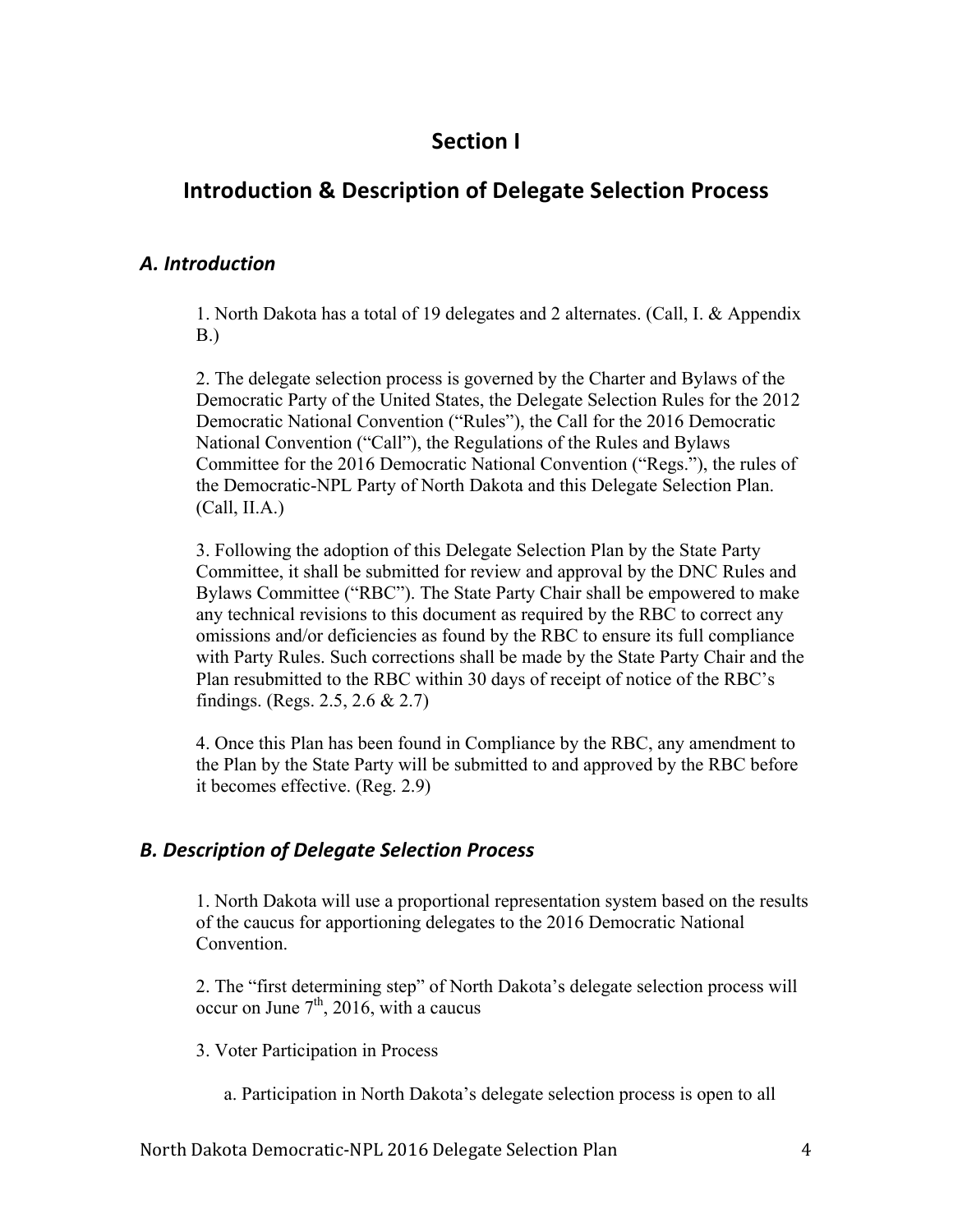voters who wish to participate as Democrats. (Rules 2.A. & 2.C. & Reg. 4.3.)

1. Given that North Dakota has neither party nor any voter registration there are no requirements for voter registration for participation in the caucus.

2. Any person eighteen years of age or older who resides in North Dakota and is willing to be identified with the Democratic-NPL Party, its principles and its processes, shall be encouraged to and may participate fully, without discrimination on the grounds of race, sex, sexual orientation, age, color, creed, national origin, religion, ethnic identity, economic status, or persons with disabilities (hereinafter collectively referred to as "status") as a delegate or alternate. Individuals will declare they are a Democrat by attending and participating in the presidential preference caucus, district convention or state convention. Participants shall be required to state that they are participating as a Democrat in the 2016 election and that statement shall be publically recorded on the sign in sheet at the caucus.

b. At no stage of North Dakota's delegate selection process shall any person be required, directly or indirectly, to pay a cost or fee as a condition for participating. Voluntary contributions to the Party may be made, but under no circumstances shall a contribution be mandatory for participation. Local units (i.e. legislative districts) and the State Party may solicit voluntary contributions in order to help defray the costs of the meetings. (Rule 2.D. & Reg. 4.4.)

c. No persons shall participate or vote in the nominating process for the Democratic presidential candidate who also participates in the nominating process of any other party for the corresponding elections. (Rule 2.E.)

d. No person shall vote in more than one meeting, which is the first meeting in the delegate selection process. (Rule 3.E. & Reg. 4.6.)

4. Pursuant to Rule 3.A and Reg. 4.5: The dates, times and places for all official Party meetings and events related to the state's delegate selection process have been scheduled to encourage the participation of all Democrats. Such meetings will begin and end at reasonable hours. The state party is responsible for selecting the dates and times and providing facilities for all official meetings and events related to this process. In addition, the scheduling of meetings shall consider any religious observations that could significantly affect participation.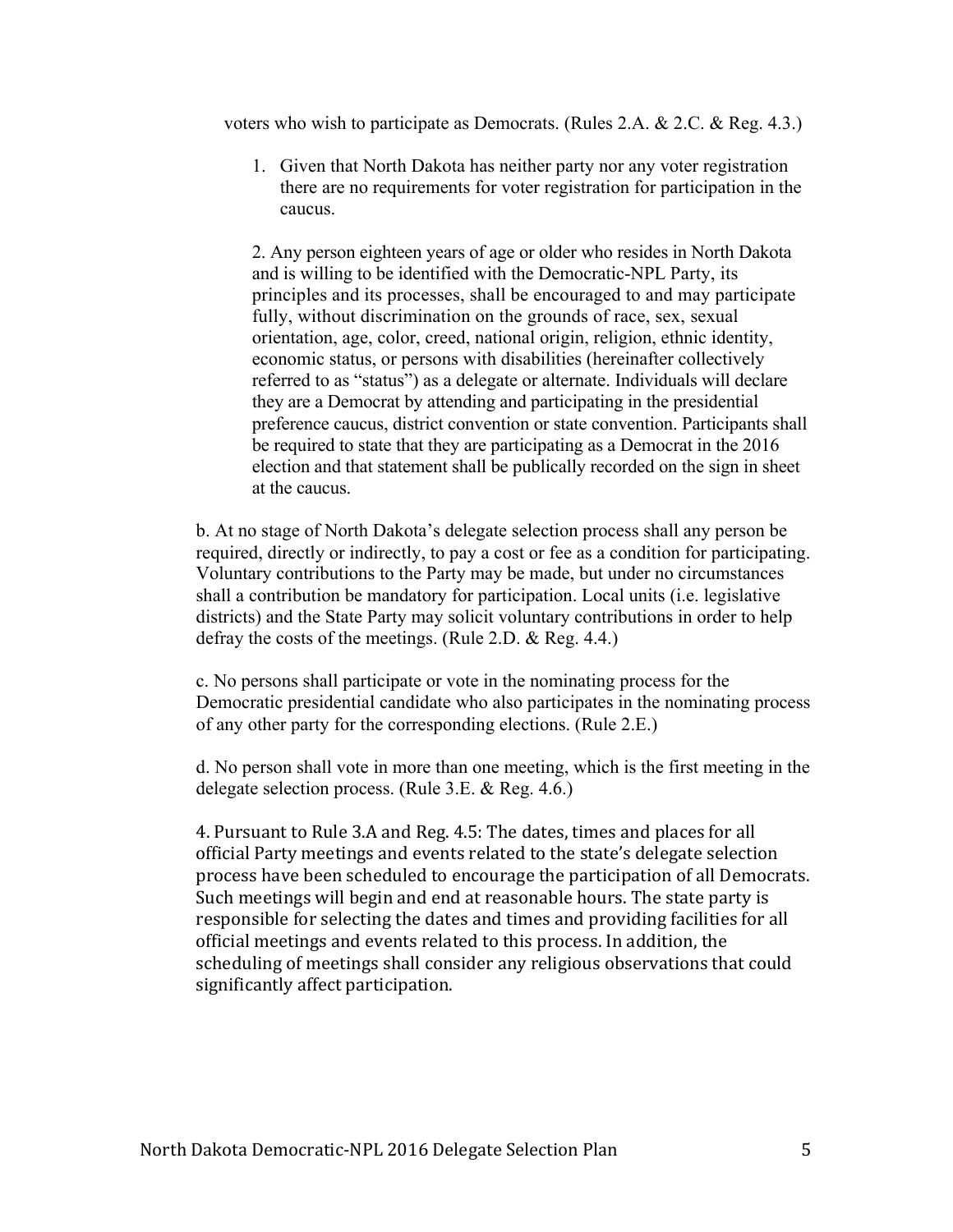# **Section II**

# **Presidential Candidates**

## *A. Ballot Access*

1. A presidential candidate is eligible to participate in the North Dakota's first-tier caucuses, by submitting their name to the State Democratic-NPL Chair via email at people@demnpl.com by , May  $2<sup>nd</sup>$ , 2016 at 5:00 PM CT. (Rules 11.B., 14.A., 14.B., 14.D., 14.E., & 14.H.)

2. Each presidential candidate shall certify in writing to the State Democratic Chair via email at  $people@dempl.com$ , the name(s) of his or her authorized representative(s) by May 2, 2016 at 5:00 PM CT. (Rule 12.D.  $(1)$ )

3. Each presidential candidate (including uncommitted status) shall use his or her best efforts to ensure that his or her respective delegation within the state delegation achieves the affirmative action goals established by this Plan and are equally divided between men and women. (Rule 6.I.)

## *B. Other Requirements*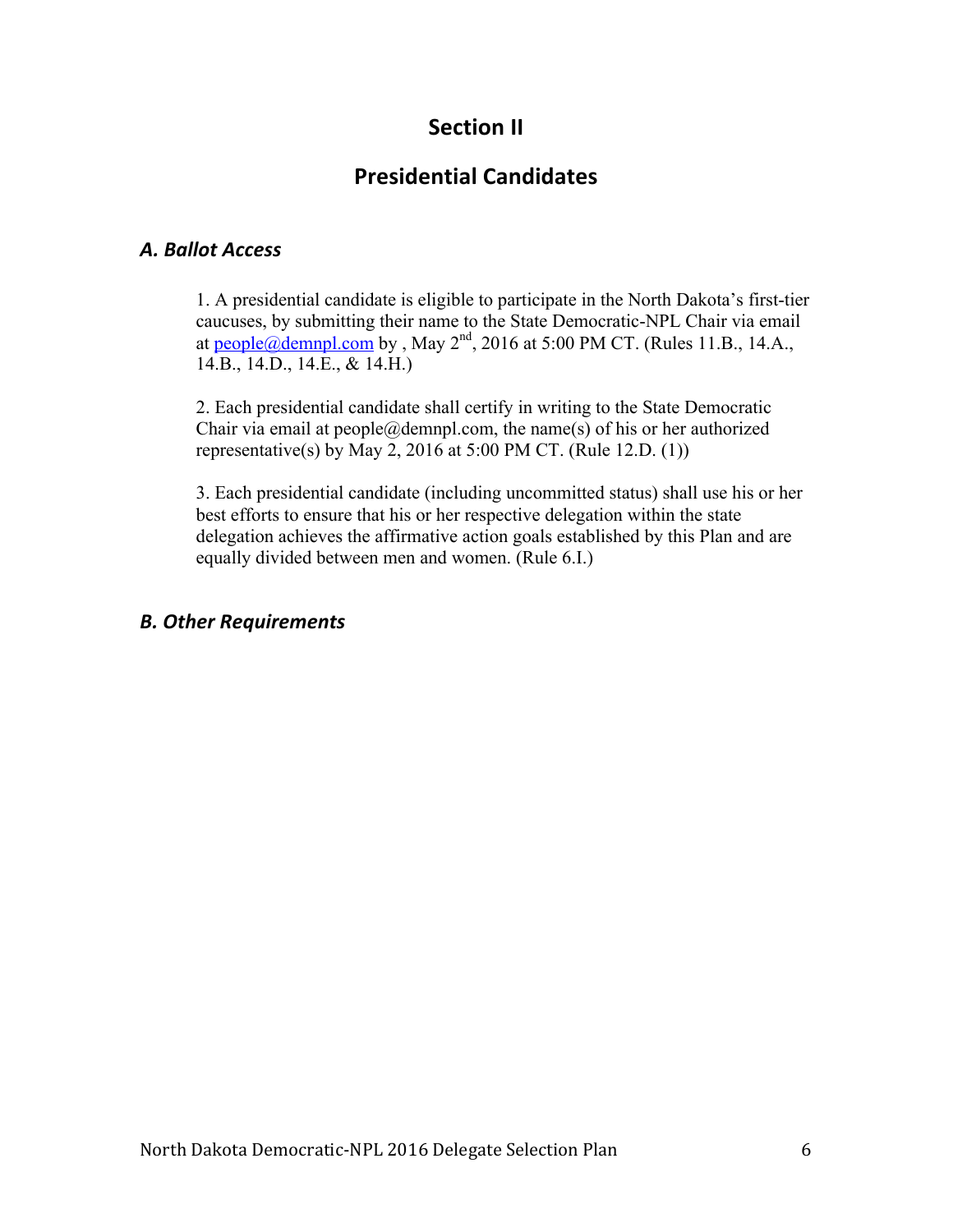## **Section III**

## **Selection of Delegates and Alternates**

#### *A. District-Level Delegates and Alternates*

1. North Dakota is allocated 9 district-level delegates and 2 district-level alternates. (Rule 8.C., Call, I.B., I.I. & Appendix B.)

2. District-level delegates and alternates shall be elected by a convention system consisting of two levels: a legislative district caucus and a state delegate selection meeting.

a. Legislative District Caucuses

1. The Legislative District Caucuses will occur June 7th, 2016 at 7:00 PM local time at the legislative district level. Each legislative district will hold open caucuses for the purposes of selecting delegates and alternates to the state delegate selection meeting and for the purpose of holding presidential caucuses. Each legislative district caucus will be entitled to elect one delegate and one alternate to the state delegate selection meeting for every 300 votes cast for the Democratic-NPL Party candidate for president in the last presidential election. (Rule 8.B.)

2. The legislative caucus meeting time and location will be widely disseminated and publicized throughout the state by use of the official Democratic-NPL Party website, (www.demnpl.com), email, daily and weekly newspapers; radio and television public service announcements and news releases. Information about the time and location will be available from North Dakota Democratic-NPL Headquarters located at 1902 E Divide Ave in Bismarck, ND, a schedule can also be obtained by calling 701-255-0460 or emailing people@demnpl.com.

3. Legislative District Caucus Procedures

a. At 7:00 p.m. local time, the caucus will be called to order by the chair. The chair will be the legislative district chair. If the legislative district chairperson does not attend the caucus, those members of the district in attendance shall

North Dakota Democratic-NPL 2016 Delegate Selection Plan 7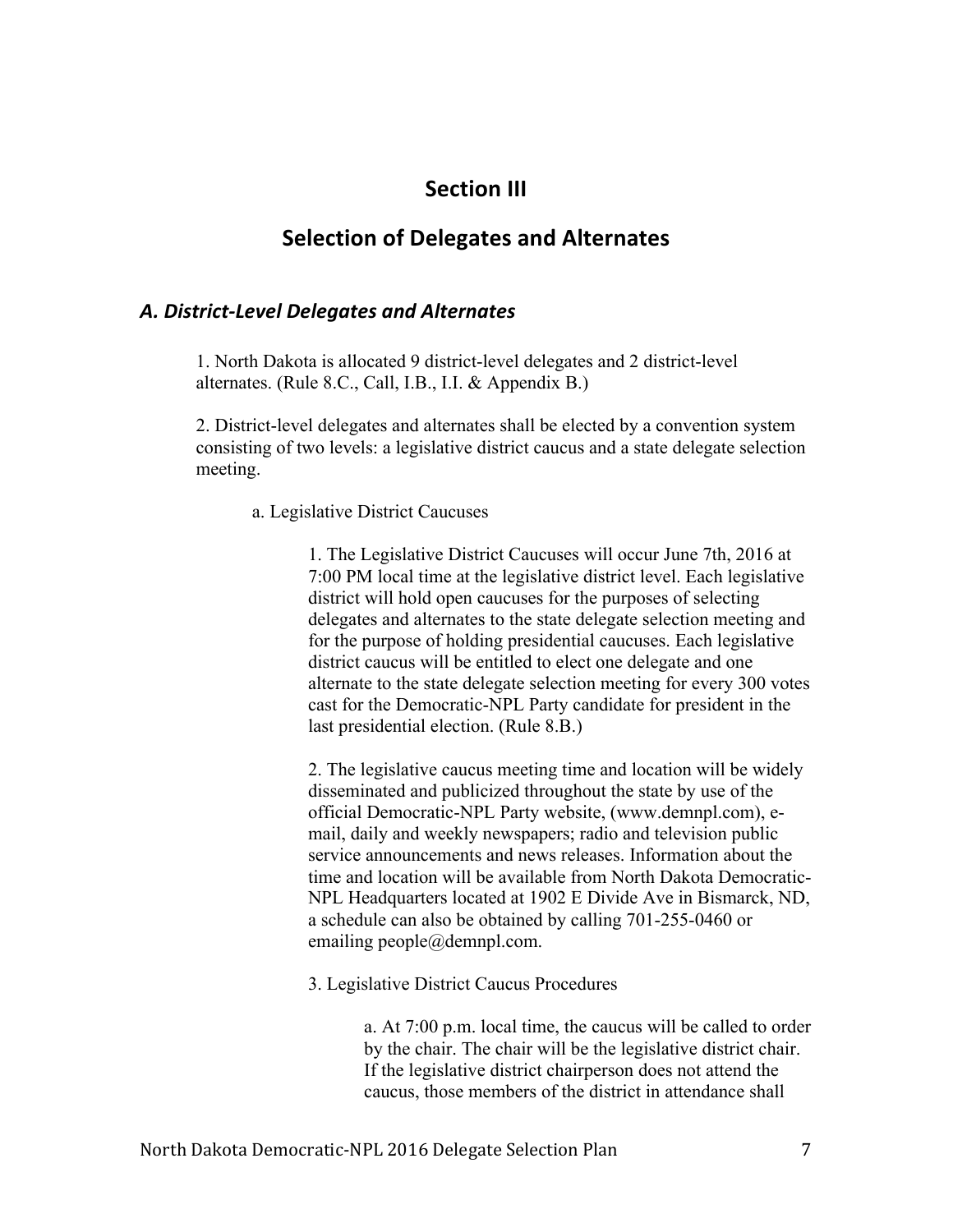elect a chairperson to serve for the meeting.

b. The chairperson shall call for requests to caucus. Any participant may request a preference caucus on a candidate or issue. The request shall be granted, provided there are enough people committing themselves to attend the preference caucus to be entitled, proportionally, to elect at least one full delegate to the state delegate selection meeting.

 For example: District X is entitled to send 10 Delegates to the State Delegate Selection Meeting. There are 30 people that attend the Legislative District Caucus for District X. In order for a request to caucus to be granted, at least 3 attendees must commit themselves to the preference caucus.

c. The chairperson of the legislative district caucus shall select a temporary chairperson from and for each preference caucus and uncommitted caucus, and shall assign the number of full delegates and alternate that each preference caucus and the uncommitted caucus shall elect to the state delegate selection meeting. At least thirty minutes shall be granted for the preference and uncommitted caucuses.

 d. Preference and uncommitted caucuses shall call for nominations for delegates and alternates to the state delegate selection meeting within their caucus. Persons wishing to be a delegate or alternate may nominate themselves. Starting with the election of the first delegate position the candidate receiving the highest number of votes will be elected to fill the allocated delegate position. After the delegates are elected then the alternate positions will be filled in the same manner.

 e. The elected legislative district chairperson shall forward the name, address email and telephone number of each delegate and alternate to the State Party within two days of the legislative district caucus via email at people@demnpl.com or by mailing them to the state party at 1902 E Divide Ave, Bismarck, ND 58501.

b. State Delegate Selection Meeting

1. A meeting of delegates elected from the Legislative District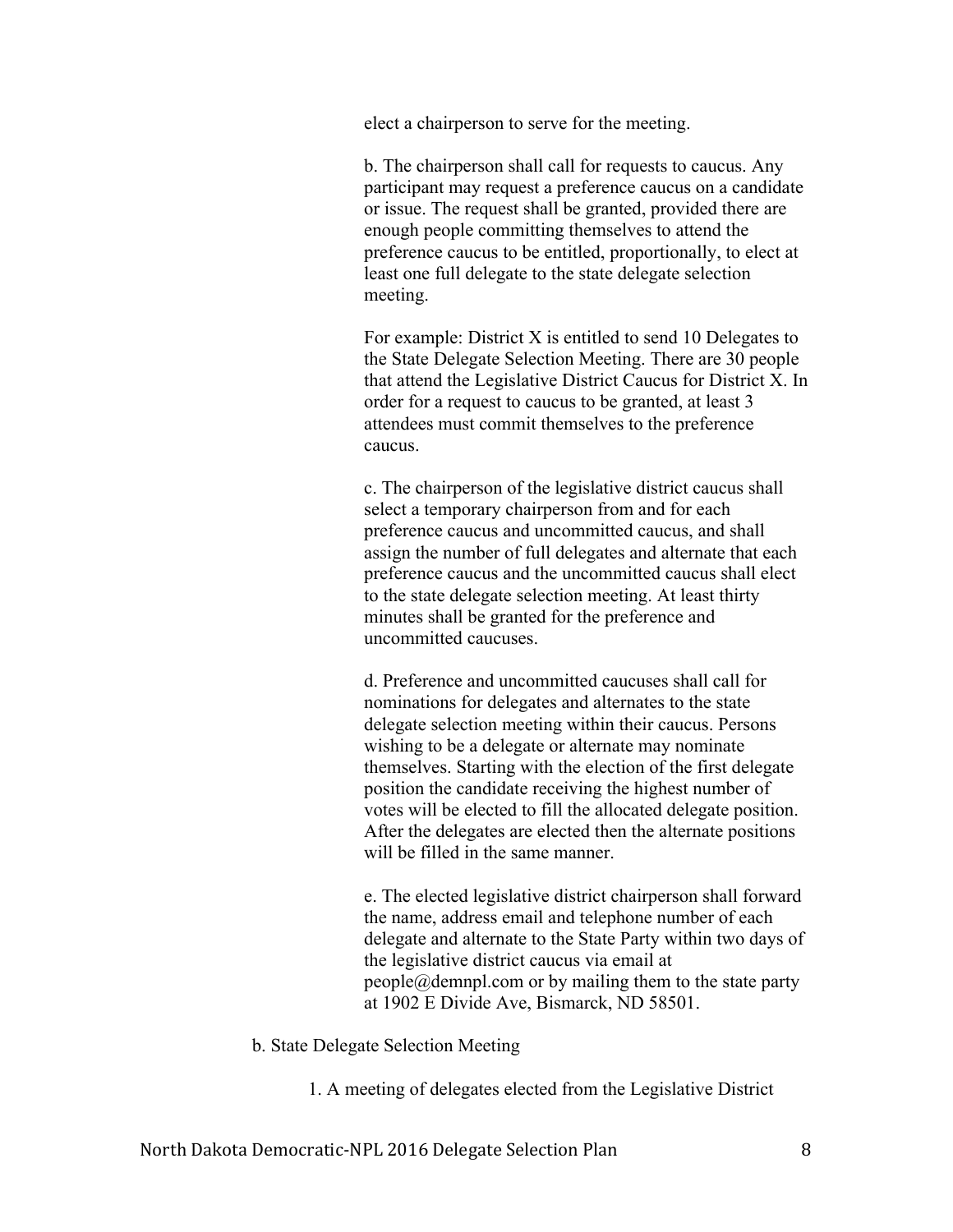caucuses shall be convened on June 18th, 2016 in Bismarck, ND for the purposes of electing delegates to the Democratic National Convention. This shall be referred to as the State Delegate Selection Meeting (SDSM).

 2. The SDSM time and location will be widely disseminated and publicized throughout the state by use of the official Democratic-NPL Party website, (www.demnpl.com), e-mail, daily and weekly newspapers; radio and television public service announcements and news releases. A complete schedule of locations will be available from North Dakota Democratic-NPL Headquarters located at 1902 E Divide Ave in Bismarck, ND, a schedule can also be obtained by calling 701-255-0460 or emailing people@demnpl.com.

3. State Delegate Selection Meeting Procedure .

a. At 1:00 PM, the meeting will be called to order by the chair. The chair will be the state party chair.

b. Approved candidates for the delegate and alternate positions will be elected to the Democratic National Convention. Starting with the election of the first district level delegate position, the candidate receiving the highest number of votes using signed ballots [Rule 2(F)] will be elected to fill the delegate position. This process will repeat until all of the delegate positions are filled and then will repeat for the alternate positions in a method that ensures equal division requirements are met at both levels.

c. Only delegates elected from the Legislative District Caucuses representing the same preference caucus as candidates for a National Convention Delegate may vote in that delegate election.

#### 3. Apportionment of District-Level Delegates and Alternates

a. North Dakota's district-level delegates and alternates are apportioned among the districts based on a formula giving equal weight to the vote for the Democratic candidates in the 2012 Presidential Elections and 2012 Governor's race. (Rule 8.A.; Regs. 4.10., 4.11 & Appendix A). This method was chosen rather than 2008 and 2012 Presidential results because the 2011 redistricting dramatically changed district lines.

b. The state's total number of district-level delegates will be equally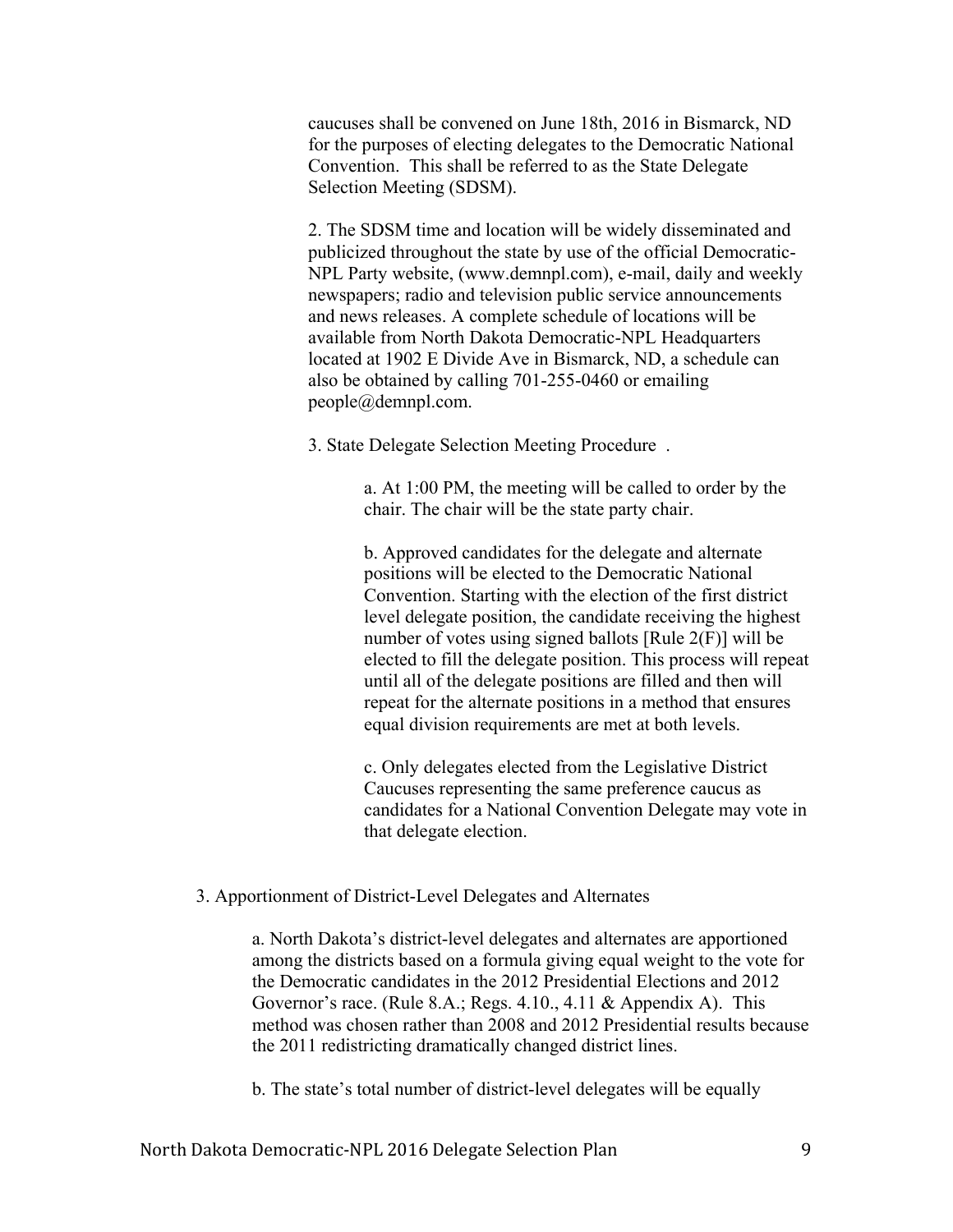divided between men and women. (Rule 6.C.(1) & Reg. 4.8.)

c. The district-level delegates and alternates are apportioned to districts as indicated in the following chart:

| <b>District</b> | Delegates | Delegates | Delegates | Alternates | Alternates | Alternates |
|-----------------|-----------|-----------|-----------|------------|------------|------------|
| Gender          | Male      | Female    | Total     | Male       | Female     | Total      |
| <b>District</b> |           |           |           |            |            |            |
| <b>Total</b>    |           |           |           |            |            |            |

4. District-Level Delegate and Alternate Filing Requirements

a. A district-level delegate and alternate candidate may run for election only within the district in which he or she resides. (Rule 12.H.)

b. An individual can qualify as a candidate for district-level delegate or alternate to the 2016 Democratic National Convention by filing a statement of candidacy designating his or her singular presidential (or uncommitted) preference and a signed pledge of support for the presidential candidate (including uncommitted status) with the State Party **by June 10th, 2016 at 5:00 PM CT**. Statement of candidacy and pledge of support forms are to be sent to the state party headquarters, 1902 East Divide Avenue, Bismarck, ND 58501. Sample statement of candidacy and pledge of support forms can be obtained by contacting the party by phone at (701) 255-0460 or by emailing people@demnpl.com. (Rules 12.B. & 14.F.) A delegate or alternate candidate may modify his or her singular presidential preference by submitting an updated pledge of support no later than the filing deadline.

c. All candidates considered for district-level alternate positions must meet the same requirements as candidates for district-level delegate positions. (Rule 12.C.)

5. Presidential Candidate Right of Review for District-Level Delegates and Alternates

a. The State Democratic Chair shall convey via email to the presidential candidate, or that candidate's authorized representative(s), not later than June  $13<sup>th</sup>$ , 2016 at 5:00 PM CT a list of all persons who have filed for delegate or alternate pledged to that presidential candidate. (Rules 12.D. & 12.F.)

b. Each presidential candidate, or that candidate's authorized

North Dakota Democratic-NPL 2016 Delegate Selection Plan 10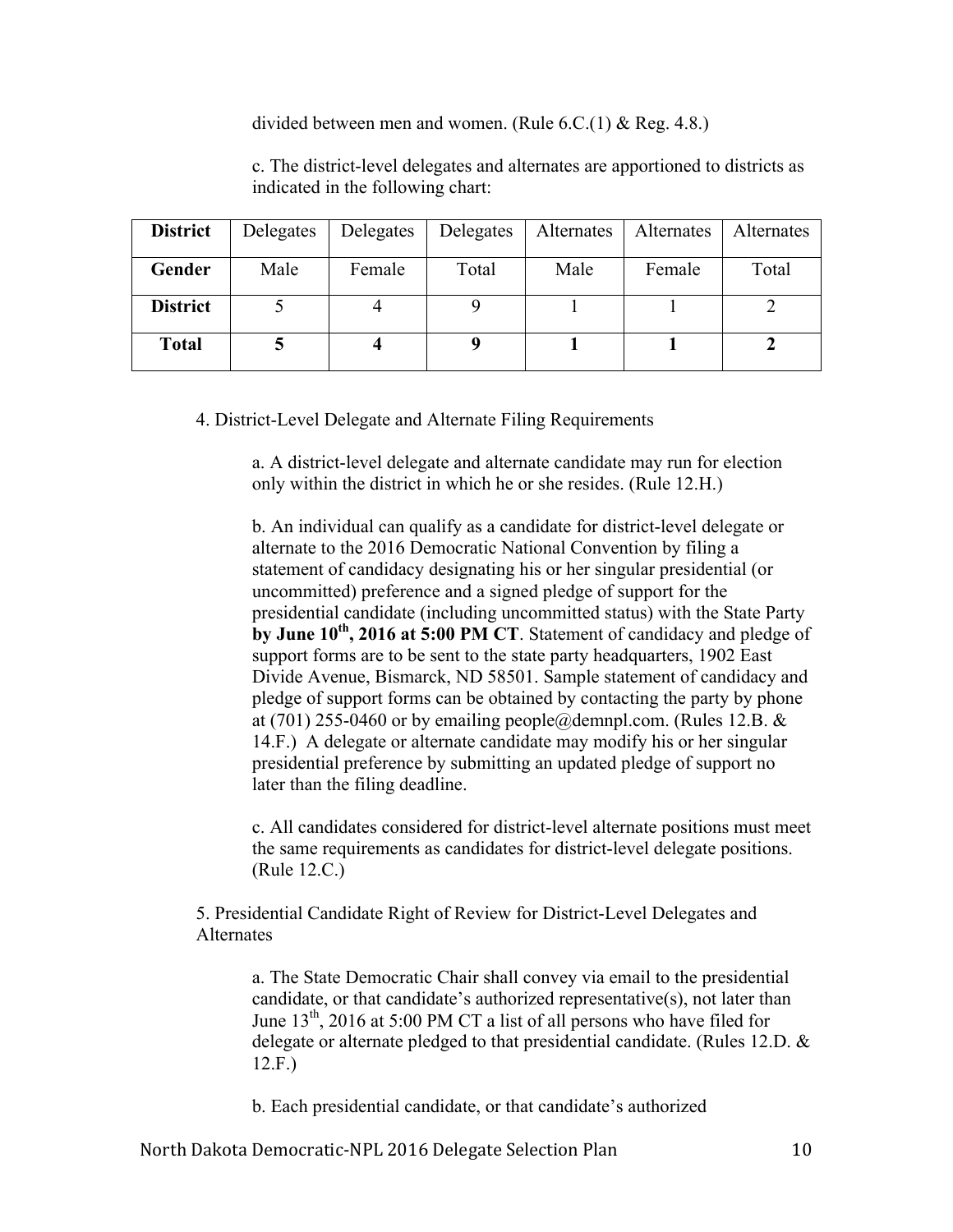representative(s), must then file with the State Democratic Chair, by mail to 1902 E. Divide Avenue, Bismarck, ND 58501or by email to people@demnpl.com by **June 16<sup>th</sup>**, 2016, a list of all such candidates he or she has approved, provided that approval be given to at least three (3) times the number of candidates for delegate men and three (3) times the number of candidates for delegate women, and three (3) times the number of candidates for alternate men and three (3) times the number of alternate women to be selected. (Rule 12.E.(1), Reg. 4.23.)

c. Failure to respond will be deemed approval of all delegate and alternate candidates submitted to the presidential candidate unless the presidential candidate, or the authorized representative(s), signifies otherwise in writing to the State Democratic Chair not later than **June 16<sup>th</sup>**, 2016 at 5:00 PM CT.

d. National convention delegate and alternate candidates removed from the list of bona fide supporters by a presidential candidate, or that candidate's authorized representative(s), may not be elected as a delegate or alternate at that level pledged to that presidential candidate (including uncommitted status). (Rule 12.E. & Reg. 4.23.)

e. The State Democratic Chair shall certify in writing to the Co-Chairs of the DNC Rules and Bylaws Committee whether each presidential candidate (including uncommitted status) has used their best efforts to ensure that their respective district-level delegate candidates and districtlevel alternate candidates meet the affirmative action and inclusion considerations and goals detailed in the Affirmative Action section of this Plan within three (3) business days of returning the list of approved district-level delegate candidates and district-level alternate candidates as indicated in section III.A.5.b of this Plan.

#### 6. Fair Reflection of Presidential Preference

a. North Dakota is a caucus/convention state. Accordingly, delegate and alternate positions shall be allocated so as to fairly reflect the expressed presidential preference or uncommitted status of the caucus participants in each district. Therefore, the national convention delegates elected at the district level shall be allocated in proportion to the percentage of the legislative district caucus vote won in that district by each preference, except that preferences falling below a 15% threshold shall not be awarded any delegates or alternates. (Rule 13.B.)

b. Within a district, if no presidential preference reaches a 15% threshold, the threshold shall be the percentage of the vote received in that district by the front-runner minus 10%. (Rule 13.F.)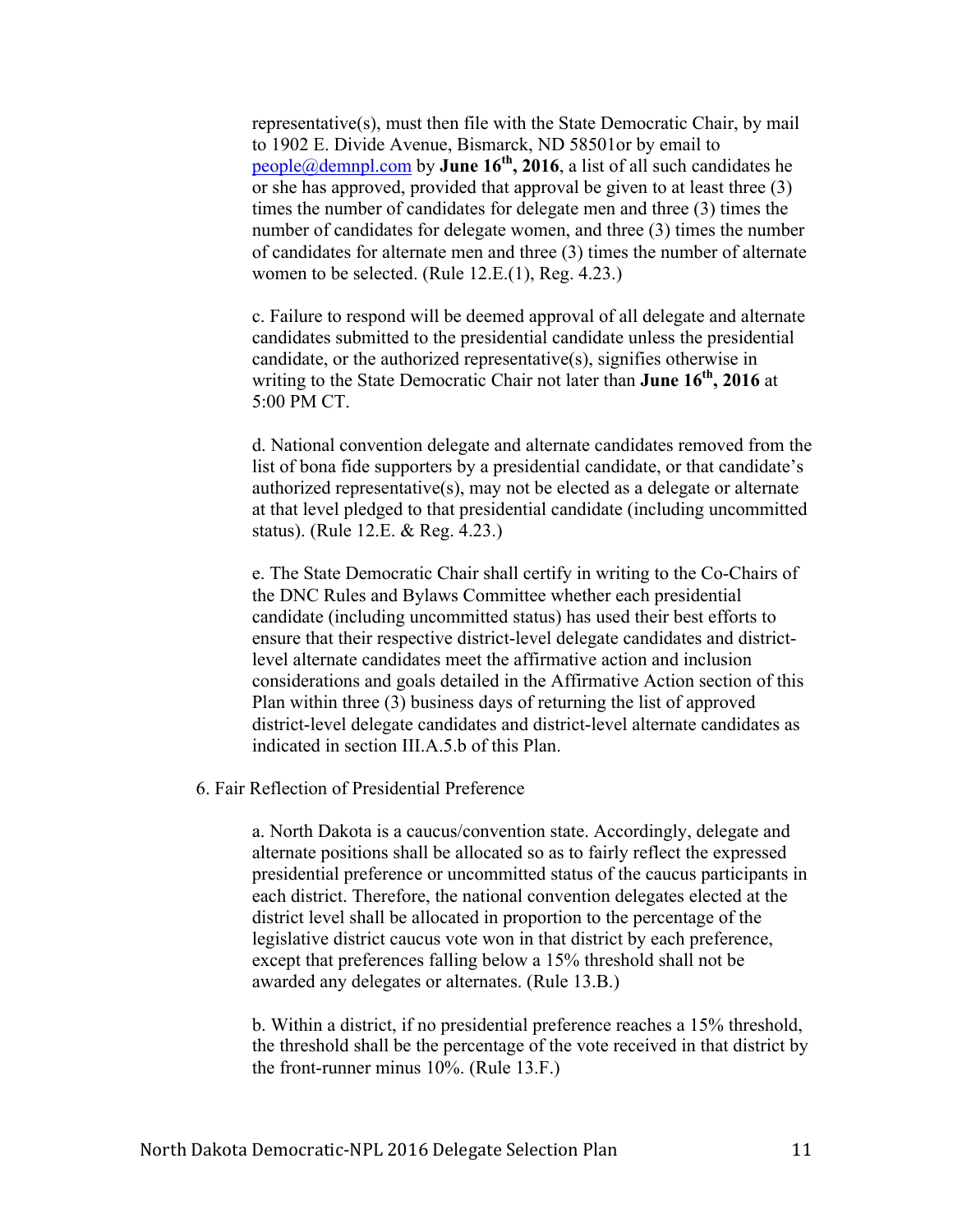7. Equal Division of District-Level Delegates and Alternates

a. In order to ensure the district-level delegates are equally divided between men and women, delegate positions within each district will be designated by presidential preference beginning with the highest votegetting presidential preference. This assignment of delegate positions, alternating by sex as mathematically practicable, will continue with the next highest vote-getting preferences in descending order until the gender of each position has been assigned. (Rule 6.C.(1) & Reg. 4.8.)

8. The State Democratic Chair shall certify in writing to the Secretary of the Democratic National Committee (DNC) the election of the state's district-level delegates and alternates to the Democratic National Convention within ten (10) days after their election. (Rule 8.C. & Call, IV.A.) (Regs. 5.3.B. & C.)

#### *B. Unpledged Delegates*

1. Unpledged Party Leaders and Elected Officials

a. The following categories (if applicable) shall constitute the Unpledged Party Leaders and Elected Official delegate positions:

> (1) Members of the Democratic National Committee who legally reside in the state; (Rule 9.A.  $(1)$ , Call, I.F., J., & Reg. 4.13.)

(2) Democratic President and Democratic Vice President (if applicable); (Rule 9.A.2., Call I.G.)

(3) All of North Dakota's Democratic Members of the U.S. House of Representatives and the U.S. Senate; (Rule 9.A.(3), Call I.H. & J.)

(4) The Democratic Governor (if applicable); (Rule 9.A.(4), Call I.H. & J.)

(5) "Distinguished Party Leader" delegates who legally reside in the state (if applicable);(Rule 9.A.(5), Call I.G., and Reg. 4.13.)

b. The certification process for the Unpledged Party Leader and Elected Official delegates is as follows:

> (1) Not later than **March 1, 2016**, the Secretary of the Democratic National Committee shall officially confirm to the State Democratic Chair the names of the unpledged delegates who legally reside in North Dakota. (Rule 9.A.)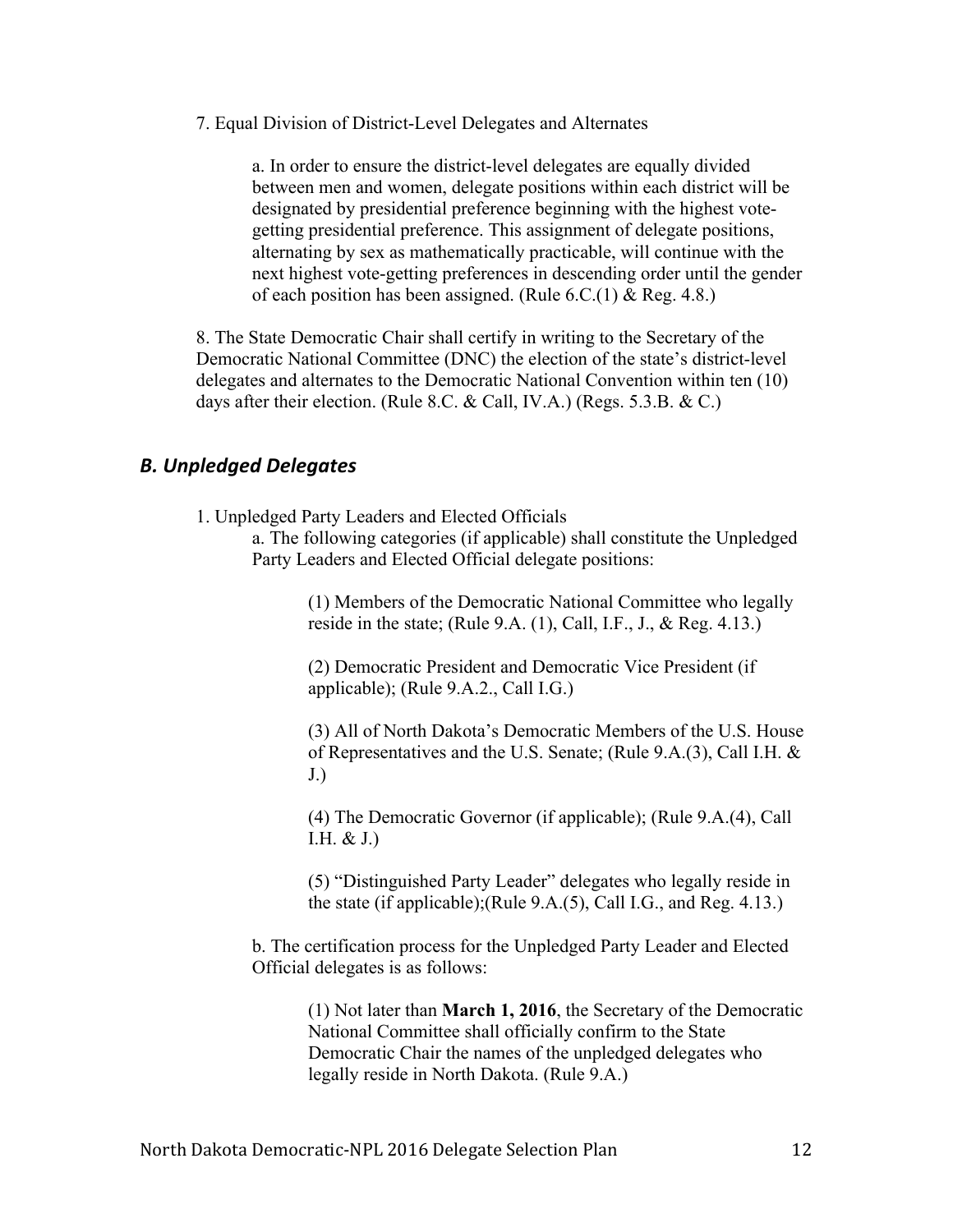(2) Official confirmation by the Secretary shall constitute verification of the unpledged delegates from the categories indicated above. (Call, IV.B.1.)

(3) The State Democratic Chair shall certify in writing to the Secretary of the DNC the presidential preference of state's unpledged delegates 10 days after the completion of the State's Delegate Selection Process. (Call, IV.B)

2. For purposes of achieving equal division between delegate men and delegate women and alternate men and alternate within the state's entire convention delegation, the entire delegation includes all pledged and unpledged delegates.  $(Rule 6.C)$ 

### *C. Pledged Party Leader and Elected Official (PLEO) Delegates*

1. North Dakota is allotted 2 pledged Party Leader and Elected Official (PLEO) delegates. (Call, I.D., E. & Appendix B)

2. Pledged PLEO Delegate Filing Requirements

a. Individuals shall be eligible for the pledged Party Leader and Elected Official delegate positions according to the following priority: big city mayors and state-wide elected officials (to be given equal consideration); state legislative leaders, state legislators, and other state, county and local elected officials and party leaders. (Rule 9.B.(1) & Reg. 4.15.)

b. An individual can qualify as a candidate for a position as a pledged PLEO delegate filing a statement of candidacy designating their singular presidential or uncommitted preference and signed pledge of support with the State Party no later than **June 8th, 2016** at 5:00 PM CT in person to the State Chair or via email at  $people@dempl.com$  or by mailing them to the state party at 1902 E Divide Ave, Bismarck, ND 58501. Statement of candidacy and pledge of support forms are to be sent to the state party headquarters, 1902 East Divide Avenue, Bismarck, ND 58501. Sample statement of candidacy and pledge of support forms can be obtained by contacting the party by phone at (701) 255-0460 or by emailing people@demnpl.com (Rules 9.B.(3),  $& 14.G., Reg. 4.16.$ ) c.)

3. Presidential Candidate Right of Review

a. The State Democratic Chair shall convey via email to the presidential candidate, or that candidate's authorized representative(s), not later than **June 13<sup>th</sup>, 2016** at 5:00 PM CT a list of all persons who have filed for a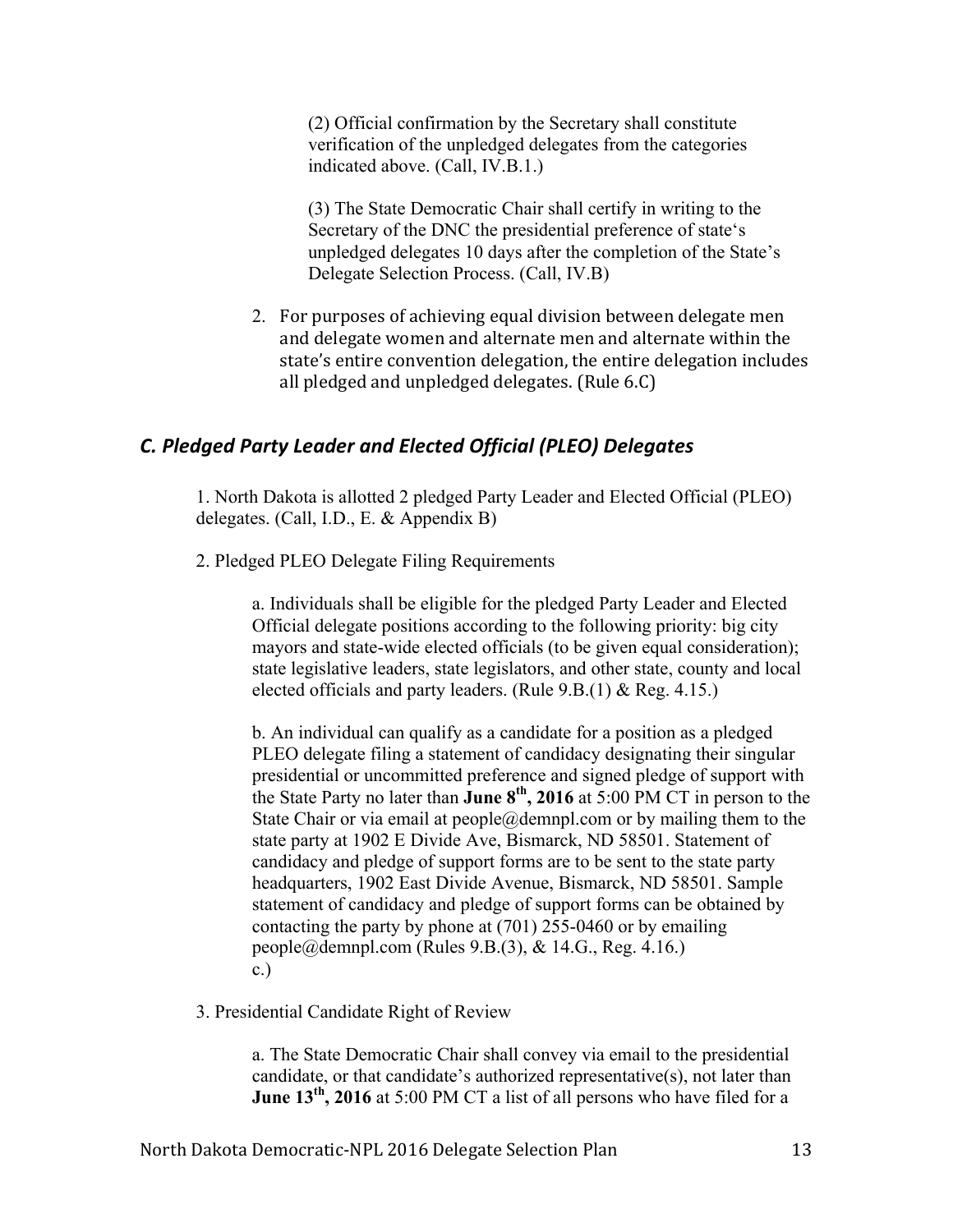party and elected official delegate pledged to that presidential candidate in person to the State Chair or via email at  $people@dempl.com$  or by mailing them to the state party at 1902 E Divide Ave, Bismarck, ND 58501. An opportunity shall be provided for PLEO delegate candidates to file after the election of District Level Delegates. Adequate time shall be allotted for this to occur. (Rules  $9.B.(3) \& 12.D.)$ 

b. Each presidential candidate, or that candidate's authorized representative(s), must file with the State Democratic Chair, by June  $16<sup>th</sup>$ , 2016 at 5:00 PM, a list of all such candidates he or she has approved, as long as approval is given to at least two names for every position to which the presidential candidate is entitled in person to the State Chair or via email at  $people@dempl.com$  or by mailing them to the state party at 1902 E Divide Ave, Bismarck, ND 58501. Following the filing period for PLEO Delegates after the election of District Level Delegates, presidential candidates, or their authorized representative, shall be given an opportunity to review and approve this list of candidates. Adequate time shall be allotted for this to occur. (Rule 12.E.(2)  $&$  Reg. 4.23.)(Rule  $9.B.(3)$ 

c. Failure to respond will be deemed approval of all delegate candidates submitted to the presidential candidate unless the presidential candidate or the authorized representative(s) signifies otherwise in writing to the State Democratic Chair not later than June  $16<sup>th</sup>$ , 2016 at 5:00 PM CT submitted in person to the State Chair or via email at people@demnpl.com or by mailing them to the state party at 1902 E Divide Ave, Bismarck, ND 58501 excluding candidates added at the SDSM.

d. The State Democratic Chair shall certify in writing to the Co-Chairs of the DNC Rules and Bylaws Committee whether each presidential candidate (including uncommitted status) has used their best efforts to ensure that their respective pledged PLEO delegate candidates meet the affirmative action and inclusion considerations and goals detailed in the Affirmative Action section of this Plan within three (3) business days of returning the list of approved pledged PLEO candidates as indicated in section III.C.3.b of this Plan.

#### 4. Selection of Pledged Party Leader and Elected Official Delegates

a. The pledged PLEO slots shall be allocated among presidential preferences on the same basis as the at-large delegates. (Rule 9.B.(2), 10.C., 13.E. & F.)

b. Selection of the pledged PLEO delegates will occur on June 18th, 2016 at the state delegate selection meeting, at a time which is after the election of district-level delegates and alternates and prior to the selection of at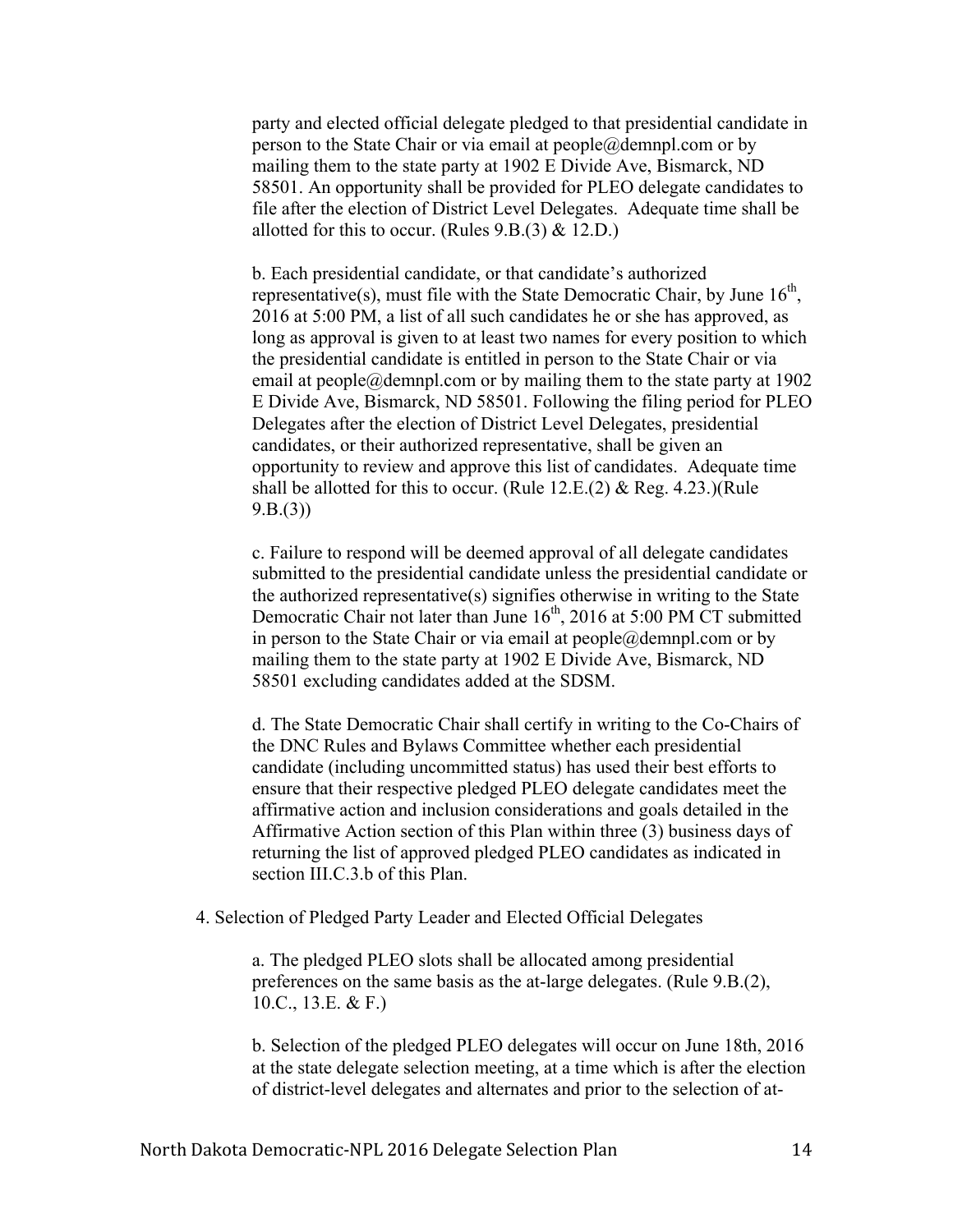large delegates and alternates. (Rule 9.B.)

c. The state delegate selection meeting will be held on Saturday, June 18th, 2016 at 1:00 PM in Bismarck, ND. The delegates to this meeting shall be the elected delegates from the Legislative District caucuses. At this meeting all PLEO delegates will be elected. Approved candidates for the PLEO positions will be elected starting with the election of the first PLEO position. The candidate receiving the highest number of votes will be elected to fill the PLEO slot. This will be done with a signed ballot. (Rule 2.F.) This process will continue to repeat until all of the positions are filled in a method that ensures equal division requirements are met. (Rule 9.C.)

d. Alternates are not selected at the pledged Party Leader and Elected Official level. These alternates are combined with the at-large alternates and selected as one unit. (Reg. 4.30.)

5. The State Democratic Chair shall certify in writing to the Secretary of the Democratic National Committee the election of the state's pledged Party Leader and Elected Official delegates to the Democratic National Convention within ten (10) days after their election. (Rule 8.D. & Call, IV.A.)

#### *D. At-Large Delegates And Alternates*

1. The State of North Dakota is allotted 3 at-large delegates and 0 at-large alternates. (Rule 8.C., Call, I.B., II. & Appendix B)

2. At-Large Delegate and Alternate Filing Requirements

a. Persons desiring to seek at-large delegate positions may file a statement of candidacy designating their singular presidential or uncommitted preference and a signed pledge of support for the presidential candidates (including uncommitted status) with the State Party by June  $10^{th}$ , 2016 at 5:00 PM CT. Statement of candidacy and pledge of support forms are to be sent to the state party headquarters, 1902 East Divide Avenue, Bismarck, ND 58501. Sample statement of candidacy and pledge of support forms can be obtained by contacting the party by phone at (701) 255-0460 or by emailing people@demnpl.com (Rules 12.B. & 14.G.; Regs. 4.21. & 4.27.)

3. Presidential Candidate Right of Review

a. The State Democratic Chair shall convey via email to the presidential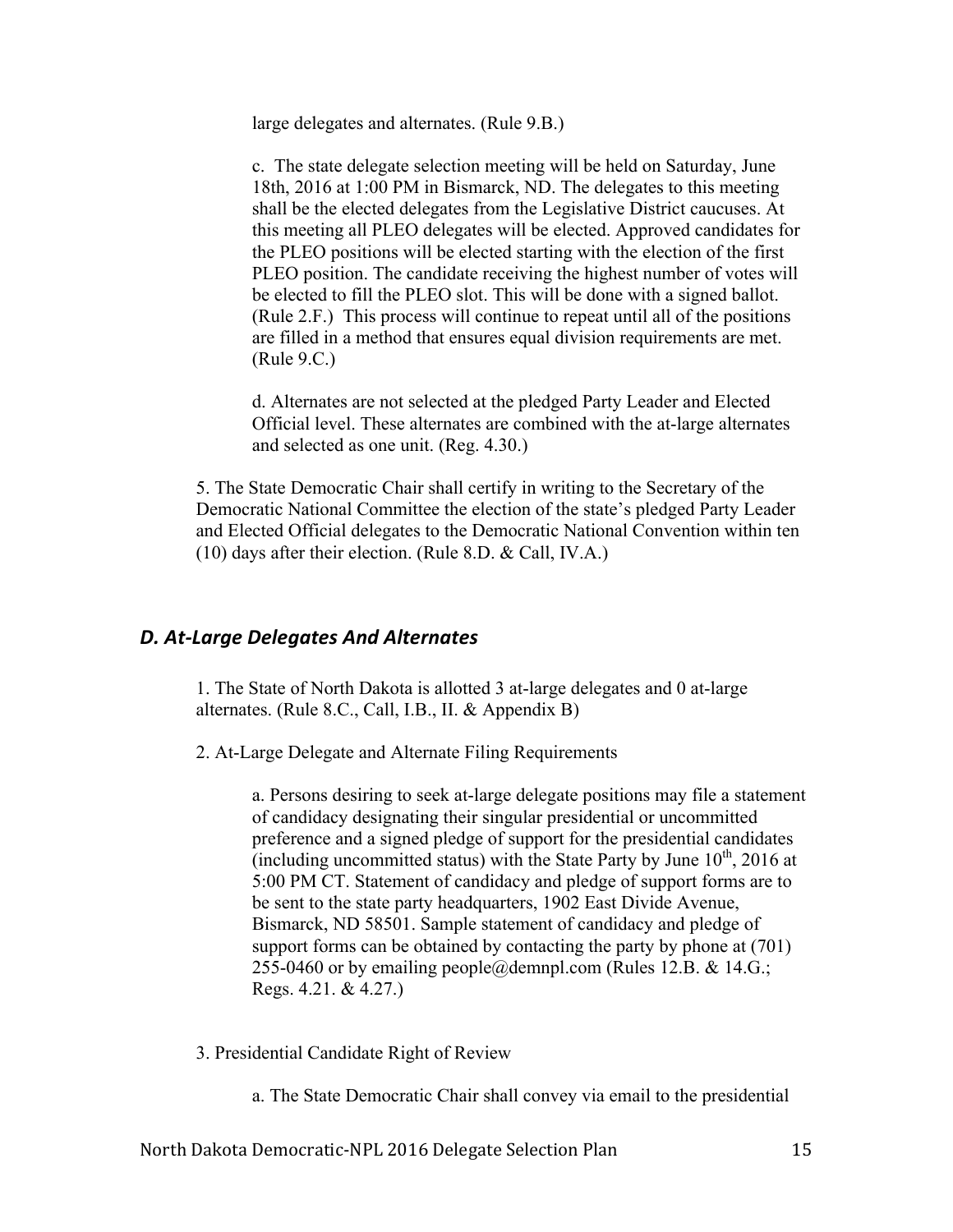candidate, or that candidate's authorized representative(s), not later than June  $13<sup>th</sup>$ , 2016 at 5:00 PM CT, a list of all persons who have filed for delegate or alternate pledged to that presidential candidate. (Rule 12.D.) (Reg. 4.22. & 4.27.)

b. Each presidential candidate, or that candidate's authorized representative(s), must then file with the State Democratic Chair, by June  $16<sup>th</sup>$ , 2016 at 5:00 PM CT, via email sent to people@demnpl.com a list of all such candidates he or she has approved, provided that, at a minimum, two names remains for every national convention delegate or alternate position to which the presidential candidate is entitled. (Rule 12.E.(2)  $\&$ Reg. 4.23.)

c. Failure to respond will be deemed approval of all delegate candidates submitted to the presidential candidate unless the presidential candidate or the authorized representative(s) signifies otherwise in writing to the State Democratic Chair not later than June  $16<sup>th</sup>$ , 2016 at 5:00pm.

d. The State Democratic Chair shall certify in writing to the Co-Chairs of the DNC Rules and Bylaws Committee whether each presidential candidate (including uncommitted status) has used their best efforts to ensure that their respective at-large delegate candidates and at-large alternate candidates meet the affirmative action and inclusion considerations and goals detailed in the Affirmative Action section of this Plan within three (3) business days of returning the list of approved atlarge delegate candidates and at-large alternate candidates as indicated in section III.D.3.b of this Plan.

#### 4. Fair Reflection of Presidential Preference

a. At-large delegate and alternate positions shall be allocated among presidential preferences according to the division of preferences among district-level delegates at the time of district-level selection. (Rule 10.C.)

b. Preferences, which have not attained a 15% threshold on a statewide basis, shall not be entitled to any at-large delegates. (Rule 13.E.)

c. If no presidential preference reaches a 15% threshold, the threshold shall be the percentage of the statewide vote received by the front-runner, minus 10%. (Rule 13.F.)

d. If a presidential candidate is no longer a candidate at the time of selection of the at-large delegates, then those at-large slots that would have been allocated to the candidate will be proportionally divided among the remaining preferences entitled to an allocation. (Rule 10.C.)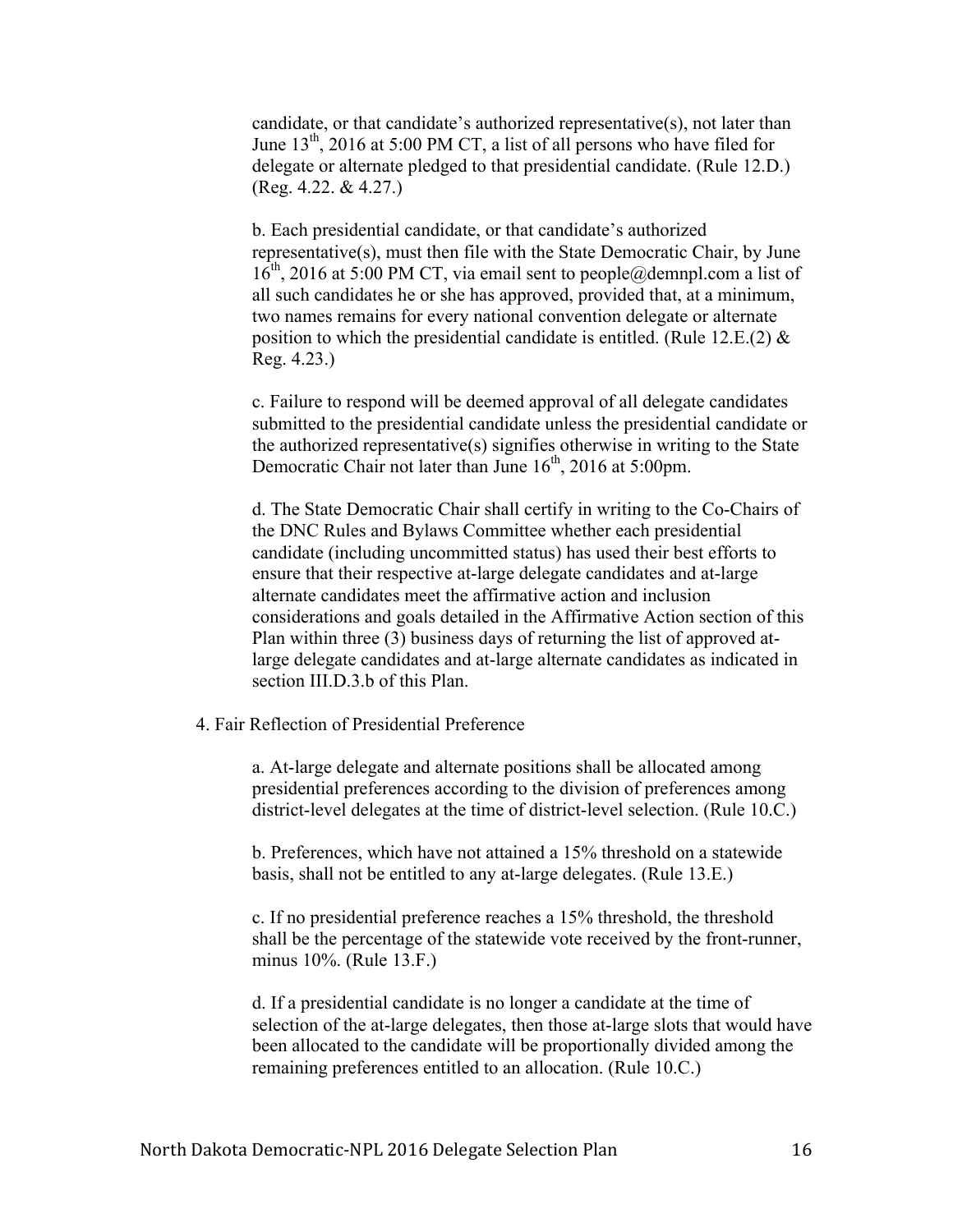e. If a given presidential preference is entitled to one or more delegate positions but would not otherwise be entitled to an alternate position, that preference shall be allotted one at-large alternate position. (Rule 18.B., Call, I.I. & Reg. 4.30.& 4.33.)

5. Selection of At-Large Delegates and Alternates

a. The selection of the at-large delegates and alternates will occur at the state delegate selection meeting on Saturday, June  $16<sup>th</sup>$ , 2016 in Bismarck, ND. Selection of at-large delegates will begin at 3:00 PM, which is after all pledged Party Leader and Elected Official delegates have been selected. (Rule 8.D. & Call, III.)

b. These delegates and alternates will be elected by a majority vote of the district-level delegates in attendance at the June  $16^{8h}$ , 2016 state delegate selection convention. (Rules 10.B. & 8.E.)

c. This plan allows for the selection of district level and at-large delegates and alternates to take place at the same meeting as the selection of the district-level delegates. In order to provide that affirmative action and fair reflection guidelines are met, the Democratic Chair makes the certifications required by Rule 8.D., and the presidential candidates have sufficient time to review the respective lists of their delegate and alternate candidates the starting time of the selection of at-large delegates may be adjusted to allow time to complete these tasks. (Rule  $8.E & Reg\,4.12)$ )

d. Priority of Consideration

(1) In the selection of the at-large delegation priority of consideration shall be given to African Americans, Hispanics, Native Americans, Asian Americans and Pacific Islanders and women. (Rule 6.A.)

(2) In order to continue the Democratic-NPL Party's ongoing efforts to include groups historically under-represented in the Democratic-NPL Party's affairs and to assist in the achievement of full participation by these groups, priority of consideration shall be given other groups by virtue of race/ethnicity, age, sexual orientation, gender identity or disability. (Rules 5.C., 6.A.(3), & Reg. 4.7.)

(3) The election of at-large delegates and alternates shall be used, if necessary, to achieve the equal division of positions between men and women, and may be used to achieve the representation goals established in the Affirmative Action section of this Plan. (Rule 6.A. & 6.C.)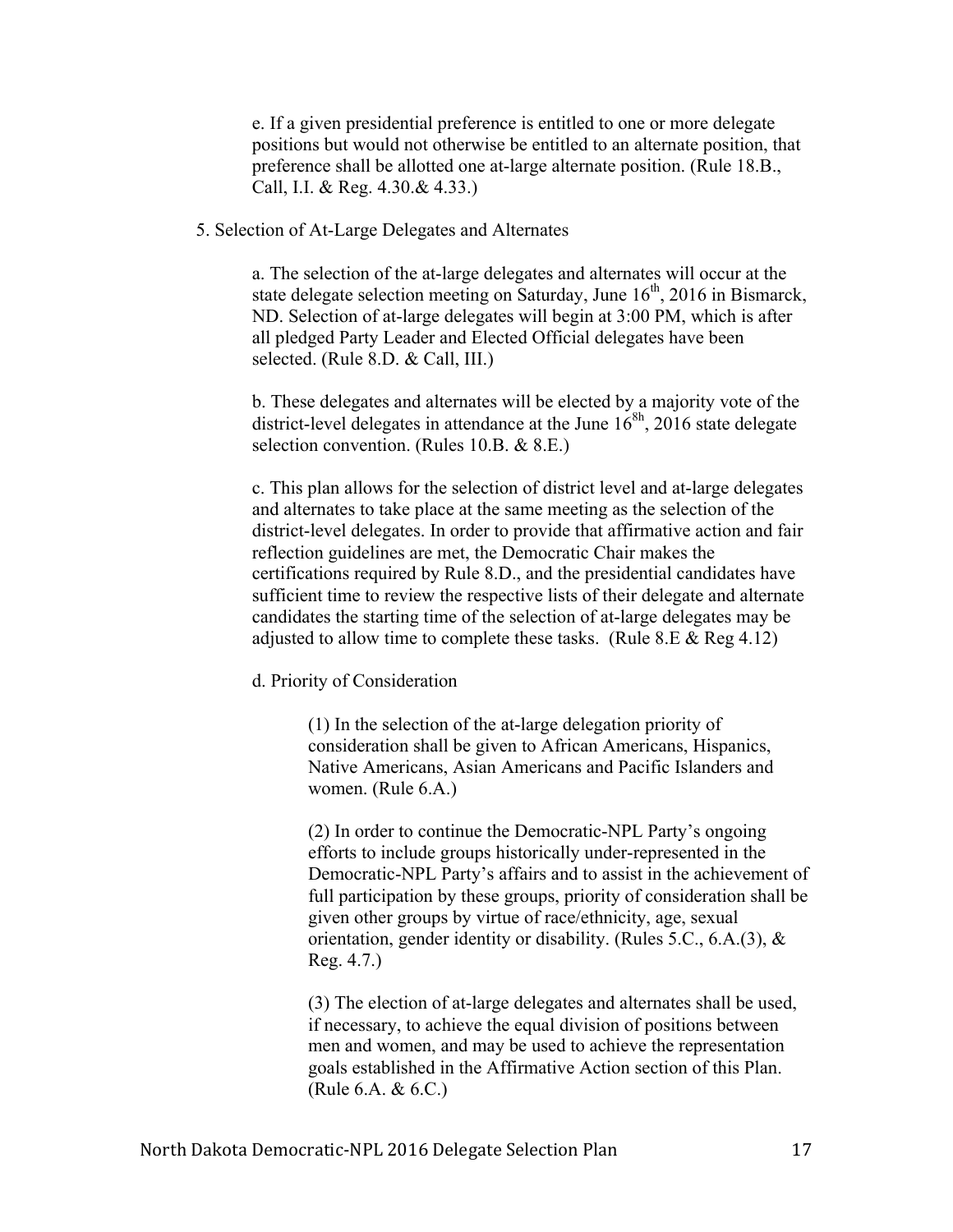(4) Delegates and alternates are to be considered separate groups for this purpose. (Rules 6.A.(3), 10.A. & Regs. 4.8 & 4.19.)

e. Approved candidates for the at-large delegate positions will be elected. Starting with the election of the first at-large delegate position the candidate receiving the highest number of votes will be elected to fill the delegate slot. This will be done with a signed ballot. This process will continue to repeat until all of the district level delegate and alternate positions are filled, in a method that ensures equal division requirements are met.

6. The State Democratic Chair shall certify in writing to the Secretary of the Democratic National Committee the election of the state's at-large delegates and alternates to the Democratic National Convention within ten (10) days after their election. (Rule 8.C. & Call, IV.A.)

#### *E. Replacement of Delegates and Alternates*

1. A pledged delegate or alternate may be replaced according to the following guidelines:

a. Permanent Replacement of a Delegate: (Rule 18.D.(2))

(1) A permanent replacement occurs when a delegate resigns or dies prior to or during the national convention and the alternate replaces the delegate for the remainder of the National Convention.

(2) Any alternate permanently replacing a delegate shall be of the same presidential preference (including uncommitted status) and sex of the delegate he/she replaces, and to the extent possible shall be from the same political subdivision (i.e. congressional district) within the state as the delegate.

> (a) In the case where the presidential candidate has only one alternate, that alternate shall become the certified delegate.

(b) If a presidential candidate has only one alternate, and that alternate permanently replaces a delegate of the opposite sex, thereby causing the delegation to no longer be equally divided, the delegation shall not be considered in violation of Rule 6.C. In such a case, not withstanding Rule 18.D.(2), the State Party Committee shall, at the time of a subsequent permanent replacement, replace a delegate with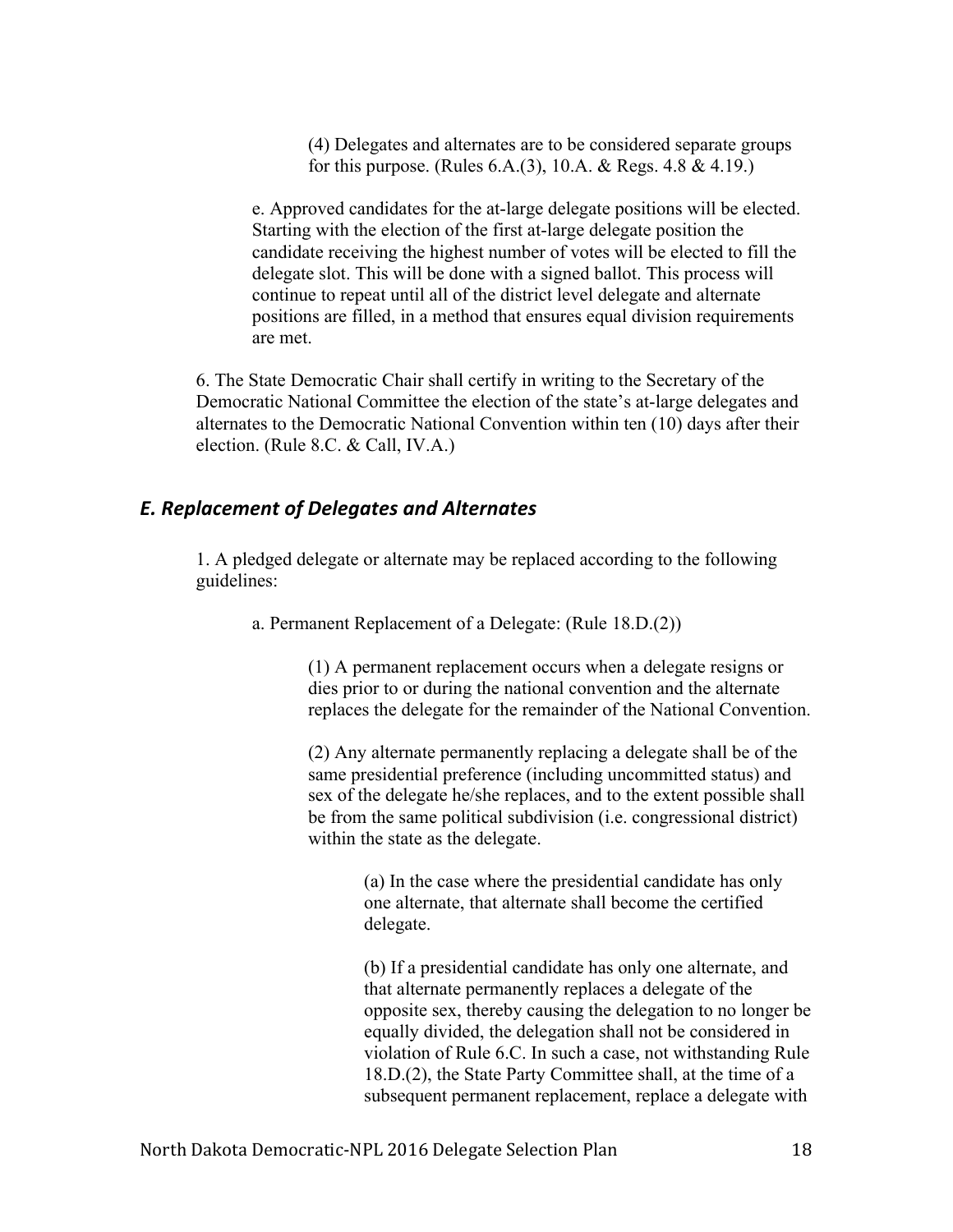a person of the opposite sex, in order to return the delegation to equal division of men and women. (Reg. 4.32.)

(3) If a delegate or alternate candidate who has been elected but not certified to the DNC Secretary resigns, dies or is no longer eligible to serve, he or she shall be replaced, after consultation with the State Party, by the authorized representative of the presidential candidate to whom he or she is pledged.

b. Temporary Replacement of a Delegate: (Rule 18.D.(3))

(1) A temporary replacement occurs when a delegate is to be absent for a limited period of time during the convention and an alternate temporarily acts in the delegate's place.

(2) Any alternate who temporarily replaces a delegate must be of the same presidential preference (including uncommitted status) as the delegate he/she replaces, and to the extent possible shall be of the same sex and from the same political subdivision (i.e. congressional district) within the state as the delegate.

c. The alternate who receives the highest number of votes becomes the delegate.(Rule 18.D.(1))

d. Certification of Replacements

(1) Any alternate who permanently replaces a delegate shall be certified in writing to the Secretary of the DNC by the State Democratic Chair. (Rule 18.D.(2))

(2) Permanent replacement of a delegate (as specified above) by an alternate and replacement of a vacant alternate position shall be certified in writing by the North Dakota's Democratic Chair to the Secretary of the Democratic National Committee within three (3) days after the replacement is selected. (Call, IV.D.1.)

(3) Certification of permanent replacements will be accepted by the Secretary up to 72 hours before the first official session of the Convention is scheduled to convene. (Call, IV.D.1. & Reg. 4.31.)

(4) In the case where a pledged delegate is permanently replaced after 72 hours before the time the first session is scheduled to convene or, in the case where a pledged delegate is not on the floor of the Convention Hall at the time a roll call vote is taken, an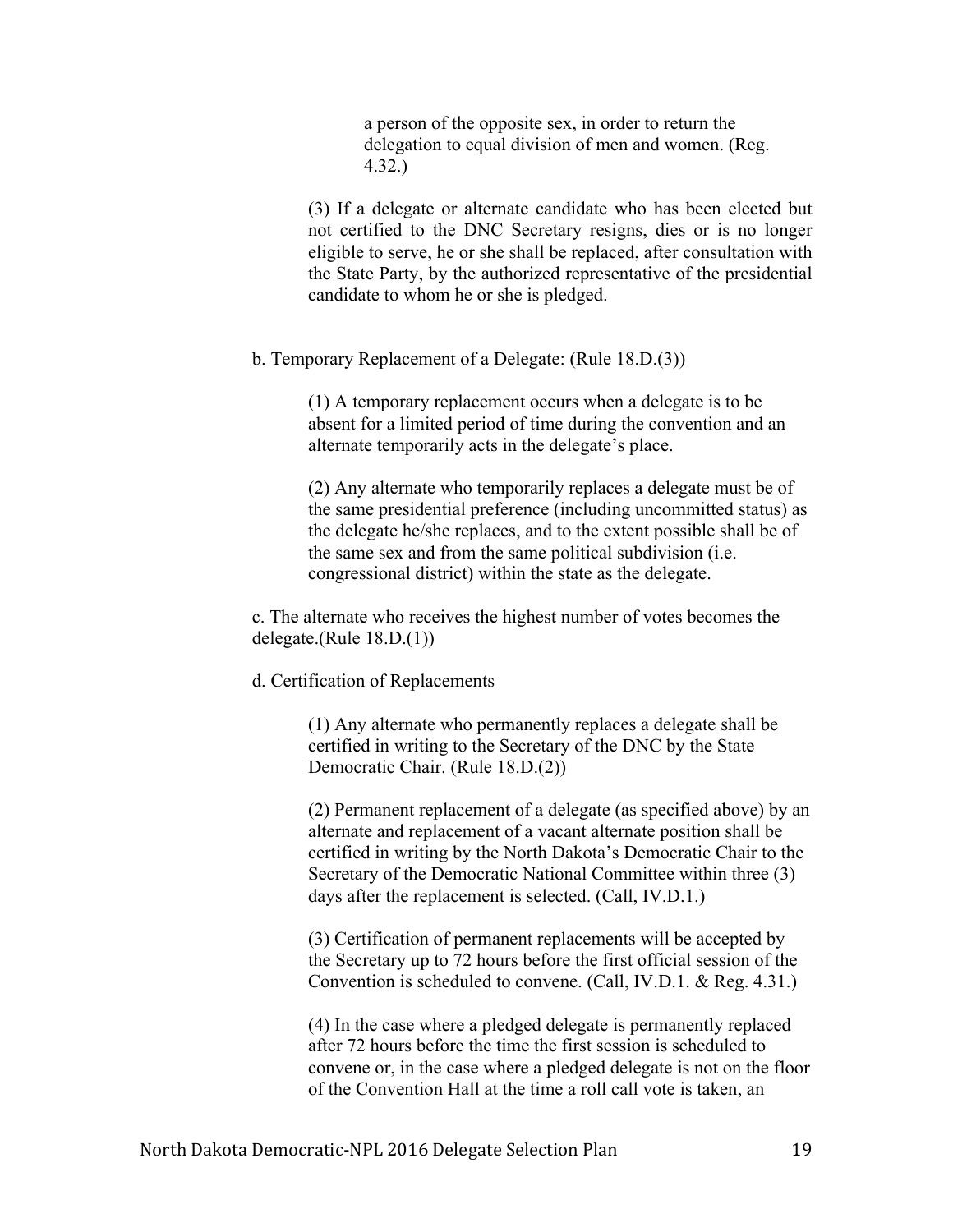alternate may be designated (as specified above) to cast the delegate's vote. In such case, the Delegation Chair shall indicate the name of the alternate casting the respective delegate's vote on the delegation tally sheet (Call, VIII.F.3.d., VIII.F.3.b. & Reg. 5.5.)

e. A vacant alternate position shall be filled by the delegation. The replacement shall be of the same presidential preference (or uncommitted status), of the same sex and, to the extent possible, from the same political subdivision (i.e. congressional district) as the alternate being replaced. (Rule 18.E.)

2. Unpledged delegates shall not be entitled to a replacement, nor shall the state be entitled to a replacement, except under the following circumstances: (Rule 18.E. & Reg. 4.33.)

a. Members of Congress and the Democratic Governor shall not be entitled to name a replacement. In the event of changes or vacancies in the state's Congressional Delegation, following the official confirmation and prior to the commencement of the National Convention, the DNC Secretary shall recognize only such changes as have been officially recognized by the Democratic Caucus of the U.S. House of Representatives or the Democratic Conference of the U.S. Senate. In the event of a change or vacancy in the state's office of Governor, the DNC shall recognize only such changes as have been officially recognized by the Democratic Governors' Association. (Call, IV.D.2.a.)

b. Members of the Democratic National Committee shall not be entitled to a replacement, nor shall the state be entitled to a replacement, except in the case of death of such delegates. In the case where the state's DNC membership changes following the DNC Secretary's official confirmation, but prior to the commencement of the 2016 Democratic National Convention, acknowledgment by the Secretary of the new DNC member certification shall constitute verification of the corresponding change of unpledged delegates. (Call, IV.D.2.b.)

c. Unpledged distinguished Party Leader delegates allocated to the state pursuant to Rule 9.A.(5), shall not be entitled to name a replacement, nor shall the state be entitled to name a replacement. (Call, IV.C.2.c.)

d. In no case may an alternate cast a vote for an unpledged delegate. (Call,  $VIII.F.3.d.)$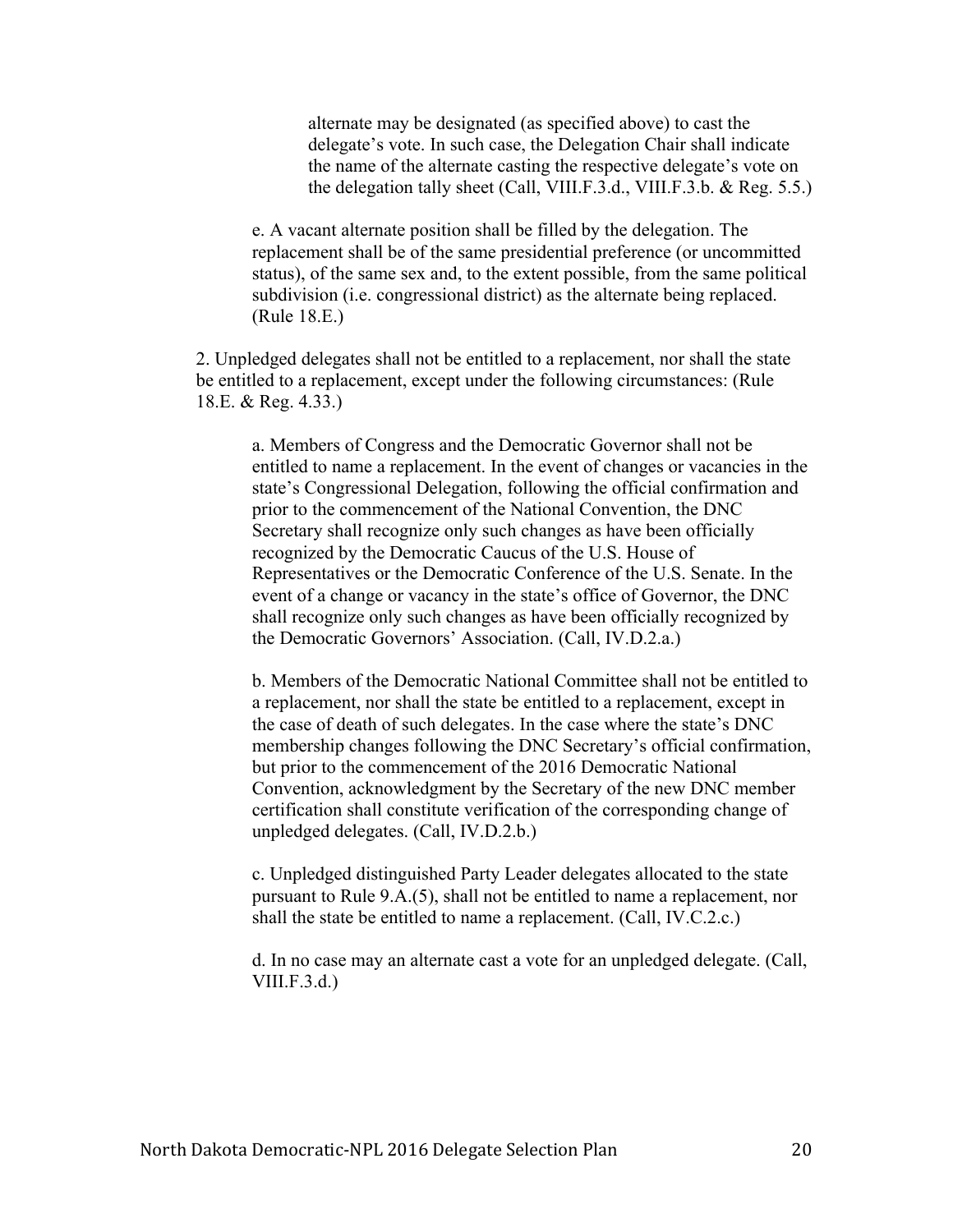## **Section IV**

## **Convention Standing Committee Members**

#### *A. Introduction*

1. North Dakota has been allocated 1 member(s) on each of the three standing committees for the 2016 Democratic National Convention (Credentials, Platform and Rules), for a total of 3 members. (Call, VII.A. & Appendix D.)

2. Members of the Convention Standing Committees need not be delegates or alternates to the 2016 Democratic National Convention. (Call, VII.A.3.)

3. These members will be selected in accordance with the procedures indicated below. (Rule 1.G.)

#### *B. Standing Committee Members*

1. Selection Meeting

a. The members of the standing committees shall be elected by a quorum of North Dakota's National Convention delegates, at a meeting to be held on June 18th, 2016. (Call, VII.B.1.)

b. All members of the delegation shall receive adequate notice of the time, date and place of the meeting to select the standing committee members. (Call, VII.B.1.)

2. Allocation of Members

a. The members of the standing committees allocated to North Dakota shall proportionately represent the presidential preference of all candidates (including uncommitted status) receiving the threshold percentage used in the state's delegation to calculate the at-large apportionment pursuant to Rule 13.E. of the Delegate Selection Rules. (Call, VII.C.1. & Reg. 5.7.)

b. The presidential preference of each candidate receiving the applicable percentage or more within the delegation shall be multiplied by the total number of standing committee positions allocated to North Dakota. If the result of such multiplication does not equal 0.455 or above, the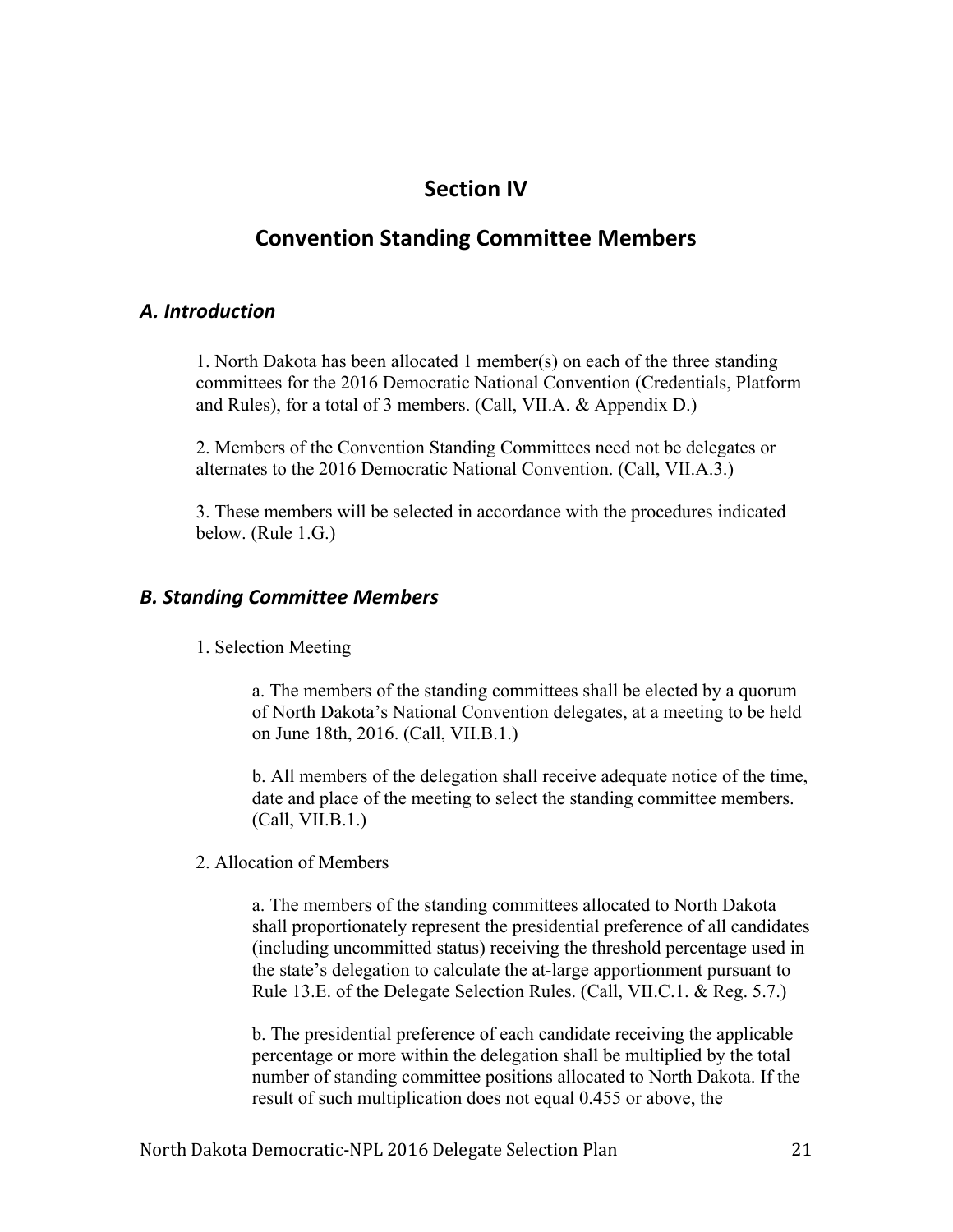presidential preference in question is not entitled to representation on the standing committee. If the result of such multiplication is 0.455 but less then 1.455, the presidential preference is entitled to one (1) position. Those preferences securing more than 1.455 but less then 2.455 are entitled to two (2) positions, etc. (Call, VII.C.2.)

c. Where the application of this formula results in the total allocation exceeding the total number of committee positions, the presidential candidate whose original figure of representation is farthest from its eventual rounded-off total shall be denied that one (1) additional position. Where the application of this formula results in the total allocation falling short of the total number of committee positions, the presidential candidate whose original figure of representation is closest to the next rounding level shall be allotted an additional committee position. (Call,  $VII.C.3.)$ 

d. Standing committee positions allocated to a presidential candidate shall be proportionately allocated, to the extent practicable, to each of the three standing committees. When such allocation results in an unequal distribution of standing committee positions by candidate preference, a drawing shall be conducted to distribute the additional positions. (Call, VII.C.4.)

3. Presidential Candidate Right of Review

a. Each presidential candidate, or that candidate's authorized representative(s), shall be given adequate notice of the date, time and location of the meeting of the state's delegation authorized to elect standing committee members. (Call, VII.D.1.)

b. Each presidential candidate, or that candidate's authorized representative(s), must submit to the State Democratic Chair, by June  $16<sup>th</sup>$ , 2016 at 5:00 PM CT via email at people@demnpl.com or by mailing them to the state party at 1902 E Divide Ave, Bismarck, ND 58501, a minimum of one (1) name for each slot awarded to that candidate for members of each committee. The delegation shall select the standing committee members from among names submitted by the presidential candidates (including uncommitted status). Presidential candidates shall not be required to submit the name of more than one person for each slot awarded to such candidate for members of standing committees. (Call,  $VII.D.2.$ 

4. Selection Procedure to Achieve Equal Division

a. Presidential candidates (including uncommitted status) shall use their best efforts to ensure that their respective delegation of standing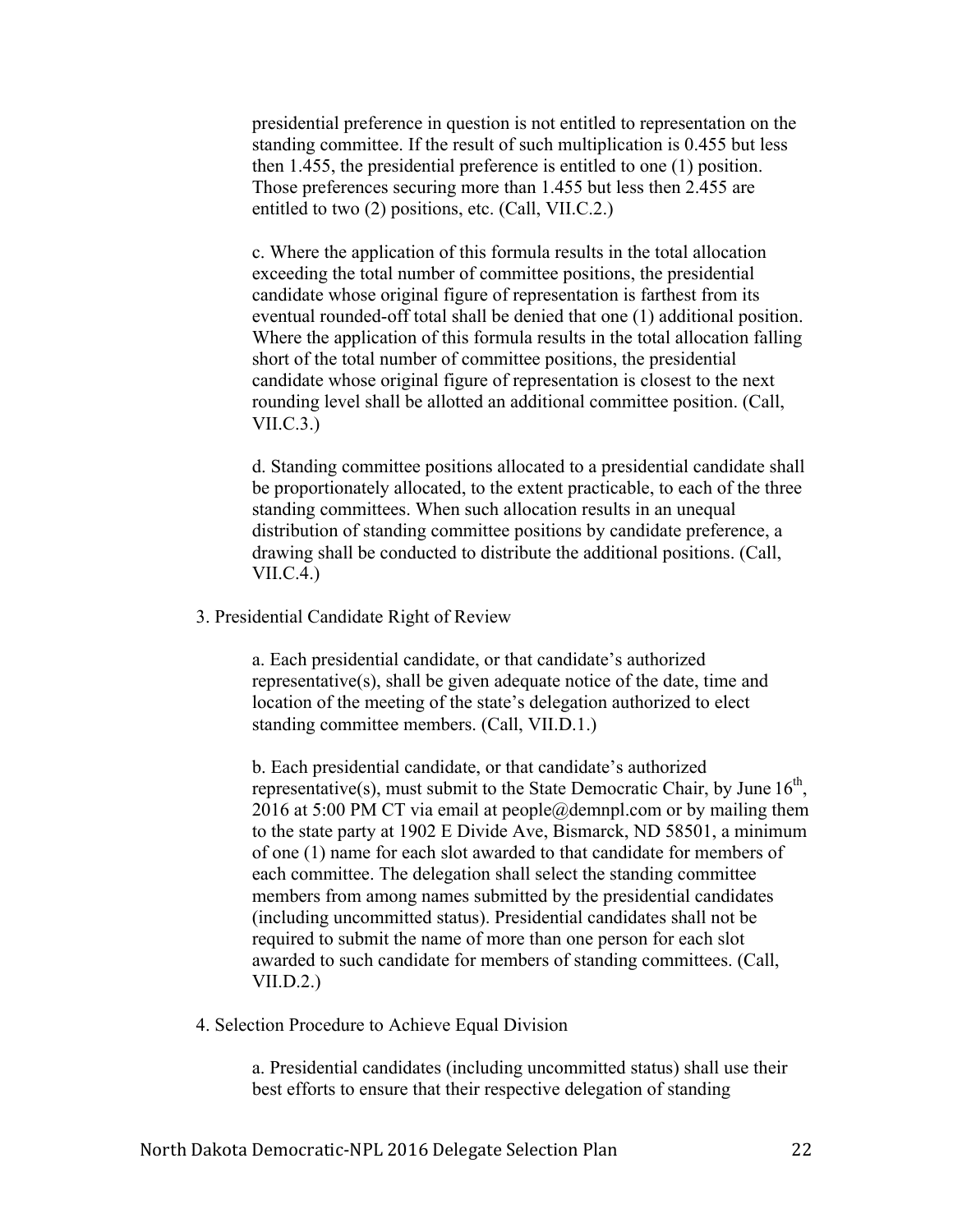committee members shall achieve North Dakota's affirmative action goals and that their respective members are equally divided between men and women. (Rule 6.I. & Reg. 4.9.)

b. Each position on each standing committee shall be assigned by gender. For example, the first position on the Credentials Committee of the presidential candidate with the most standing committee positions shall be designated for a [male], the second position for a [female], and the remaining positions shall be designated in like fashion, alternating between males and females. Positions for presidential candidates on each committee shall be ranked according to the total number of standing positions allocated to each such candidate. After positions on the Credentials Committee are designated by sex, the designation shall continue with the Platform Committee, then the Rules Committee.

> (1) A separate election shall be conducted for membership on each standing committee.

> (2) The membership of the standing committees shall be as equally divided as possible under the state allocation; if the number is even, the membership shall be equally divided between men and women; if the number is odd, the variance between men and women may not exceed one (1), and the advantaged gender must not remain constant for the three standing committees. (Call,  $VII.E.1.$

(3) The positions allocated to each presidential candidate on each committee shall be voted on separately, and the winners shall be the highest vote-getter(s) of the appropriate sex.

#### 5. Certification and Substitution

a. The State Democratic Chair shall certify the standing committee members in writing to the Secretary of the Democratic National Committee within three (3) days after their selection. (Call, VII.B.3.)

b. No substitutions will be permitted in the case of standing committee members, except in the case of resignation or death. Substitutions must be made in accordance with the rules and the election procedures specified in this section, and must be certified in writing to the Secretary of the Democratic National Committee within three (3) days after the substitute member is selected but not later than 48 hours before the respective Standing Committee meets. (Call, VII.B.4.)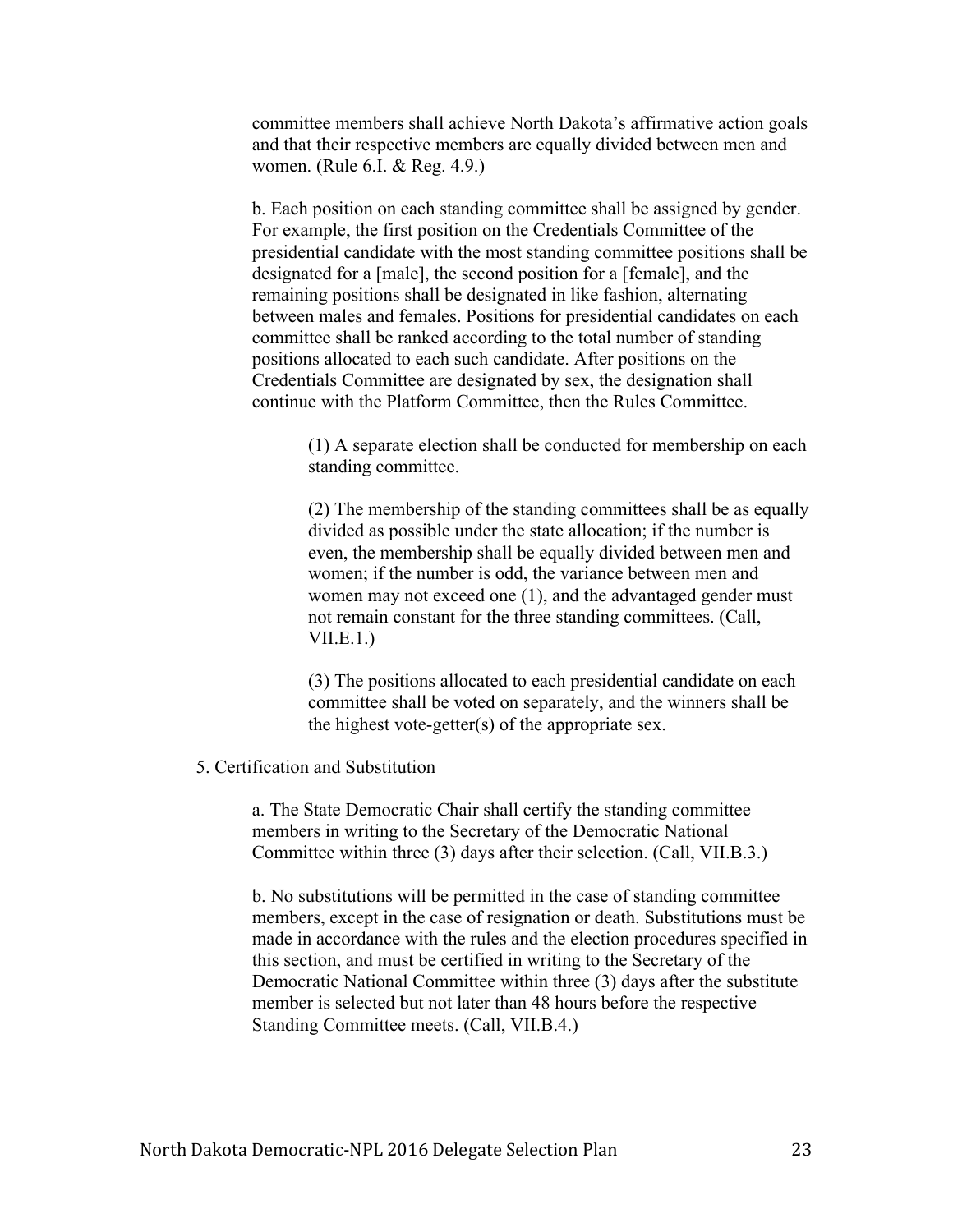## **Section V**

## **The Delegation**

#### *A. Allocation*

North Dakota will select one (1) person to serve as Delegation Chair and 2 to serve as Convention Pages. (Call, IV.E., F.1. & Appendix C.)

#### *B. Delegation Chair*

1. Selection Meeting

a. The Delegation Chair shall be selected by a quorum of the state's National Convention Delegates, at a meeting to be held on June 18th, 2016. (Call, IV.E.)

b. All members of the delegation shall receive timely notice of the time, date and place of the meeting to select the Delegation Chair. (Rule 3.C.)

2. The State Democratic Chair shall certify the Delegation Chair in writing to the Secretary of the Democratic National Committee within three (3) days after his or her selection. (Call, IV.E.)

#### *C. Convention Pages*

1. 2 individuals will be selected to serve as North Dakota's Convention Pages by the State Democratic Chair in consultation with the members of the Democratic National Committee from the state. This selection will take place June 18th, 2016 (Call, IV.F.3., Appendix C  $&$  Reg. 5.6.)

2. The Convention Pages shall be as evenly divided between men and women as possible under the state allocation and shall reflect as much as possible, the Affirmative Action guidelines in the Affirmative Action Plan. (Reg. 5.6.A.)

3. The State Democratic Chair shall certify the individuals to serve as North Dakota's Convention Pages in writing to the Secretary of the Democratic National Committee within three (3) days after the selection. (Call, IV.F.3. & Reg. 5.6.B.)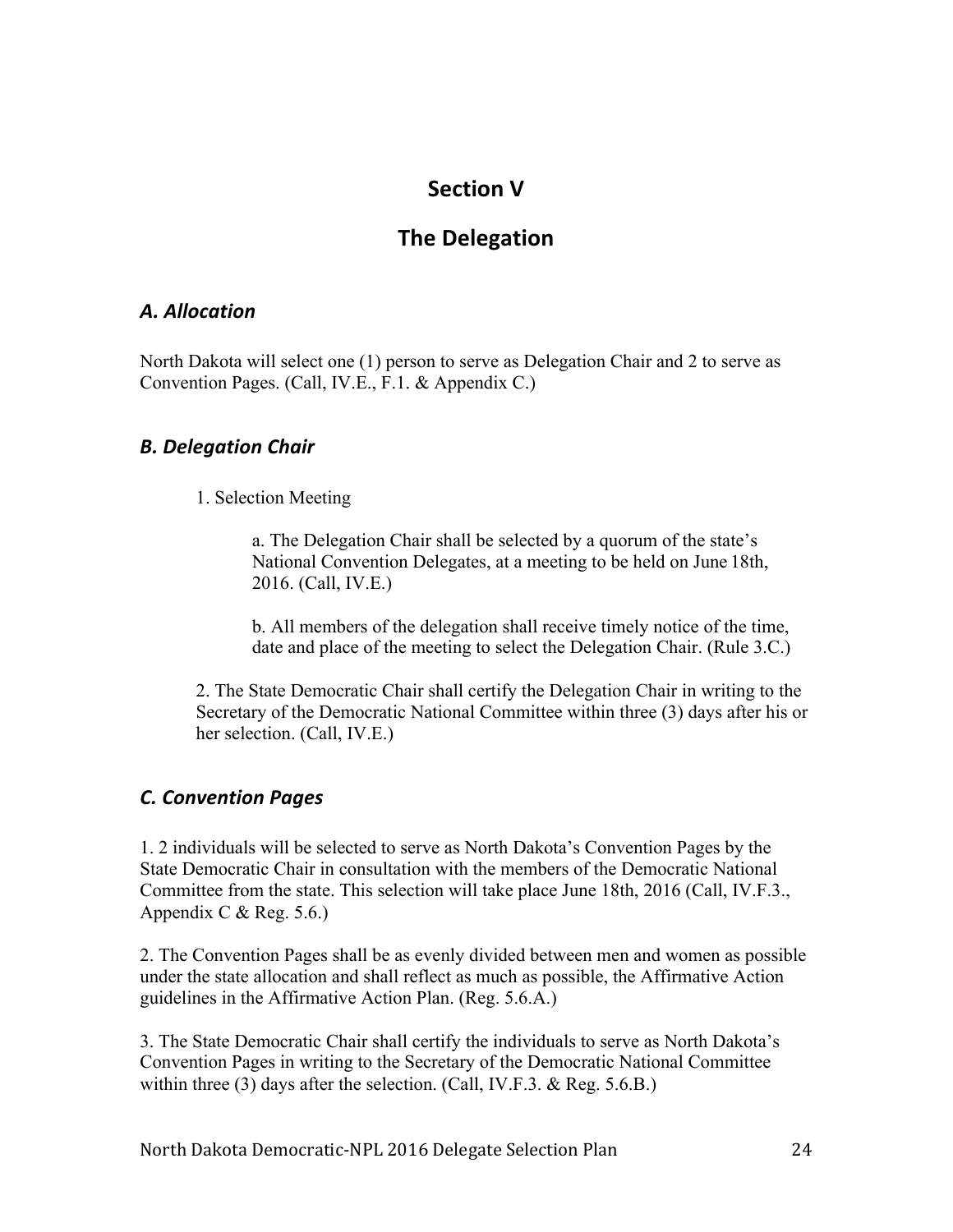## **Section VI**

## **General Provisions and Procedural Guarantees**

A. The North Dakota Democratic-NPL Party reaffirms its commitment to an open party by incorporating the 'six basic elements' as listed below. These provisions demonstrate the intention of the Democratic-NPL Party to ensure a full opportunity for all minority group members to participate in the delegate selection process. (Rules 4.A. & C.)

1. All public meetings at all levels of the Democratic-NPL Party in North Dakota should be open to all members of the Democratic-NPL Party regardless of race, sex, age, color, creed, national origin, religion, ethnic identity, sexual orientation, gender identity, economic status or physical disability (hereinafter collectively referred to as "status"). (Rule  $4.B.(1)$ )

2. No test for membership in, nor any oaths of loyalty to the Democratic-NPL Party in North Dakota should be required or used which has the effect of requiring prospective or current members of the Democratic-NPL Party to acquiesce in, condone or support discrimination based on "status." (Rule 4.B.(2))

3. The time and place for all public meetings of the Democratic-NPL Party in North Dakota on all levels should be publicized fully and in such manner as to assure timely notice to all interested persons. Such meetings must be held in places accessible to all Party members and large enough to accommodate all interested persons. (Rule 4.B.(3))

4. The Democratic-NPL Party in North Dakota, on all levels, should support the broadest possible registration without discrimination based on "status." (Rule  $4.B.(4)$ 

5. The Democratic-NPL Party in North Dakota should publicize fully and in such a manner as to assure notice to all interested parties a full description of the legal and practical procedures for selection of Democratic-NPL Party officers and representatives on all levels. Publication of these procedures should be done in such fashion that all prospective and current members of each State Democratic-NPL Party will be fully and adequately informed of the pertinent procedures in time to participate in each selection procedure at all levels of the Democratic-NPL Party organization. (Rule 4.B.(5))

6. The Democratic-NPL Party in North Dakota should publicize fully and in such

North Dakota Democratic-NPL 2016 Delegate Selection Plan 25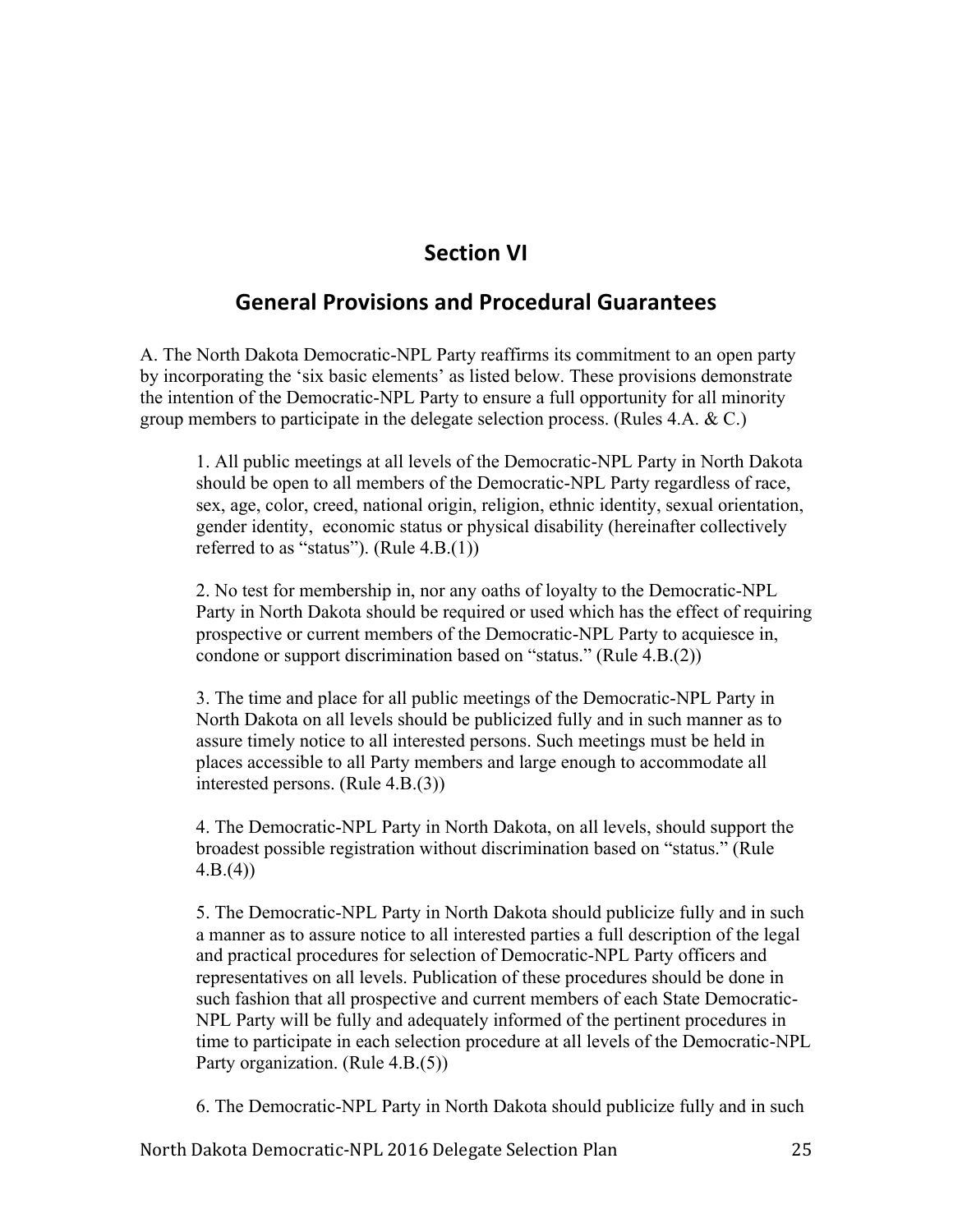a manner as to assure notice to all interested parties, a complete description of the legal and practical qualifications of all positions as officers and representatives of the State Democratic-NPL Party. Such publication should be done in timely fashion so that all prospective candidates or applicants for any elected of appointed position within each State Democratic-NPL Party will have full and adequate opportunity to compete for office. (Rule 4.B.(6))

B. Discrimination on the basis of 'status' in the conduct of Democratic-NPL Party affairs is prohibited. (Rule 5.B.)

C. North Dakota's delegation shall be equally divided between delegate men and delegate women, and alternate men and alternate women. Such goal applies to the entire delegation, which includes all pledged delegates and alternates and all unpledged delegates. Delegates and alternates shall be considered separate groups for purposes of achieving equal division. (Rule 6.C.)

D. All delegate and alternate candidates must be identified as to presidential preference or uncommitted status at all levels which determine presidential preference. (Rule 12.A.)

E. No delegate at any level of the delegate selection process shall be mandated by law or Party rules to vote contrary to that person's presidential choice as expressed at the time the delegate is elected. (Rule 12.I.)

F. Delegates elected to the national convention pledged to a presidential candidate shall in all good conscience reflect the sentiments of those who elected them. (Rule 12.J.)

G. All delegates, alternates and standing committee members must be bona fide Democrats who have the interests, welfare and success of the Democratic-NPL Party of the United States at heart, who subscribe to the substance, intent and principles of the Charter and Bylaws of the Democratic-NPL Party of the United States, and who will participate in the Convention in good faith. (Rule 12.H. & Reg. 4.24.)

H. 40% of the members of any Party body above the first level of the delegate selection process shall constitute a quorum for any business pertaining to the selection of National Convention delegates, alternates, standing committee members, and other official Convention participants. (Rule 15)

I. No vote by proxy will be allowed. (Rule 16 & Reg. 4.28.)

J. The unit rule, or any rule or practice whereby all members of a Party unit or delegation may be required to cast their votes in accordance with the will of a majority of the body, shall not be used at any stage of the delegate selection process. (Rule 17.A.)

K. Any individual or group of Democrats may sponsor or endorse a slate of candidates for convention delegates. But no slate may, by virtue of such endorsement, receive a preferential place on a delegate selection ballot or be publicly identified on the ballot as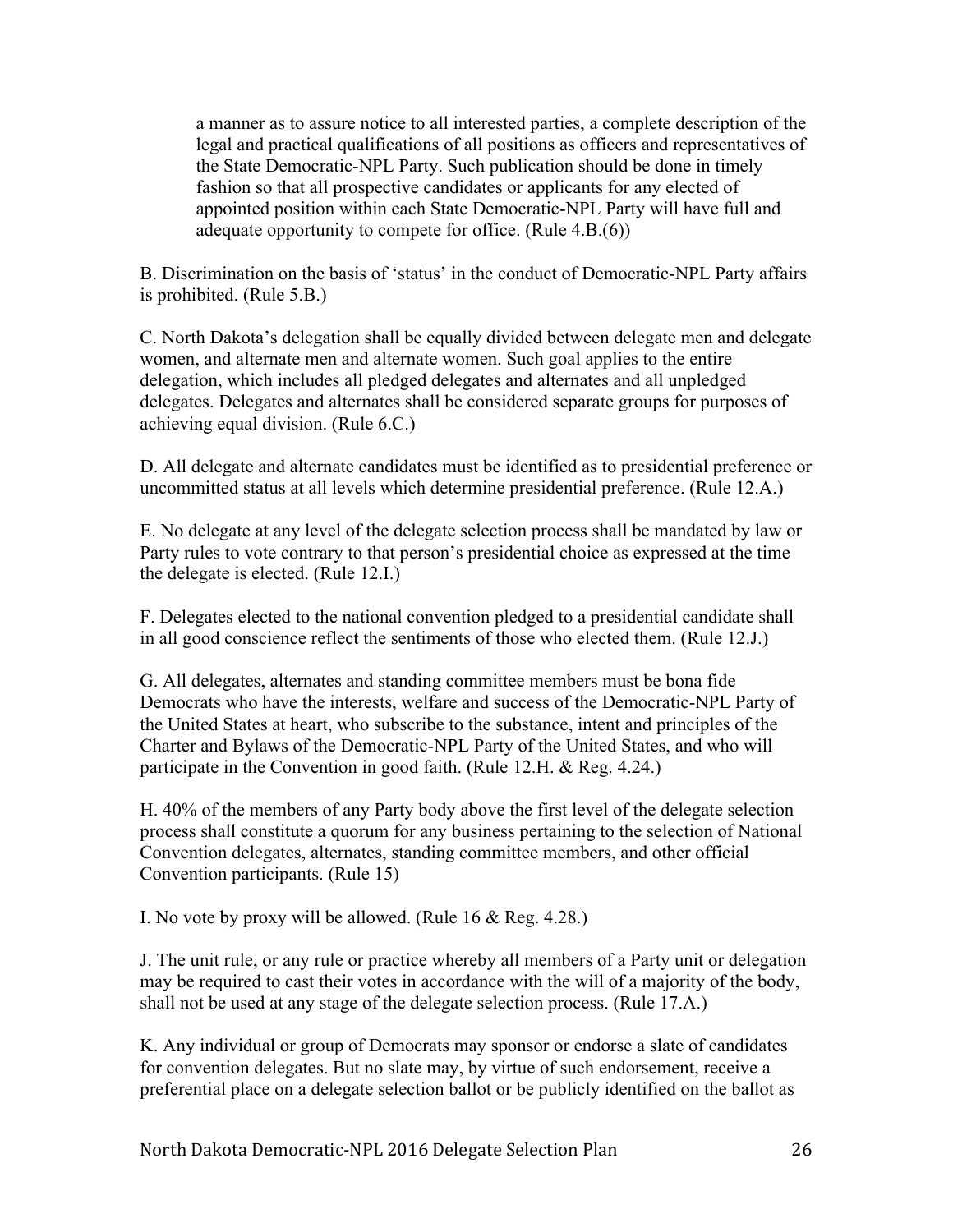the official Democratic-NPL Party organization slate, and all slates must meet identical qualifying requirements for appearing on a ballot at all levels of the delegate selection process. (Rule 17.B.)

L. All steps in the delegate selection process, including the filing of presidential candidates, must take place within the calendar year of the Democratic National Convention, except with respect to the implementation of the Affirmative Action Plan. (Rules 1.F. & 11.B.)

M. In electing and certifying delegates and alternates to the 2016 Democratic National Convention, North Dakota thereby undertakes to assure all Democratic voters in the state full, timely and equal opportunity to participate in the delegate selection process and in all Party affairs and to implement affirmative action programs toward that end, and that the delegates and alternates to the Convention shall be selected in accordance with the Delegate Selection Rules for the 2016 Democratic National Convention, and that the voters in the state will have the opportunity to cast their election ballots for the Presidential and Vice Presidential nominees selected by said Convention, and for electors pledged formally and in good conscience to the election of these Presidential and Vice Presidential nominees, under the label and designation of the Democratic-NPL Party of the United States, and that the delegates certified will not publicly support or campaign for any candidate for President or Vice President other than the nominees for the Democratic National Convention. (Call, II.B.)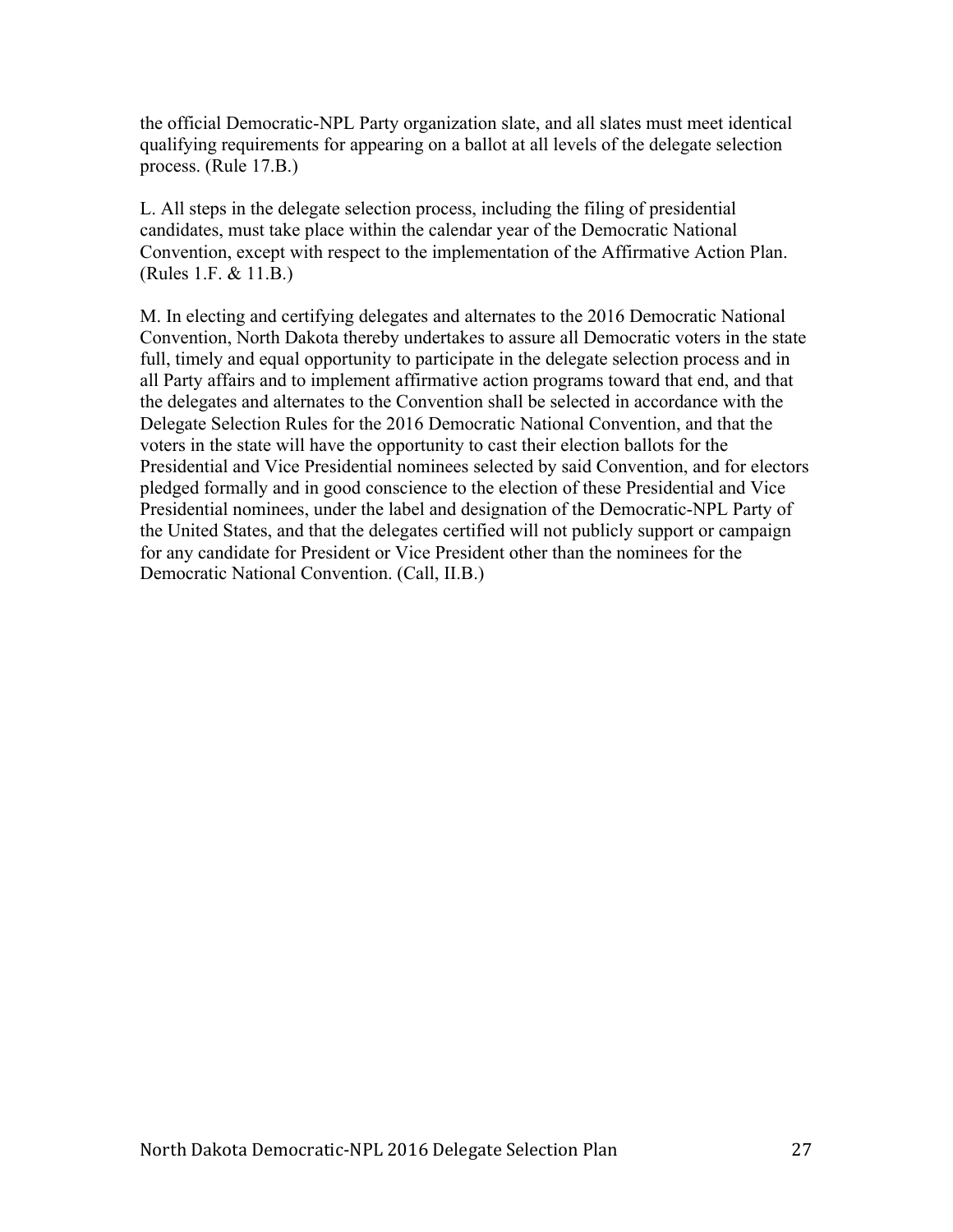## **Section VII**

## **Affirmative Action, Outreach and Inclusion Plan**

#### *A. Statement of Purpose and Organization*

1. Purpose and Objectives

a. In order that the Democratic-NPL Party at all levels be an open Party, which includes rather than excludes people from participation, a program of effective affirmative action is hereby adopted by North Dakota. (Rule 5.A.)

b. Discrimination on the basis of "status" in the conduct of Democratic-NPL Party affairs is prohibited. (Rule 5.B.)

c. All public meetings at all levels of the Democratic-NPL Party in North Dakota should be open to all members of the Democratic-NPL Party regardless of race, sex, age, color, creed, national origin, religion, ethnic identity, sexual orientation, gender identity, economic status or physical disability (hereinafter collectively referred to as "status"). (Rule 4.B.(1))

d. Consistent with the Democratic-NPL Party's commitment to including groups historically under-represented in the Democratic-NPL Party's affairs, by virtue of race/ethnicity, age, sexual orientation, gender identity or disability, North Dakota has developed Party outreach programs. Such programs include recruitment, education and training, in order to achieve full participation by such groups and diversity in the delegate selection process and at all levels of Party affairs for 2016. (Rule 5.C & Reg. 4.7.)

e. In order to encourage full participation by all Democrats in the delegate selection process and in all Party affairs, the North Dakota Democratic-NPL Party has adopted and will implement programs with specific goals and timetables for African Americans, Hispanics, Native Americans, Asian Americans and Pacific Islanders and women. To further encourage full participation in the process, the State Party has established goals and timetables for LGBT Americans, people with disabilities and youth (Rule 6.A.)

(1) The goal of the programs shall be to encourage participation in the delegate selection process and in Party organizations at all levels by the aforementioned groups as indicated by their presence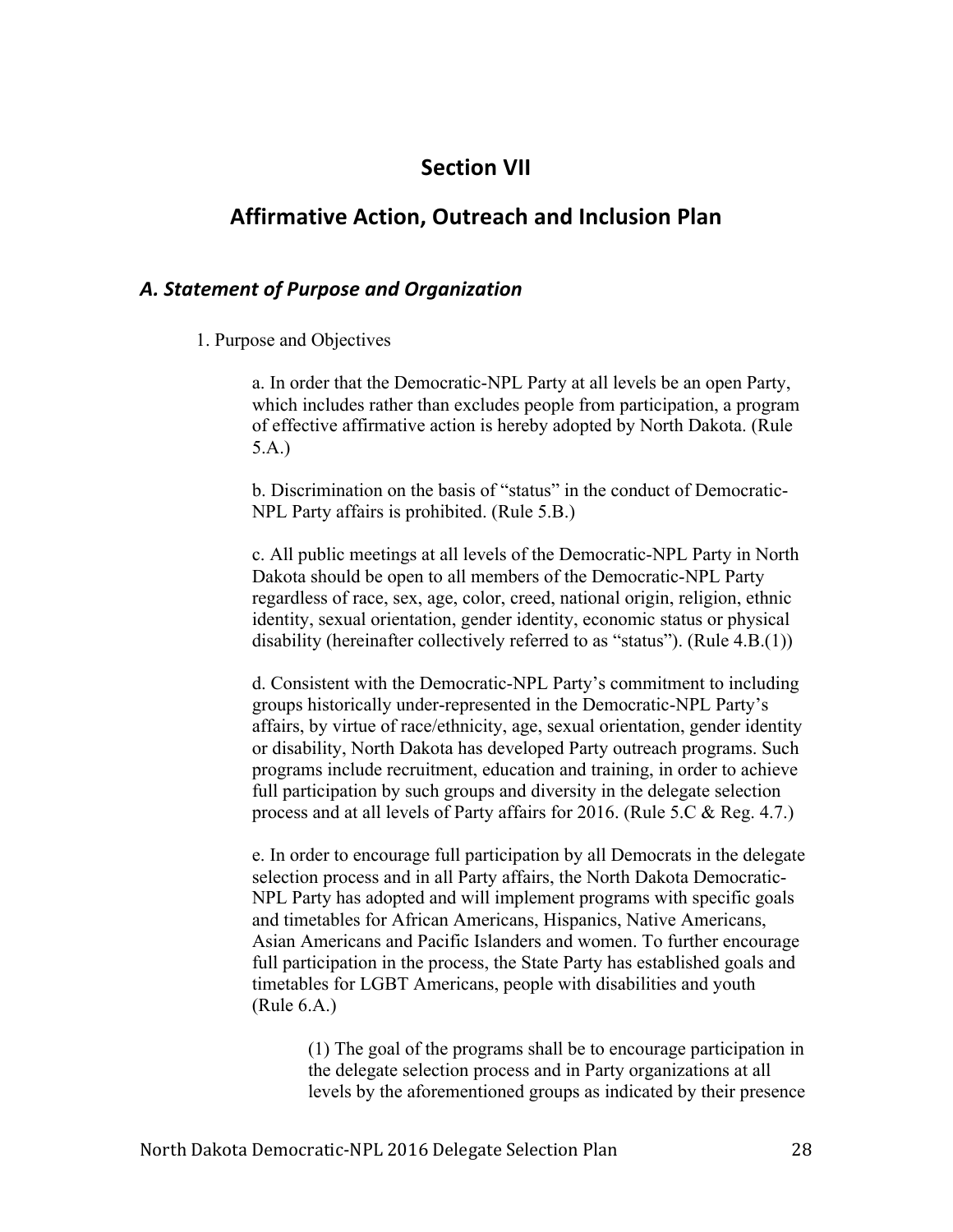in the Democratic electorate.

(2) This goal shall not be accomplished either directly or indirectly by the Party's imposition of mandatory quotas at any level of the delegate selection process or in any other Party affairs. (Rule 6.A.)

(3)For the delegate selection process, "Youth" is defined as any participant 36 years old and younger.

(4) For the delegate selection process, individuals identifying as Native Americans should provide their tribal affiliation and indicate if they are enrolled in a tribe.

2. Organizational Structure

a. An Affirmative Action Committee shall be appointed by the State Democratic Chair on March  $2<sup>nd</sup>$ , 2015 (Rule 6.F.).

b. The State Democratic Chair shall certify in writing to the Rules and Bylaws Committee of the Democratic National Committee the compliance of the State's Affirmative Action Committee with Rules 5.C, 6.A and 7, and submit the names, demographic data and contact information no later than 15 days after their appointment. (Reg. 2.2.K)

c. The Committee shall consist of members from each delegate district representing the Democratic constituency groups set forth in the Introduction to the Affirmative Action Plan.

d. The Affirmative Action Committee shall be responsible for:

(1) Reviewing the proposed Delegate Selection and Affirmative Action Plans and making recommendations to the State Democratic Chair.

(2) Reviewing the proposed Inclusion Programs and making recommendations to the State Democratic Chair.

(3) Directing the implementation of all requirements of the Affirmative Action section of this Plan.

(4) Implementing a financial assistance program for delegates and alternates. (Rule 6.G.)

(5) Ensuring, on behalf of the State Party Committee, that district lines used in the delegate selection process are not gerrymandered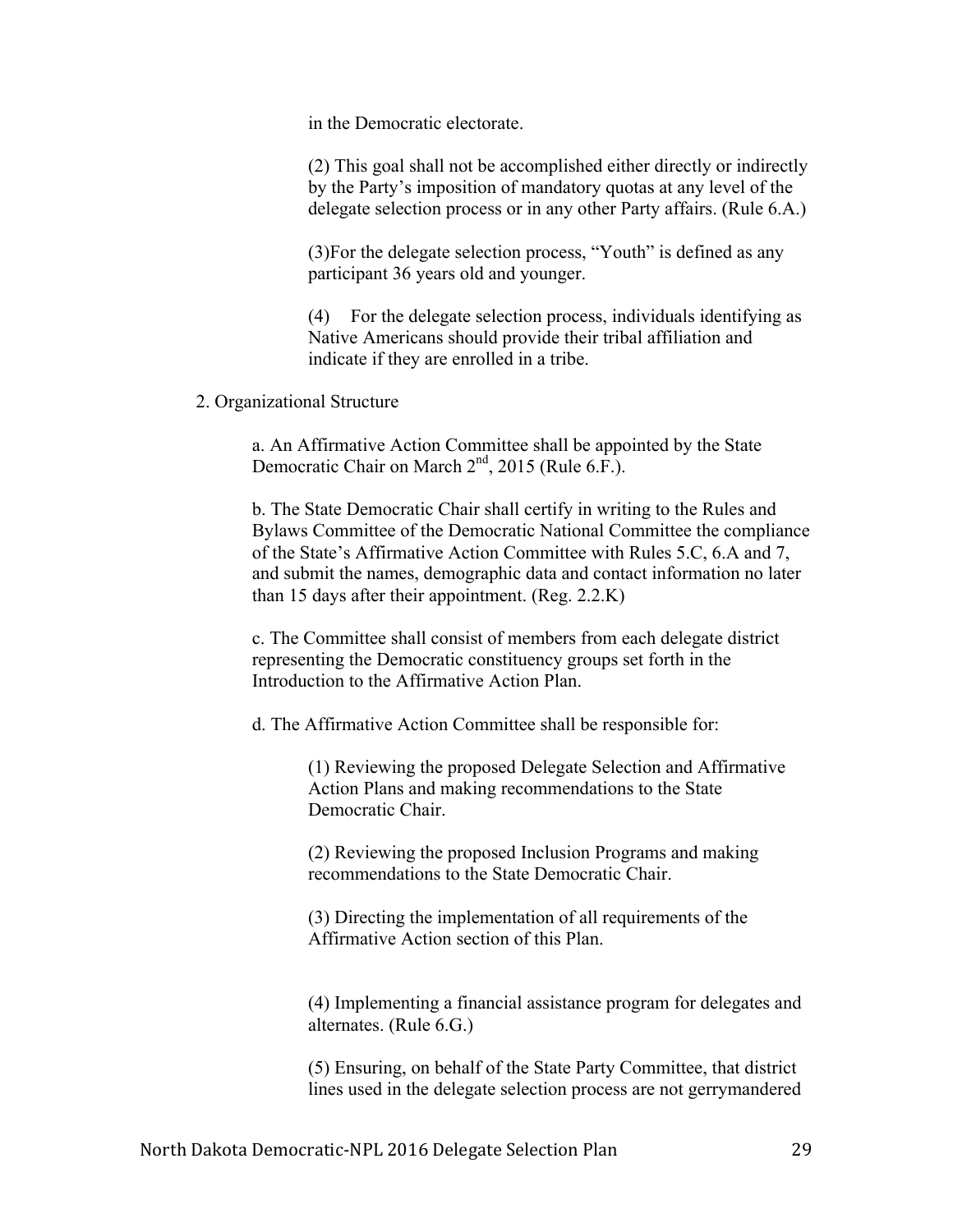to discriminate against African Americans, Hispanics, Native Americans, Asian Americans and Pacific Islanders and women. (Rule 6.E.)

e. Financial and staff support for the Affirmative Action Committee shall be provided by the State Party Committee to the greatest extent feasible, including, but not limited to, making available on a priority basis, the State Party staff and volunteers and covering all reasonable costs incurred in carrying out this Plan.

3. Implementation of the Affirmative Action Plan shall begin no later than September  $15<sup>th</sup>$ , 2015 with the distribution of the press kits, and will continue through the end of the delegate selection process. (Rule 1.F.)

#### *B. Efforts to Educate on the Delegate Selection Process*

1. Well publicized educational workshops will be conducted in the congressional district beginning in September 2015. These workshops will be designed to encourage participation in the delegate selection process, including apprising potential delegate candidates of the availability of financial assistance. These workshops will be held in places, which are easily accessible to persons with physical disabilities. The times, dates, places and rules for the conduct of all education workshops, meetings and other events involved in the delegate selection process shall be effectively publicized by the party organization and include mailings to various organizations representative of the Democratic voting populace. (Rules 3.A., 3.C. & 3.D.)

2. A speakers bureau of volunteers from the Affirmative Action Committee comprised of individuals who are fully familiar with the process, will be organized to appear before groups, as needed, to provide information concerning the process.

3. The State Party's education efforts will include outreach to community leaders within the Democratic-NPL Party's constituencies and making that information about the delegate selection process available to Democratic clubs and Party caucuses representing specific constituencies.

4. The State Party will publish and make available at no cost: a clear and concise explanation of how Democratic voters can participate in the delegate selection process; and delegate district maps. As well, the State Party shall also make available copies of the State Party Rules, the Delegate Selection Plan (and its attachments), and the Affirmative Action Plan at no cost. Copies of documents related to the state's delegate selection process will be prepared and the Affirmative Action Committee will distribute them in the various delegate districts not later than January  $1<sup>st</sup>$  2016 or immediately following legislative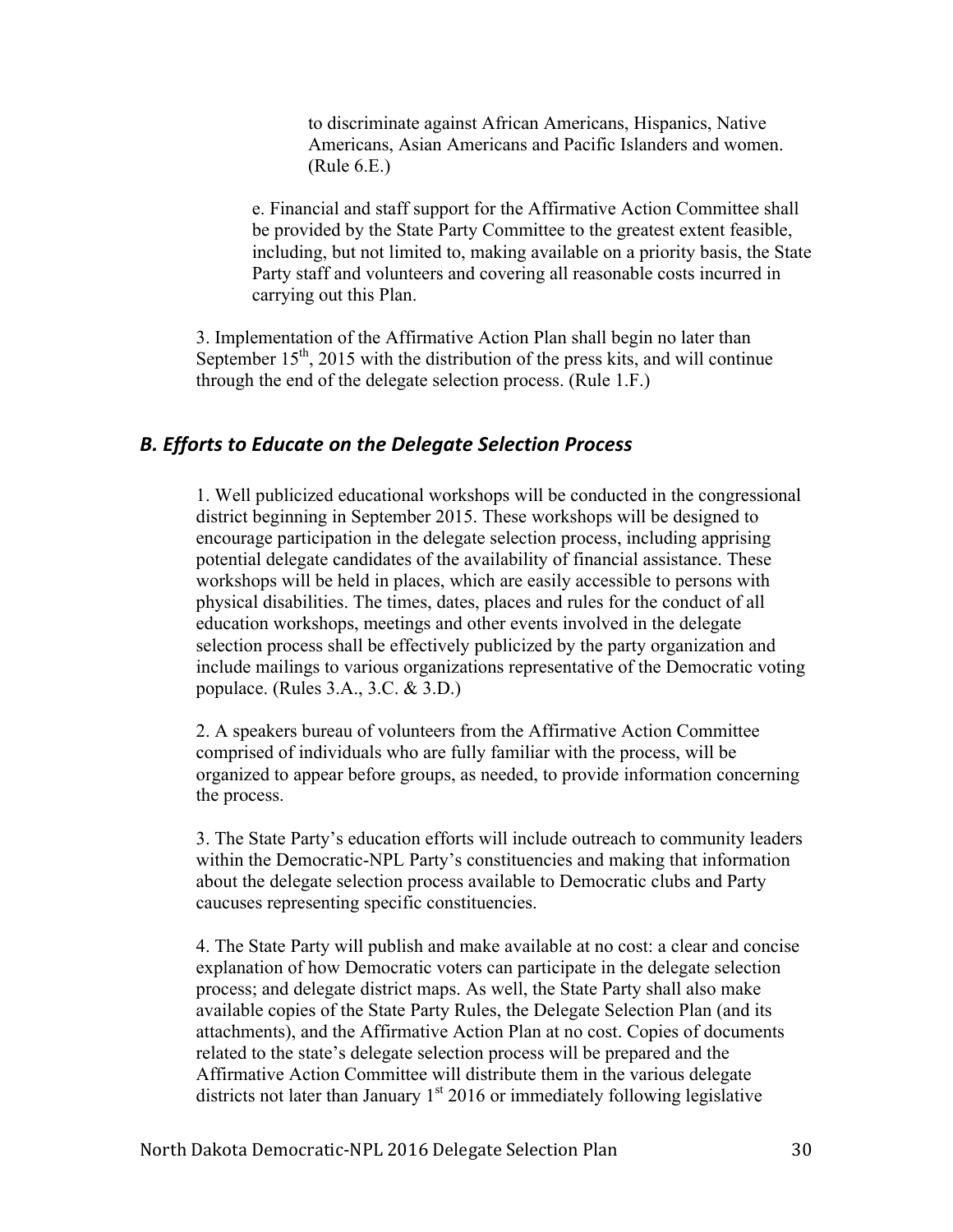redistricting whichever is earlier. (Rule 1.H.)

5. The State Party shall take all feasible steps to encourage persons to vote as Democrats. (Rule 2.C.)

## *C. Efforts to Publicize the Delegate Selection Process*

1. Special attention shall be directed at publicizing the delegate selection process in the state. Such publicity shall include information on eligibility to vote and how to become a candidate for delegate, the time and location of each stage of the delegate selection process and where to get additional information. The foregoing information will also be published on the State Party website. The Party organization, official, candidate, or member calling a meeting or scheduling an event, shall effectively publicize the role that such meeting or event plays in the selection of delegates and alternates to the Democratic National Convention. (Rules 3.C. and 3.D.)

2. Newspapers, radio and television will be utilized to inform the general public how, when and where to participate in the delegate selection process. Specifically, this information should provide details as to how to qualify to run as a delegate candidate. Special effort shall be directed to the major daily newspapers, radio and television stations by the State Democratic Chair, Affirmative Action Committee members and staff. Regular releases during the delegate selection process to all other media sources, weekly newspapers, and wire services should complete timely coverage (Rules  $4.B.(3) \& 6.D.$ )

3. A priority effort shall be directed at publicity among the Democratic-NPL Party's constituencies.

- a. Information about the delegate selection process will be provided to minority newspapers and radio stations, ethnic press, Native America press, radio stations and publications, and women's organizations, student newspapers, LGBT press, disability press, and any other specialty media in the state that is likely to reach the Democratic constituency groups set forth in the Introduction of this Affirmative Action Plan.
- b. The State Party shall be responsible for the implementation of this publicity effort. For purposes of providing adequate notice of the delegate selection process, the times, dates, places and rules for the conduct of the delegate selection process shall be effectively publicized, multilingual where necessary, to encourage the participation of minority groups. (Rule 6.D.)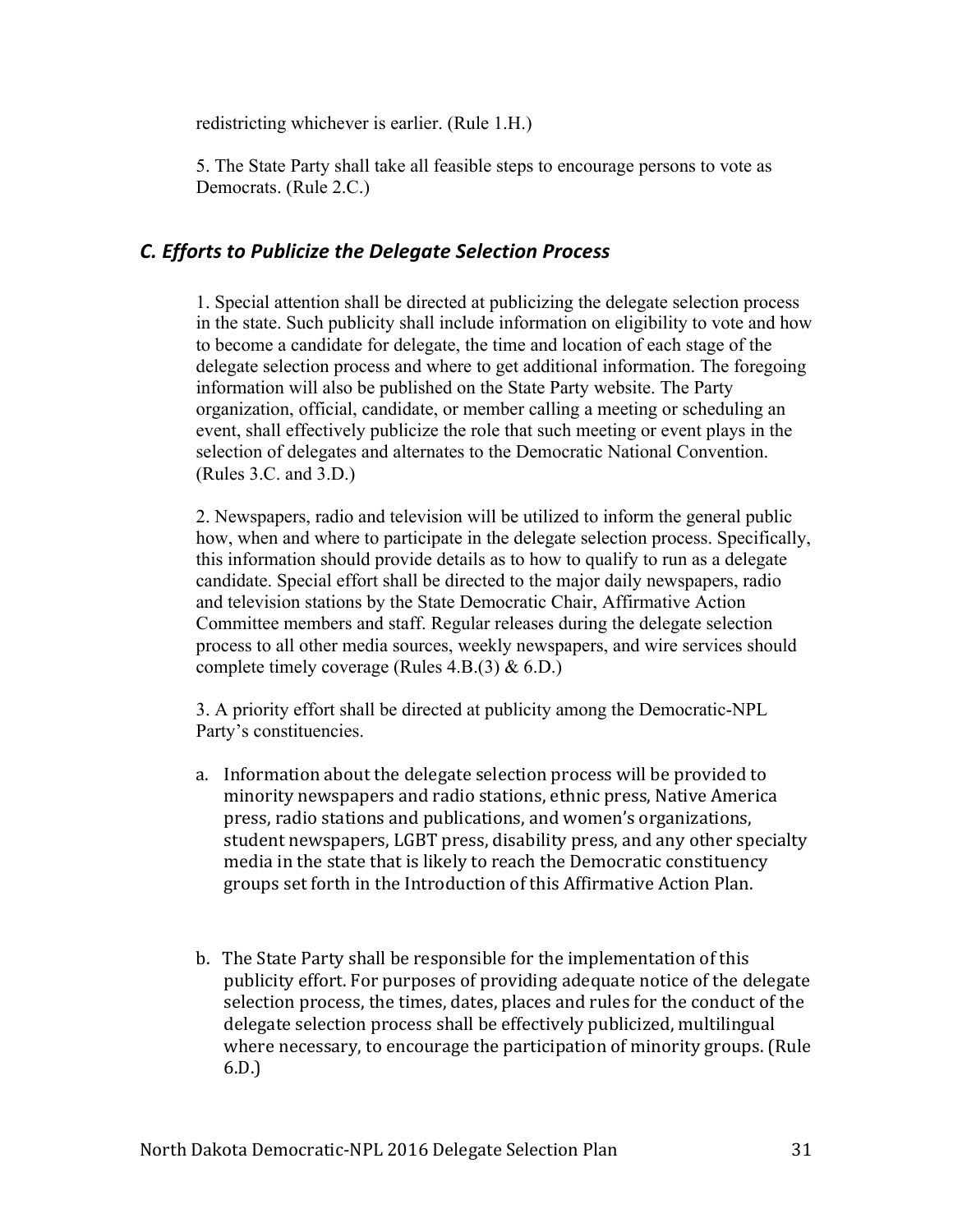4. Not later than March  $14^{th}$ , 2016 a press kit shall be made and provided to each daily and weekly newspaper as well as to the electronic media. The press kit will include:

a. a summary of all pertinent rules related to the state's delegate selection process;

b. a map of delegate districts and how many delegates will be elected within each district;

c. a summary explaining the operation and importance of the 2016 Convention; and

d. materials designed to encourage participation by prospective delegate candidates.

## *D. Representation Goals*

- 1. The State Party has determined the demographic composition of African Americans, Hispanics, Native Americans, and Asian Americans and Pacific Islanders in the state's Democratic electorate. These constituency percentages shall be established as goals for representation in the state's convention delegation. The State Party has used the most recent census data to estimate these populations as a percentage of the electorate. (Rule 6.A.)
- 2. The State Party, throughout its demographic study, employed the following methodology:
	- a. The State Party's demographic compositions of Native Americans  $(5.5\%)$ , African Americans  $(1.8\%)$ , Hispanics  $(2.0\%)$ , and Asian Americans and Pacific Islanders (1.0%) in North Dakota are taken directly from 2013 census data estimates.
	- **b. Due to the lack of census data concerning LGBT population, the demographic composition of the LGBT population in North Dakota is not based on any known survey or legitimate estimate. The Williams Institute at the UCLA School of Law, in an April of 2011 report estimated that the national LGBT population is 3.8%. The State Party forwarded the Williams Institute's study to the North Dakota Data Center and received feedback indicating that it would be reasonable to use a number anywhere between 1.7% and 5.6%. The North Dakota Data Center noted two factors to consider: (a) that urban areas tend to have a higher density of LGBT persons than do rural areas, and (b) that LGBT status is likely under-reported in surveys. The State Party chose to use**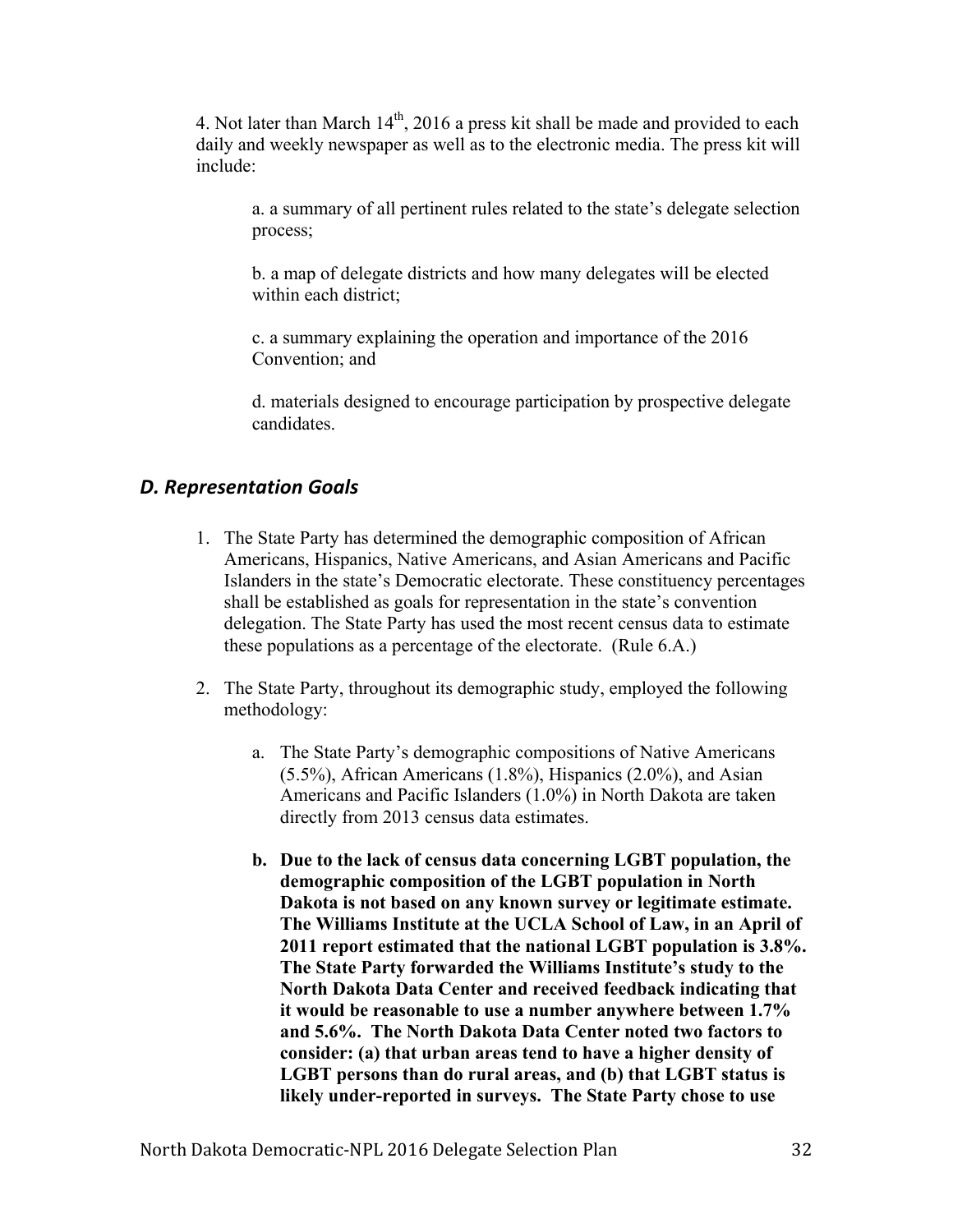**2.5% because it is (a) less than the national average of 3.8% (factoring in the rural/urban consideration) and (b) more than 1.7% (factoring in the under-reporting consideration). The State Party notes, too, that the number of LGBT delegates would be "1" for any percentage between 2.3% and 6.8%.**

- c. The Youth demographic composition is based 2013 Census estimate of North Dakotans ages 15-34. There are 222,339 of the states 723,393 estimate population in that age group or 30.7%.
- d. The Disabilities demographic composition is realized, taking into consideration that there are numerous definitions of "disability". Disability population study numbers for North Dakota range from just a couple percent all the way up to 14%, depending on the definition. Due to the wide-ranging disabilities population estimates in North Dakota, the State Party's estimate equals 5.0%.

|               | Native | African             | Hispanic   AAPI | <b>LGBT</b> | People       | Youth |
|---------------|--------|---------------------|-----------------|-------------|--------------|-------|
|               |        | American   American |                 |             | With         |       |
|               |        |                     |                 |             | Disabilities |       |
| $\frac{0}{0}$ | 5.4    |                     |                 | ر . پ       | 5.0          | 30.7  |
| #             |        |                     |                 |             |              |       |

3. When selecting the at-large portion of the delegation, the demographic composition of the other delegates (district-level, pledged PLEO, and unpledged) shall be compared with the State Party's goals in order to achieve an at-large selection process, which helps to bring about a representative balance.

4. Use of the at-large delegation to achieve the affirmative action goals established by this Plan does not obviate the need for the State Party to conduct outreach activities such as recruitment, education and training. (Rule 6.A.(3))

#### *E. Obligations of Presidential Candidates to Maximize Participation*

1. Presidential candidates shall assist the North Dakota Democratic-NPL Party in meeting the demographic representation goals reflected in the Affirmative Action Plan. (Rule 6.H.)

2. Each presidential candidate must submit a written statement to the State Democratic Chair by March  $17<sup>th</sup>$ , 2016 which indicates the specific steps he or she will take to encourage full participation in North Dakota's delegate selection process, including, but not limited to, procedures by which persons may file as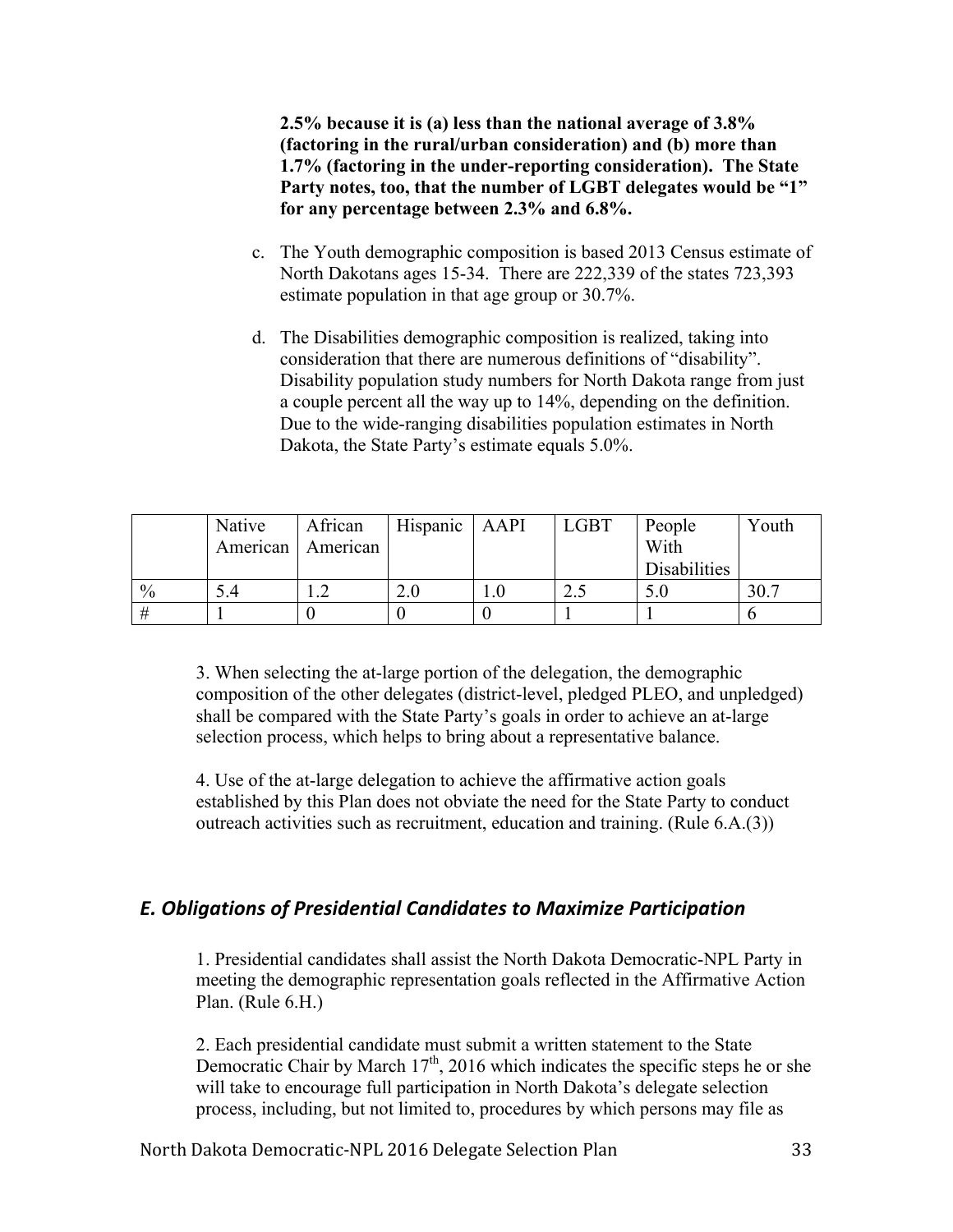candidates for delegate or alternate. (Rule 6.H.(1))

3. Each presidential candidate must submit demographic information with respect to all candidates for delegate and alternate pledged to them. Such information shall be submitted in conjunction with the list of names approved for consideration as delegate and alternate candidates pledged to the presidential candidate. (Rule 6.H.(2))

4. Presidential candidates (including uncommitted status) shall use their best effort to ensure that their respective delegations within the state's delegate, alternate and standing committee delegations shall achieve the affirmative action goals reflected in the Affirmative Action Plan and that the respective delegations of each presidential candidate shall be equally divided between men and women. Furthermore, presidential candidates shall use their best efforts at the district level to approve delegate and alternate candidates who meet applicable equal division and affirmative action considerations in order to achieve the affirmative action goals and equal division for their respective delegations. (Rule 6.I. & Reg. 4.9.)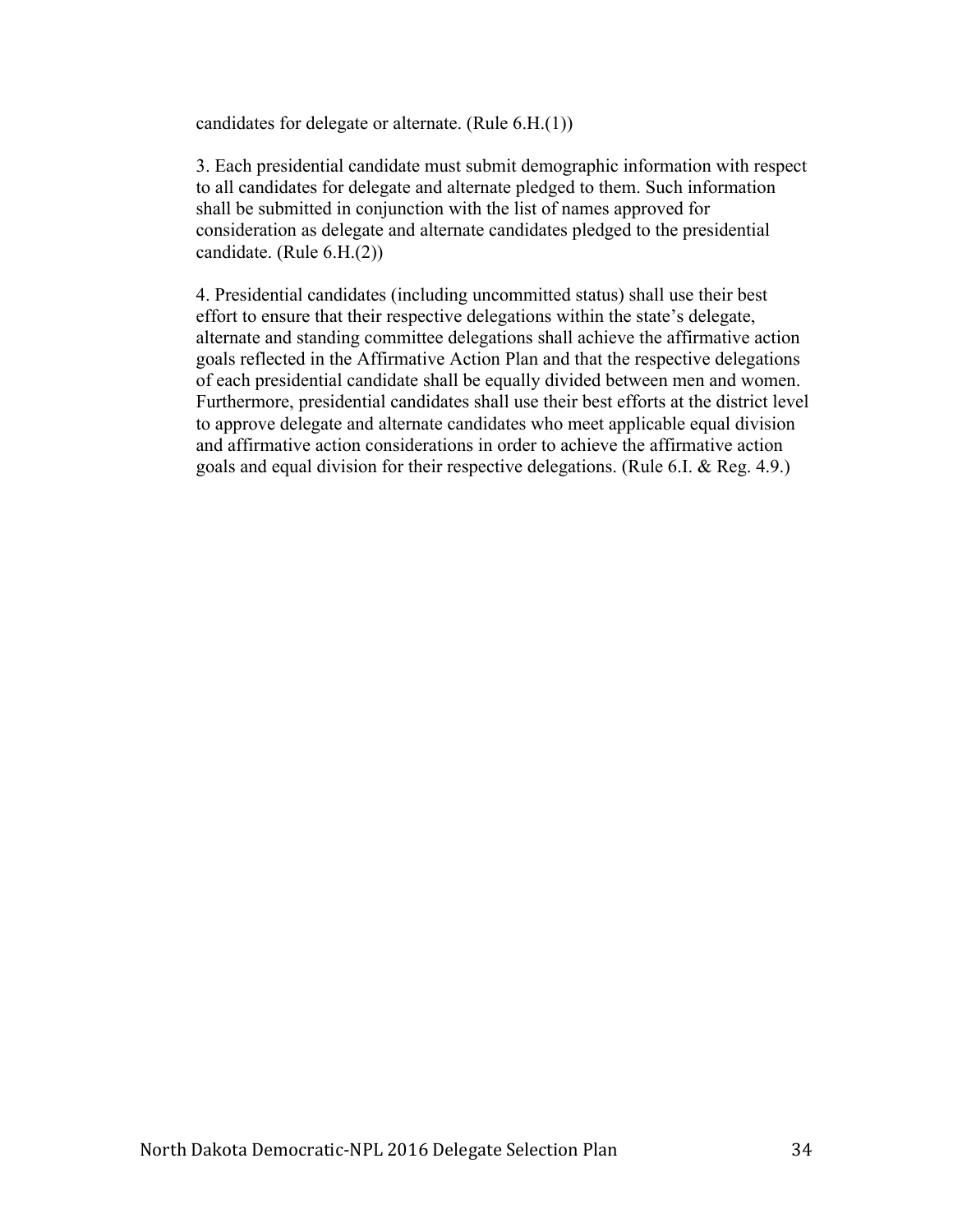## **Section VIII**

## **Challenges**

#### *A. Jurisdiction & Standing*

1. Challenges related to the delegate selection process are governed by the Regulations of the DNC Rules and Bylaws Committee for the 2012 Democratic National Convention (Regs., Sec. 3.), and the "Rules of Procedure of the Credentials Committee of the 2016 Democratic National Convention." (Call, Appendix A.)

2. Under Rule 20.B. of the 2016 Delegate Selection Rules, the DNC Rules and Bylaws Committee has jurisdiction over challenges pertaining to the submission, non-implementation and violation of state Delegate Selection and Affirmative Action Plans. (Rule 20.B. & Call Appendix A.)

3. The Rules and Bylaws Committee has jurisdiction to hear and decide any challenge provided it is initiated before the 56th day preceding the date of the commencement of the 2016 Democratic National Convention. (Call, Appendix A. & Reg., 3.1.)

4. Challenges to the credentials of delegates and alternates to the 2016 Democratic National Convention initiated on or after the 56th day preceding the date of commencement of the Democratic National Convention shall be processed in accordance with the "Rules of Procedure of the Credentials Committee of the 2016 Democratic National Convention." (Call, Appendix A)

5. Any challenge to the credentials of a standing committee member shall be considered and resolved by the affected standing committee in accordance with Appendix A of the Call for the 2016 Democratic National Convention. The Rules and Bylaws Committee shall have jurisdiction over challenges brought before the 56th day preceding the date of the commencement of the Democratic National Convention. (Call, VII.B.5.)

6. Copies of the Regulations of the Rules and Bylaws Committee and/or the Call for the 2016 Democratic National Convention, including the Rules of Procedure of the Credentials Committee (Appendix A), shall be made available by the State Party upon reasonable request.

7. Any group of fifteen Democrats with standing to challenge as defined in Reg. 3.2 or the Call (Appendix A, Sec. 2.A.), may bring a challenge to this Plan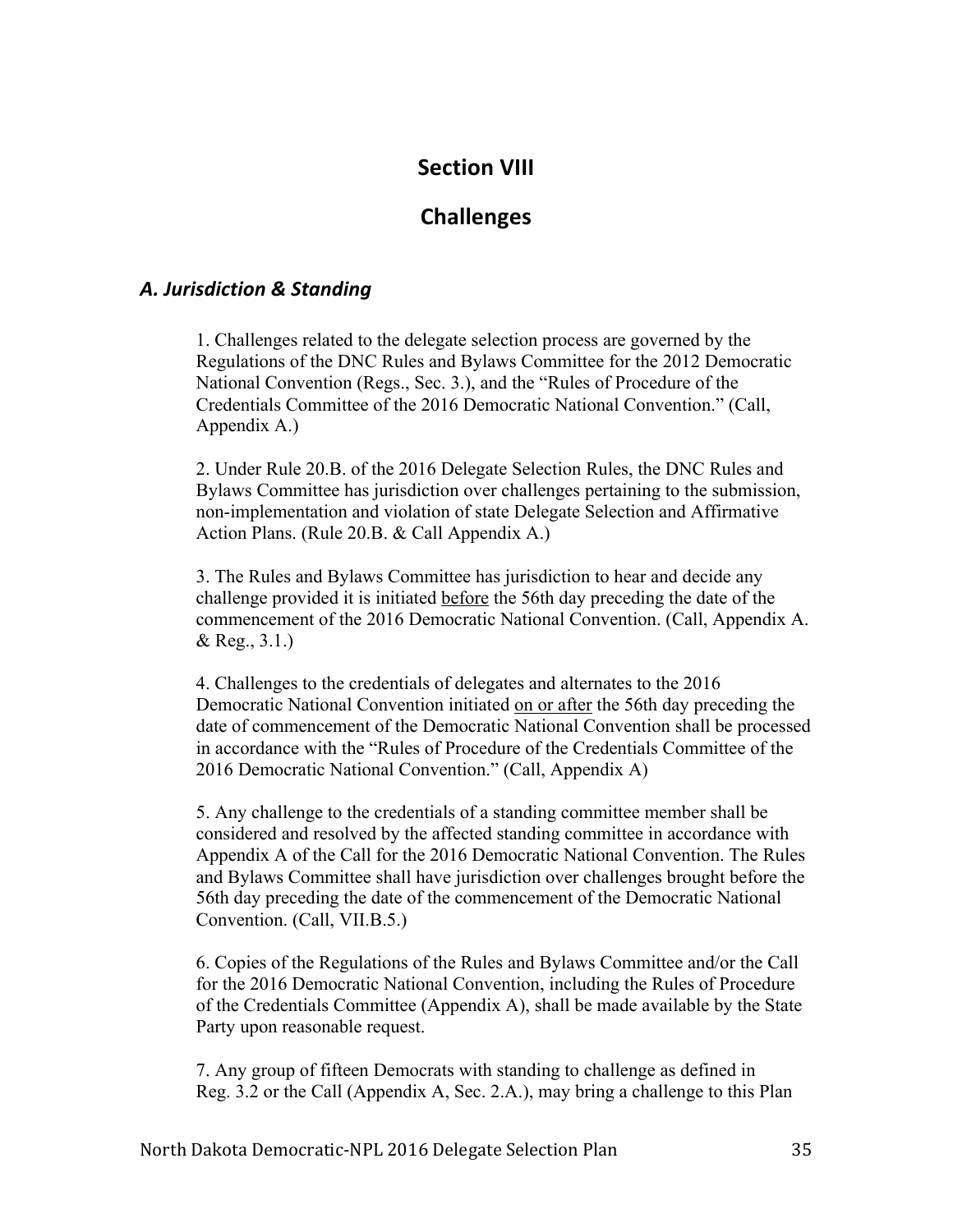or to the implementation of this Plan, including its Affirmative Action provisions.

#### *B. Challenges to the Status of the State Party and Challenges to the Plan*

1. A challenge to the status of the State Party Committee as the body entitled to sponsor a delegation from that state shall be filed with the Rules and Bylaws Committee not later than thirty (30) calendar days prior to the initiation of the state's delegate selection process. (Rule 20.A. & Reg. 3.4.A.)

2. A challenge to the state's Delegate Selection Plan shall be filed with the Chair of the North Dakota Democratic-NPL Party and the Co-Chairs of the Rules and Bylaws Committee within fifteen (15) calendar days after the adoption of the Plan by the State Party. (Reg. 3.4.B.)

3. A challenge to a Plan must be brought in conformity with the Rules and the Regs., which should be consulted for a detailed explanation of challenge procedures.

#### *C. Challenges to Implementation*

1. A challenge may be brought alleging that a specific requirement of an approved Plan has not been properly implemented. Jurisdiction over all challenges initiated in a timely fashion shall reside with either the Rules and Bylaws Committee or the Credentials Committee of the National Convention (See Section VII.A. above). However, the Rules and Bylaws Committee may provide advice, assistance or interpretations of the Delegate Selection Rules at any stage of the delegate selection process. (Reg. 3.1.C.)

2. An implementation challenge brought before the Rules and Bylaws Committee is initiated by filing a written challenge with the State Party Committee and with the Rules and Bylaws Committee not later then fifteen (15) days after the alleged violation occurred. The State Party has twenty-one (21) days to render a decision. Within ten (10) days of the decision, any party to the challenge may appeal it to the Rules and Bylaws Committee. If in fact, the State Party renders no decision, any party to the challenge may request the Rules and Bylaws Committee to process it. The request must be made within ten (10) days after expiration of the above twenty-one  $(21)$  day period. (Regs. 3.4.C., E., & H.)

3. Performance under an approved Affirmative Action Plan and composition of the convention delegation shall be considered relevant evidence in the challenge to any state delegation. If a State Party has adopted and implemented an approved affirmative action program, the State Party shall not be subject to challenge based solely on delegation composition or primary results. (Rule 6.B.) The procedures are the same for challenges alleging failure to properly implement the Affirmative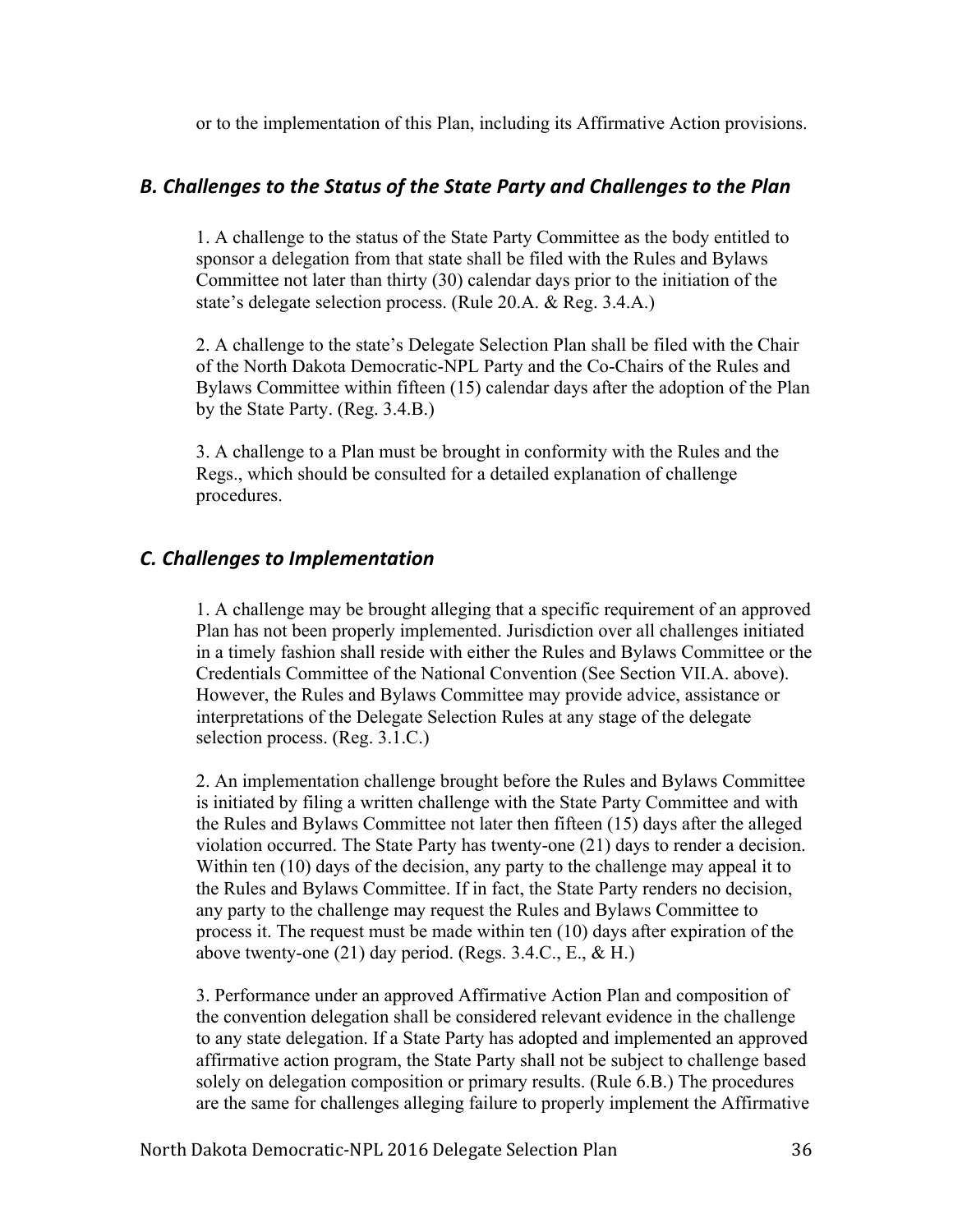Action section of a Plan, except that such challenges must be filed not later than thirty (30) days prior to the initiation of the state's delegate selection process. (Reg. 3.4.C.)

4. Depending on the appropriate jurisdiction (see Section VIII.A. above), implementation challenges must be brought in conformity with the Regulations of the Rules and Bylaws Committee or the Rules of Procedure of the Credentials Committee, which should be consulted for a detailed explanation of challenge procedures.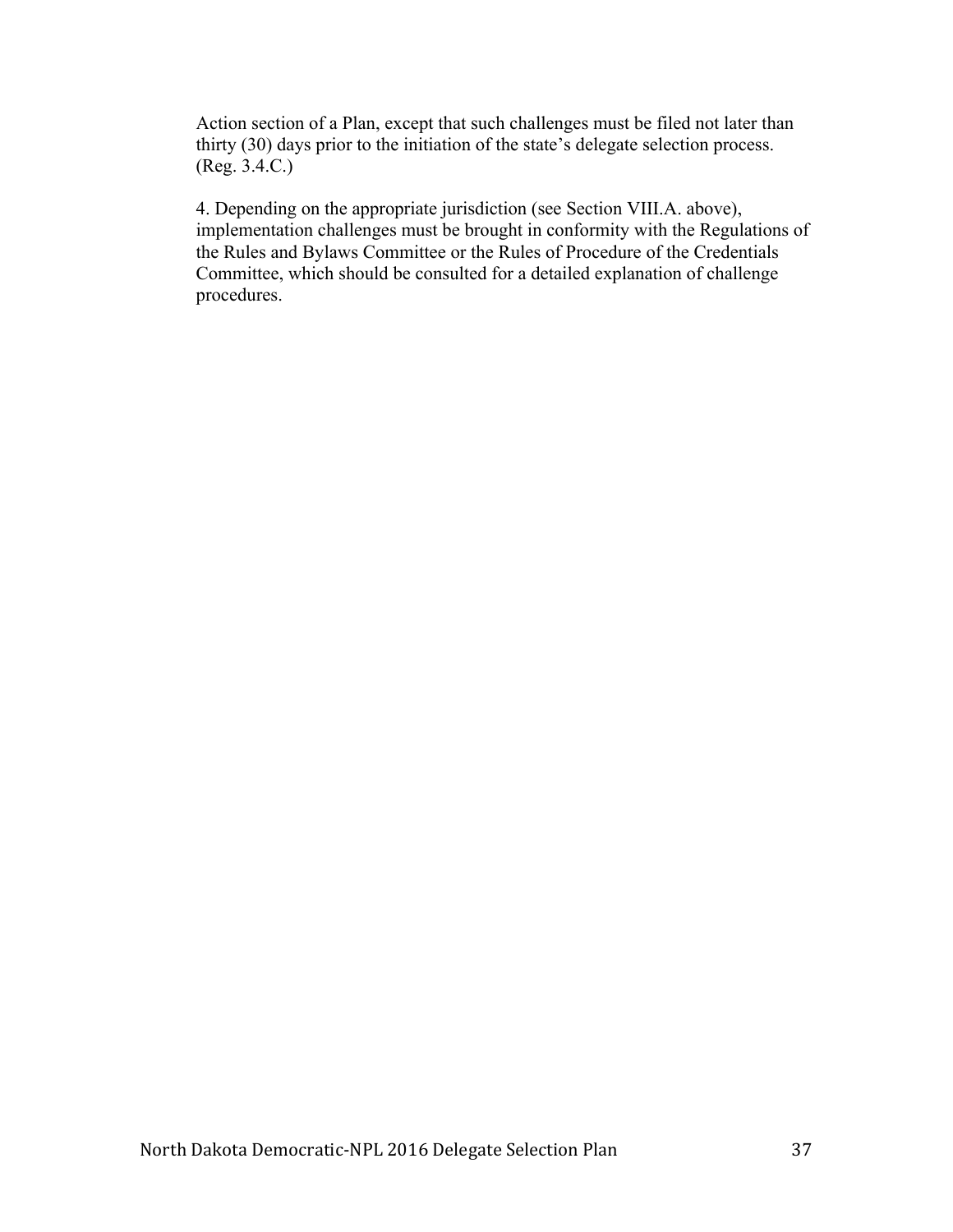# **Section IX**

## **Summary of Plan**

## *A. Selection of Delegates and Alternates*

North Dakota will use a proportional representation system based on the results of the caucus apportioning its delegates to the 2016 Democratic National Convention.

The "first determining step" of North Dakota's delegate selection process will occur on June 7, 2016, with a caucus.

Delegates and alternates will be selected as summarized on the following chart:

| Type              | Delegates | Alternates     | Filing<br>Requirements                                                                                                                                                                                                                                                                                                                                                                                                                                                                                                                                                                                                                                                                                                                                                                                   | Date of<br>Selection         | Selecting<br>Body                                |
|-------------------|-----------|----------------|----------------------------------------------------------------------------------------------------------------------------------------------------------------------------------------------------------------------------------------------------------------------------------------------------------------------------------------------------------------------------------------------------------------------------------------------------------------------------------------------------------------------------------------------------------------------------------------------------------------------------------------------------------------------------------------------------------------------------------------------------------------------------------------------------------|------------------------------|--------------------------------------------------|
| District<br>Level | 9         | $\overline{2}$ | a. A district-level<br>delegate and alternate<br>candidate may run for<br>election only within<br>the district in which<br>he or she resides.<br>(Rule 12.H.)<br>b. An individual can<br>qualify as a candidate<br>for district-level<br>delegate or alternate<br>to the $2016$<br>Democratic National<br>Convention by filing<br>a statement of<br>candidacy designating<br>his or her presidential<br>(or uncommitted)<br>preference and a<br>signed pledge of<br>support for the<br>presidential candidate<br>(including)<br>uncommitted status)<br>with the State Party<br>by June $10^{th}$ , 2016 at<br>5:00 PM CT.<br>Statement of<br>candidacy and pledge<br>of support forms are<br>to be sent to the state<br>party headquarters,<br>1902 East Divide<br>Avenue, Bismarck,<br>ND 58501. Sample | June 18 <sup>th</sup> , 2016 | <b>State</b><br>Delegate<br>Selection<br>Meeting |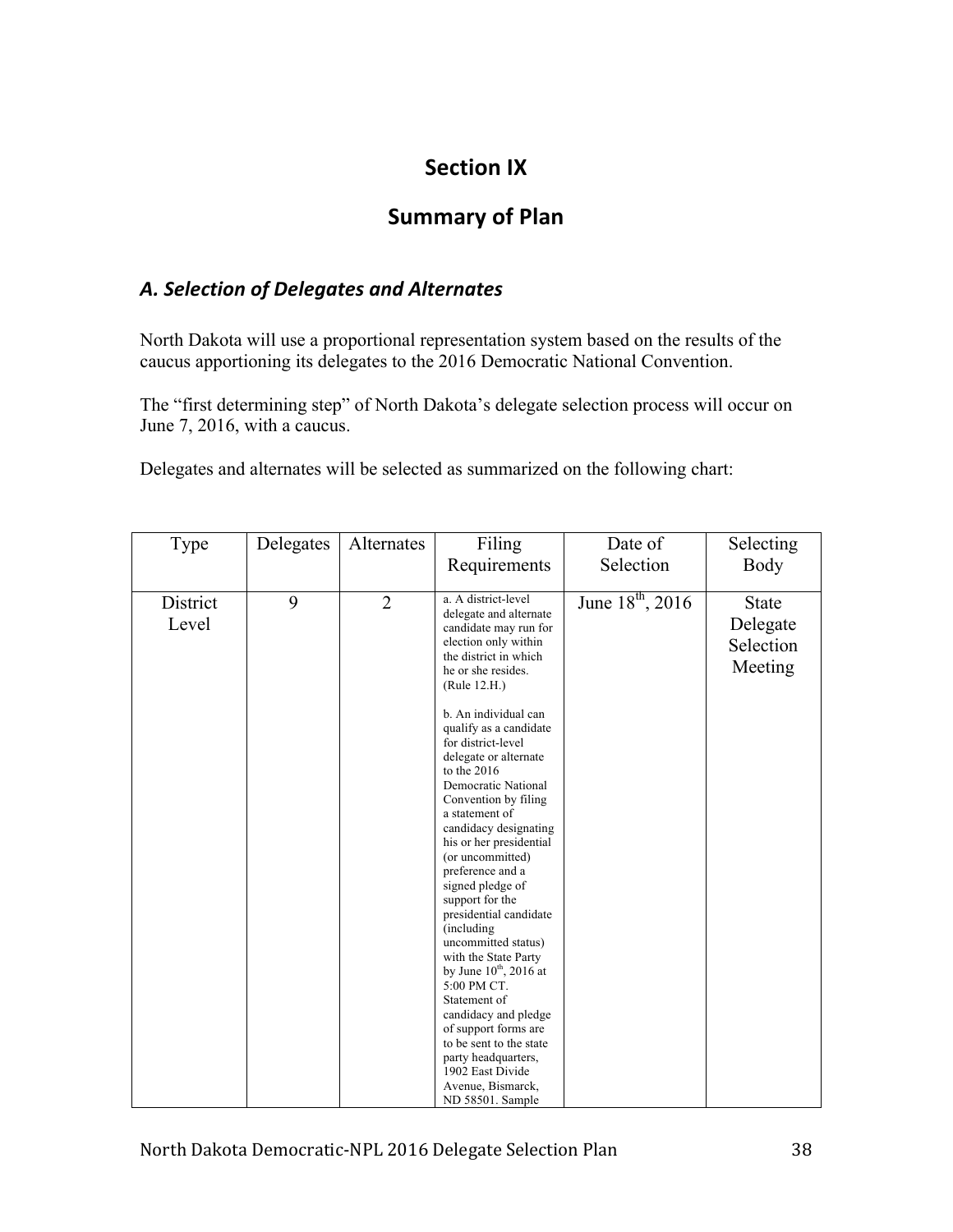|                                                                    |                |                  | statement of<br>candidacy and pledge<br>of support forms can<br>be obtained by<br>contacting the party<br>by phone at $(701)$<br>255-0460 or by<br>emailing<br>people@demnpl.com.<br>(Rules 12.B. & 14.F.)<br>c. All candidates<br>considered for<br>district-level alternate<br>positions must meet<br>the same requirements<br>as candidates for<br>district-level delegate<br>positions. (Rule<br>12.C.)                                                                                                                                                                                                                                                                                 |                       |                                                                                                                                                     |
|--------------------------------------------------------------------|----------------|------------------|---------------------------------------------------------------------------------------------------------------------------------------------------------------------------------------------------------------------------------------------------------------------------------------------------------------------------------------------------------------------------------------------------------------------------------------------------------------------------------------------------------------------------------------------------------------------------------------------------------------------------------------------------------------------------------------------|-----------------------|-----------------------------------------------------------------------------------------------------------------------------------------------------|
| Unpledged<br>Party Leader<br>and Elected<br>Official<br>Delegates* | 5              | N/A              | N/A                                                                                                                                                                                                                                                                                                                                                                                                                                                                                                                                                                                                                                                                                         | N/A                   | Automatic<br>by virtue of<br>respective<br>public or<br>Party office<br>as provided<br>in Rule 8.A<br>of the 2016<br>Delegate<br>Selection<br>Rules |
| Pledged<br>Party<br>Leaders and<br>Elected<br>Officials<br>(PLEOs) | $\overline{2}$ | $\boldsymbol{0}$ | a. Individuals shall be<br>eligible for the<br>pledged Party Leader<br>and Elected Official<br>delegate positions<br>according to the<br>following priority: big<br>city mayors and state-<br>wide elected officials<br>(to be given equal<br>consideration); state<br>legislative leaders,<br>state legislators, and<br>other state, county<br>and local elected<br>officials and party<br>leaders. (Rule 9.B.(1)<br>& Reg. 4.15.)<br>b. An individual can<br>qualify as a candidate<br>for a position as a<br>pledged PLEO<br>delegate filing a<br>statement of<br>candidacy and signed<br>pledge of support<br>with the State Party<br>no later than June<br>$10^{th}$ , 2016 at 5:00 PM | June $18^{th}$ , 2016 | <b>State</b><br>Delegate<br>Selection<br>Meeting                                                                                                    |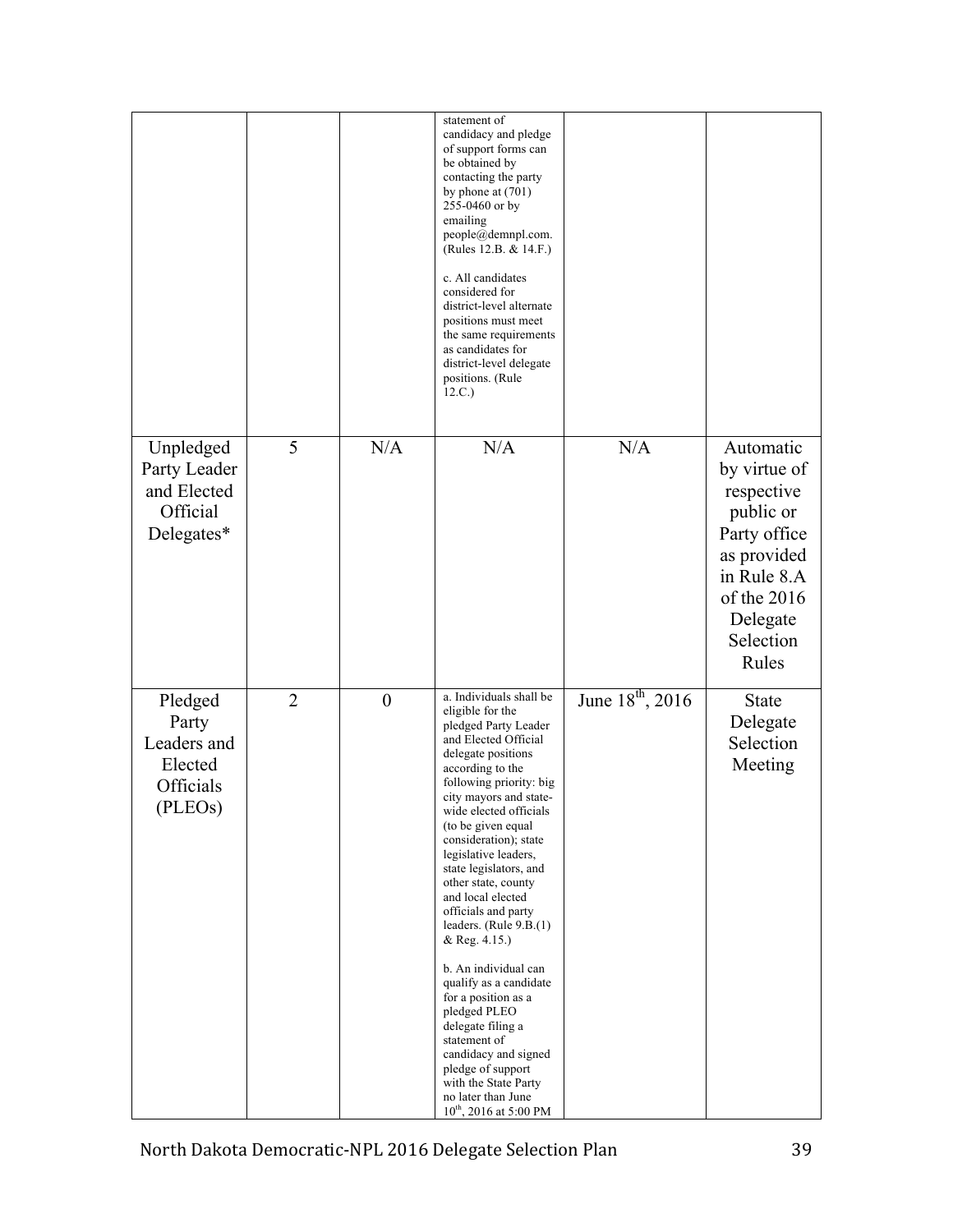| At-Large | 3  | $\boldsymbol{0}$ | $CT$ in person to the<br>State Chair or via<br>email at<br>people@demnpl.com<br>or by mailing them to<br>the state party at 1902<br>E Divide Ave,<br>Bismarck, ND 58501.<br>Statement of<br>candidacy and pledge<br>of support forms are<br>to be sent to the state<br>party headquarters,<br>1902 East Divide<br>Avenue, Bismarck,<br>ND 58501. Sample<br>statement of<br>candidacy and pledge<br>of support forms can<br>be obtained by<br>contacting the party<br>by phone at $(701)$<br>255-0460 or by<br>emailing<br>people@demnpl.com<br>(Rules 9.B. $(3)$ , &<br>14.G., Reg. 4.16.)<br>Persons desiring to                                                                                                                                    | June 18 <sup>th</sup> , 2016 | These                                                                                                                                                                                                                                              |
|----------|----|------------------|------------------------------------------------------------------------------------------------------------------------------------------------------------------------------------------------------------------------------------------------------------------------------------------------------------------------------------------------------------------------------------------------------------------------------------------------------------------------------------------------------------------------------------------------------------------------------------------------------------------------------------------------------------------------------------------------------------------------------------------------------|------------------------------|----------------------------------------------------------------------------------------------------------------------------------------------------------------------------------------------------------------------------------------------------|
|          |    |                  | seek at-large delegate<br>positions may file a<br>statement of<br>candidacy designating<br>their presidential or<br>uncommitted<br>preference and a<br>signed pledge of<br>support for the<br>presidential<br>candidates (including<br>uncommitted status)<br>with the State Party<br>by June $10^{th}$ , 2016 at<br>5:00 PM CT.<br>Statement of<br>candidacy and pledge<br>of support forms are<br>to be sent to the state<br>party headquarters,<br>1902 East Divide<br>Avenue, Bismarck,<br>ND 58501. Sample<br>statement of<br>candidacy and pledge<br>of support forms can<br>be obtained by<br>contacting the party<br>by phone at $(701)$<br>255-0460 or by<br>emailing<br>people@demnpl.com<br>(Rules 12.B. & 14.G.;<br>Regs. 4.21. & 4.27.) |                              | delegates<br>and<br>alternates<br>will be<br>elected by a<br>majority<br>vote of the<br>district-level<br>delegates in<br>attendance<br>at the June<br>$18^{th}$ , 2016<br>state<br>delegate<br>selection<br>convention.<br>(Rules 10.B.<br>& 8.E. |
| Total    | 22 | $\overline{2}$   |                                                                                                                                                                                                                                                                                                                                                                                                                                                                                                                                                                                                                                                                                                                                                      |                              |                                                                                                                                                                                                                                                    |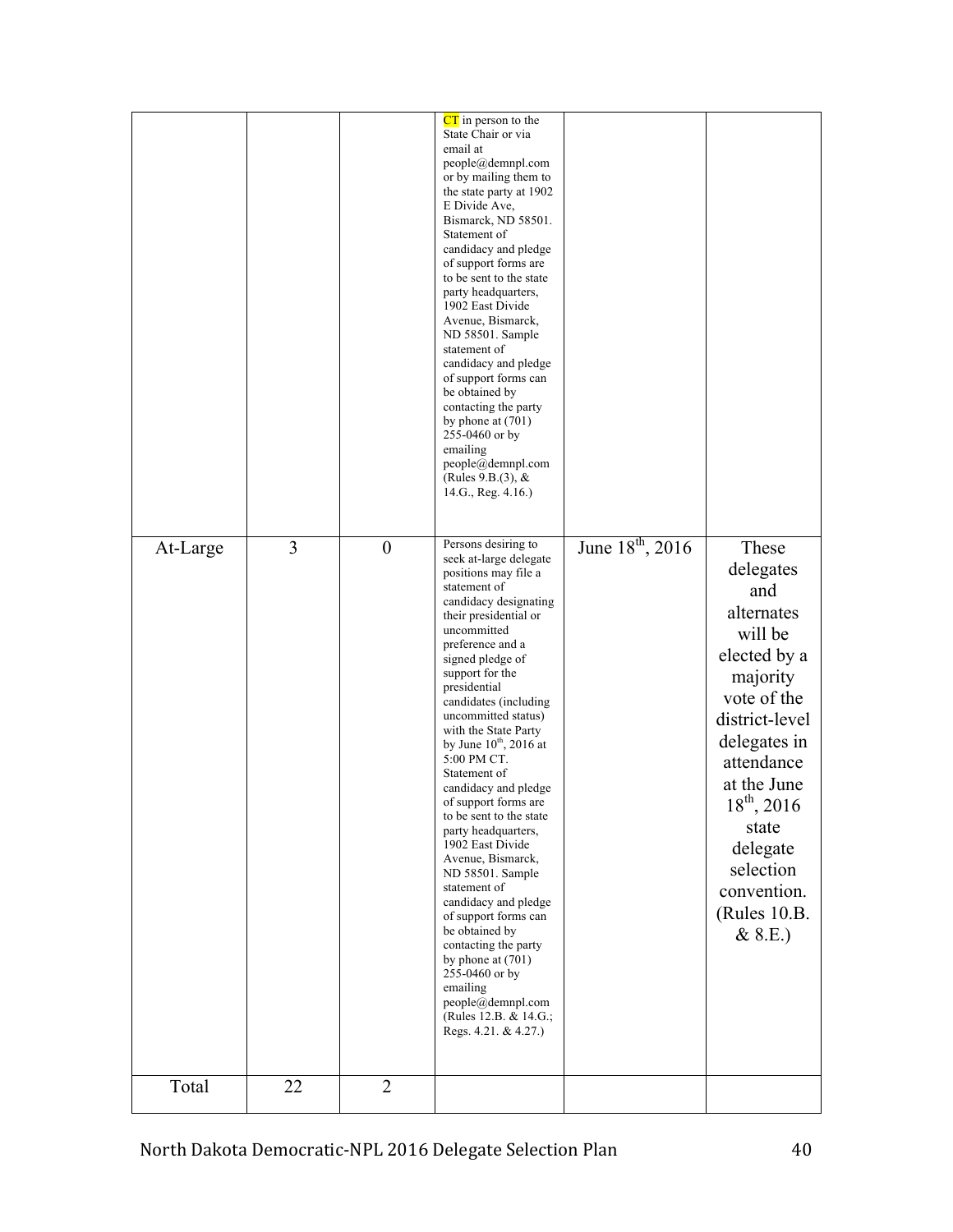\* Unpledged Party Leader and Elected Official (PLEO) delegates includes the following categories, if applicable, who legally reside in the state: the Democratic National Committee Members, the Democratic President, the Democratic Vice President, all Democratic Members of Congress, the Democratic Governor, and any other Distinguished Party Leader as specified in Rule 9.A. of the 2016 Delegate Selection Rules. The exact number of Unpledged PLEO Delegates is subject to change due to possible deaths, resignations, elections or special elections.

## **B. Selection of Standing Committee Members (For the Credentials,** *Platform and Rules Committees)*

| Members per<br>Committee | <b>Total Members</b> | Presidential<br>Candidate Right<br>of Review                                                                                                                                                                                                                                                                                                                                                                                                                                                                                                                                                                                                                                                                                                                                                                    | <b>Selection Date</b>        |
|--------------------------|----------------------|-----------------------------------------------------------------------------------------------------------------------------------------------------------------------------------------------------------------------------------------------------------------------------------------------------------------------------------------------------------------------------------------------------------------------------------------------------------------------------------------------------------------------------------------------------------------------------------------------------------------------------------------------------------------------------------------------------------------------------------------------------------------------------------------------------------------|------------------------------|
| 1                        | 3                    | Each presidential<br>candidate, or that<br>candidate's authorized<br>$representative(s)$ , must<br>submit to the State<br>Democratic Chair, by June<br>12 <sup>th</sup> , 2016 at 5:00 PM CT<br>via email at<br>people@demnpl.com or<br>by mailing them to the<br>state party at 1902 E<br>Divide Ave, Bismarck,<br>ND 58501, a minimum of<br>one (1) name for each slot<br>awarded to that candidate<br>for members of each<br>committee. The delegation<br>shall select the standing<br>committee members<br>submitted by the<br>presidential candidates<br>(including uncommitted)<br>status). Presidential<br>candidates shall not be<br>required to submit the<br>name of more than one<br>person for each slot<br>awarded to such candidate<br>for members of standing<br>committees. (Call,<br>VII.D.2.) | June 18 <sup>th</sup> , 2016 |

Standing committee members will be selected by the state's National Convention delegates as summarized below:

## *C. Selection of Delegation Chair and Convention Pages*

The Delegation Chair will be selected by the National Convention Delegates on June 18th, 2016.

North Dakota Democratic-NPL 2016 Delegate Selection Plan 41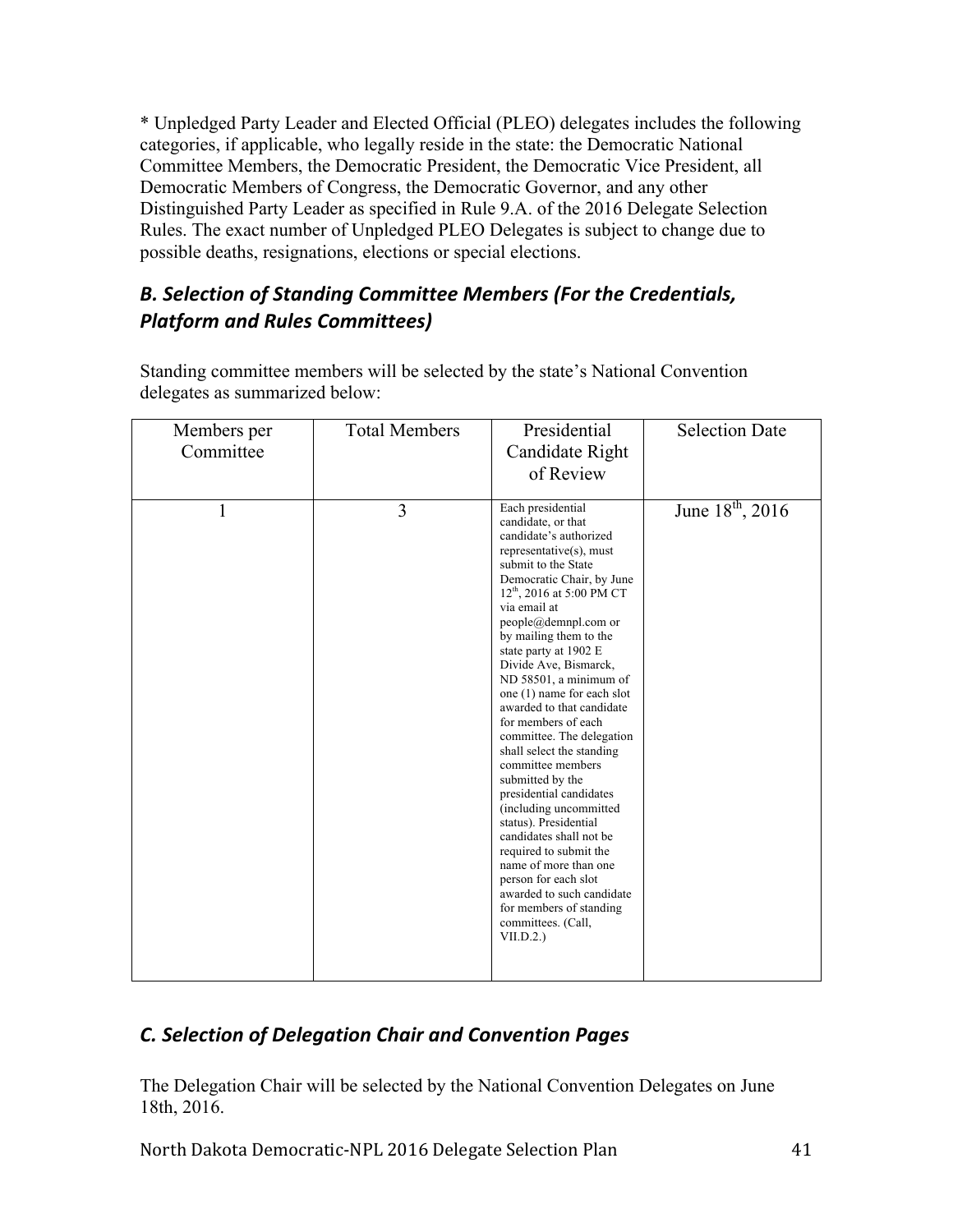2 Convention Pages will be selected by the State Democratic Chair on June 18th, 2016

## *D. Presidential Candidate Filing Deadline*

A presidential candidate is eligible to participate in the North Dakota's first-tier caucuses, by submitting their name to the State Democratic-NPL Chair via email at people@demnpl.com by May 2nd, 2016 at 5:00 PM CT.

Each presidential candidate shall certify in writing to the State Democratic Chair via email at people@demnpl.com, the name(s) of his or her authorized representative(s) by May 2nd, 2016 at 5:00 PM CT.

| Date                              | Activity                                                                                                                                                                               |
|-----------------------------------|----------------------------------------------------------------------------------------------------------------------------------------------------------------------------------------|
| March $2nd$ , 2015                | Deadline for State Party Affirmative<br>Action Committee to be appointed by the<br>State Democratic Chair.                                                                             |
| March $16^{th}$ , 2015            | Delegate Selection Affirmative Action<br>Committee members must be submitted to<br>the DNC Rules and Bylaws Committee<br>including names, contact information and<br>demographic data. |
| April $25^{th}$ , 2015            | Period for public comment on state Plan is<br>concluded. Responses are compiled for<br>review by the State Party Committee.                                                            |
| April $25^{th}$ , 2015            | State Party Committee reviews public<br>comments and adopts revised Delegate<br>Selection and Affirmative Action Plans for<br>submission to DNC Rules and Bylaws<br>Committee.         |
| May $4^{th}$ , 2015               | Delegate Selection and Affirmative Action<br>Plans are forwarded to the DNC Rules and<br>Bylaws Committee.                                                                             |
| September $16^{\text{th}}$ , 2015 | State Party begins implementation of the<br>Affirmative Action Plan. Press kits, as<br>described in the Affirmative Action Plan,                                                       |

## *E. Timetable*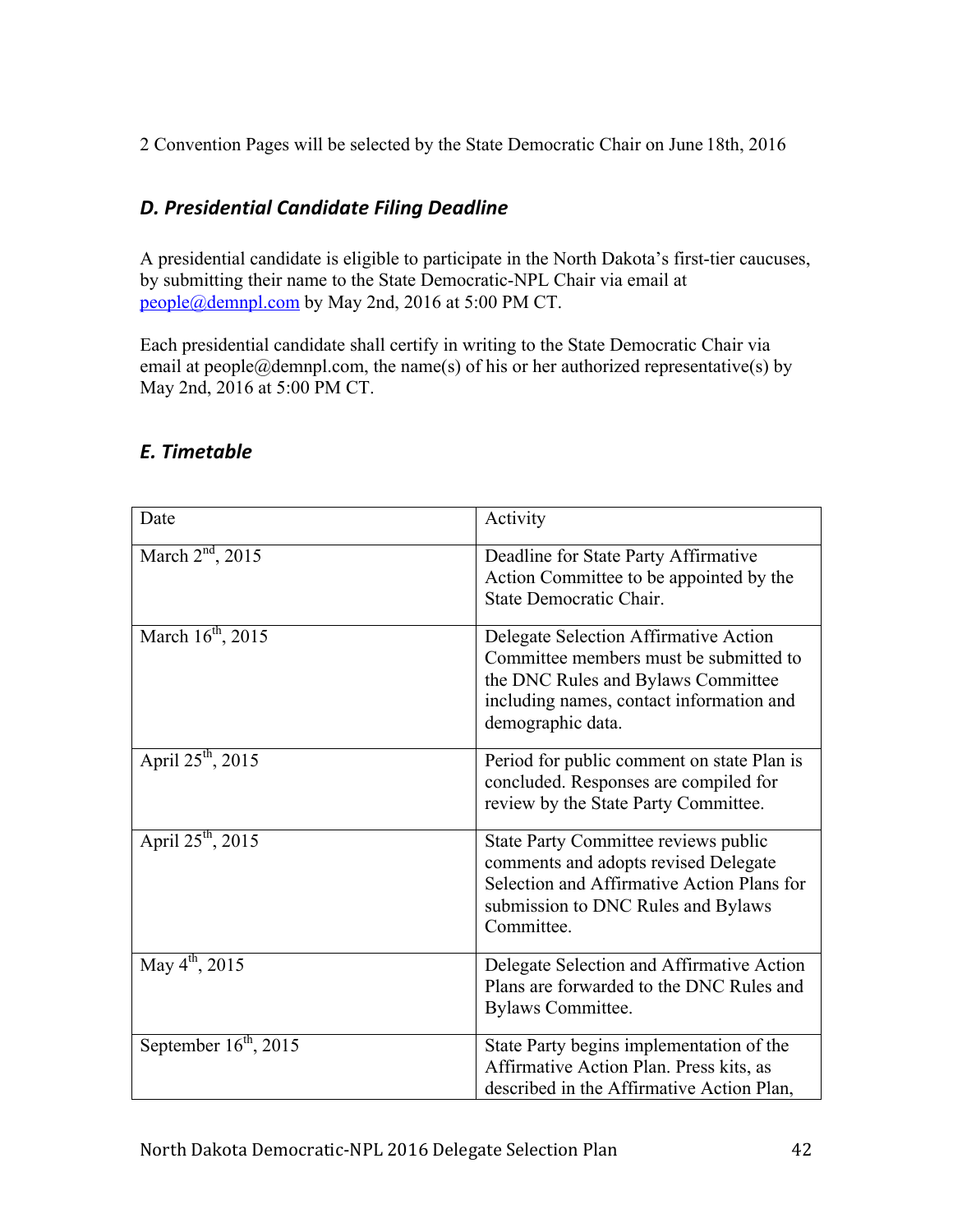|                               | are sent to all state media.                                                                                                                                                                                                                                                                                                                                                                                                                                                    |
|-------------------------------|---------------------------------------------------------------------------------------------------------------------------------------------------------------------------------------------------------------------------------------------------------------------------------------------------------------------------------------------------------------------------------------------------------------------------------------------------------------------------------|
| March 14 <sup>th</sup> , 2016 | Deadline for each announced presidential<br>candidate to submit a statement specifying<br>steps the candidate will take to encourage<br>full participation in the delegate selection<br>process. (Individuals who announce their<br>candidacy after this date must provide this<br>full participation statement to the State<br>Party not later than 30 days after their<br>announcement.)                                                                                      |
| April $8^{th}$ , 2016         | Presidential candidate deadline for<br>certifying the name(s) of their authorized<br>representative(s) to the State Party.                                                                                                                                                                                                                                                                                                                                                      |
| May $2^{nd}$ , 2016           | Deadline for Presidential Candidates to<br>submit their name to the Party Chair to be<br>eligible for the caucus.                                                                                                                                                                                                                                                                                                                                                               |
| June $7^{th}$ , 2016          | North Dakota Presidential Caucus                                                                                                                                                                                                                                                                                                                                                                                                                                                |
| June $10^{th}$ , 2016         | Pledged party leader and elected official<br>(PLEO) delegate, at-large delegate, district-<br>level delegate and alternate deadline for<br>filing the statement of candidacy and<br>pledge of support forms with State Party.                                                                                                                                                                                                                                                   |
| June 13th, 2016               | State Party provides list of pledged party<br>leader and elected official (PLEO)<br>delegates, at-large delegates, district-level<br>delegates and alternate candidates to the<br>respective Presidential candidates.                                                                                                                                                                                                                                                           |
| June $16^{th}$ , 2016         | Presidential candidates provide list of<br>approved pledged party leader and elected<br>official (PLEO) delegates, at-large<br>delegates, district-level delegates and<br>alternate candidates to State Party. Each<br>presidential candidate, or that candidate's<br>authorized representative(s), must submit<br>to the State Democratic Chair, by 5:00 PM<br>CT via email a minimum of one name for<br>each slot awarded to that candidate for<br>members of each committee. |
| June 18 <sup>th</sup> , 2016  | State Delegate Selection Meeting held.<br>Pledged party leader and elected official                                                                                                                                                                                                                                                                                                                                                                                             |